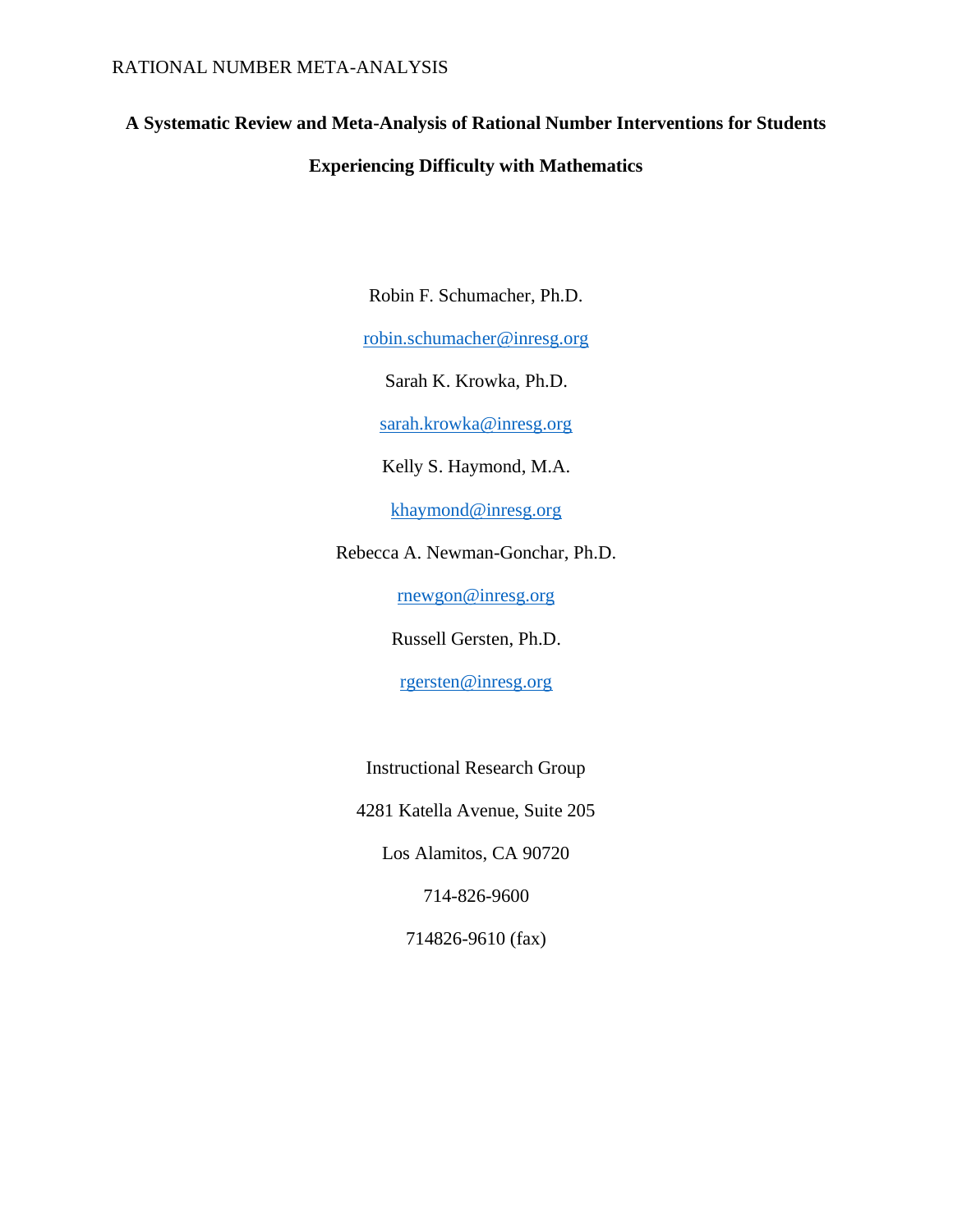# **Author Note**

The data set compiled for this project (Krowka & Haymond, 2021), along with all quantitative data collected or generated, will be deposited in the Harvard Dataverse Network upon publication. One of the study's authors (R.S.) is a co-author on some of the primary reports included in this meta-analysis. Thus, this author was not involved in the screening or data extraction procedures for those reports.

This project is supported by Grant 1660853 from the National Science Foundation. We would like to thank Samantha Wavell, Madhavi Jayanthi, Christopher Tran, and Jonathan Cohen for their assistance in editing the manuscript. We would also like to thank Terri Piggot for her advice and support on the meta-analysis techniques.

Correspondence should be addressed to Robin F. Schumacher, Instructional Research Group, 4281 Katella Ave, Suite 205, Los Alamitos, CA 90720. Email: robin.schumacher@inresg.org.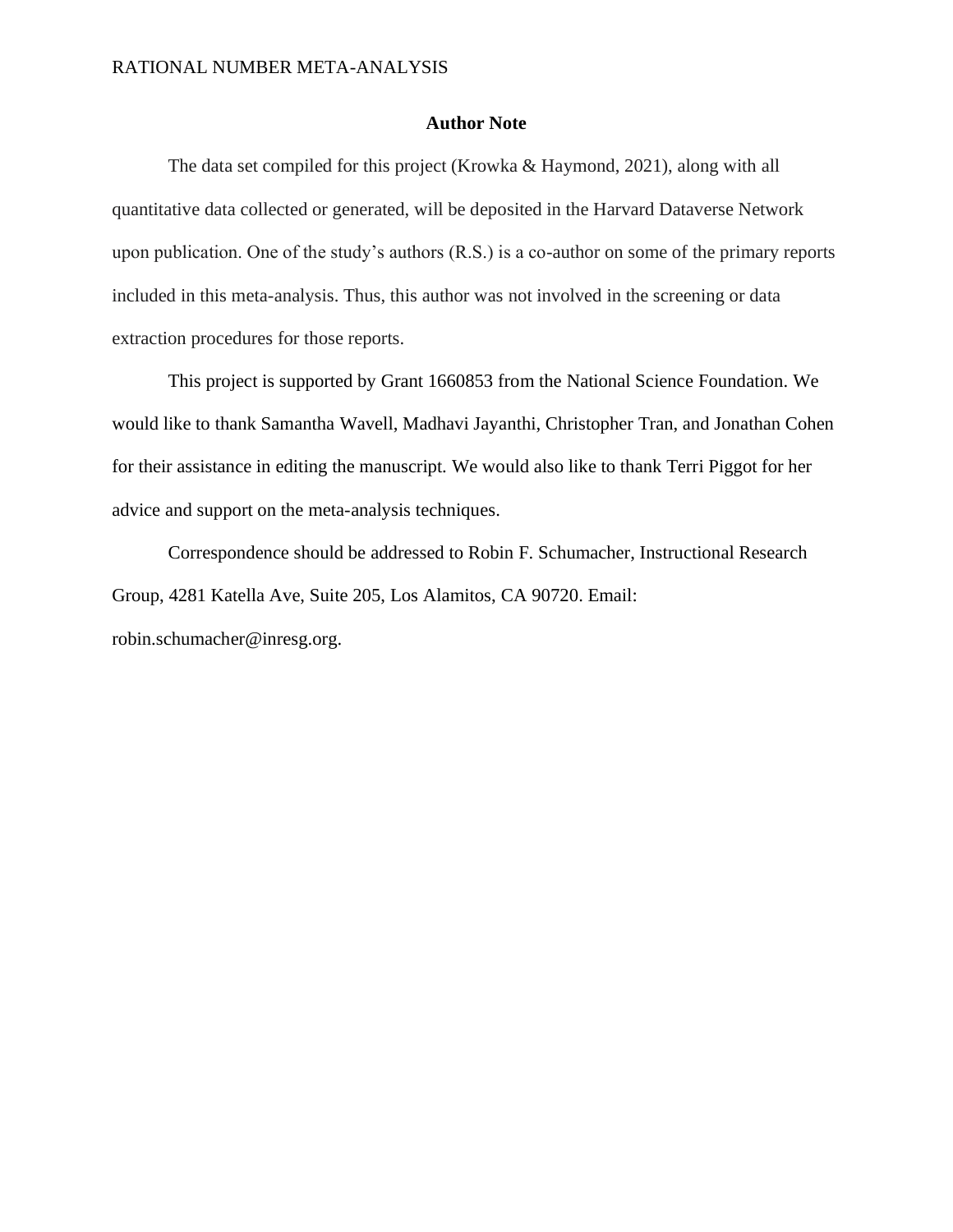## **Abstract**

This systematic review and meta-analysis appraised and synthesized mathematics interventions research addressing rational number concepts for students with mathematics difficulties (MD) in Grades 3–9. Included studies (*n* = 28) meet the What Works Clearinghouse Group Design standards (Version 4.0) for study quality. Across all studies, we found significant mean effects ( $g = 0.68$ ) favoring intervention. Understanding which instructional components within interventions are associated with effects was a fundamental purpose of the study. Random-effects meta-regression models with robust variance estimation (RVE) were used to examine which instructional components moderated effects. The teaching and use of accurate mathematical language emerged as significant  $(b = 0.50, p = .042)$  when controlling for other instructional components (visual representations, review, student explanations, and fluency building activities) and three control variables (group size, duration, nature of the control). Intervention characteristics and study design features were also explored through moderator analysis. Group size, duration, nature of the control, type of measure, interventionist, provision of ongoing training, and grade level emerged as significant moderators (*p* < .05).

*Keywords*: intervention, mathematics difficulties, meta-analysis, rational numbers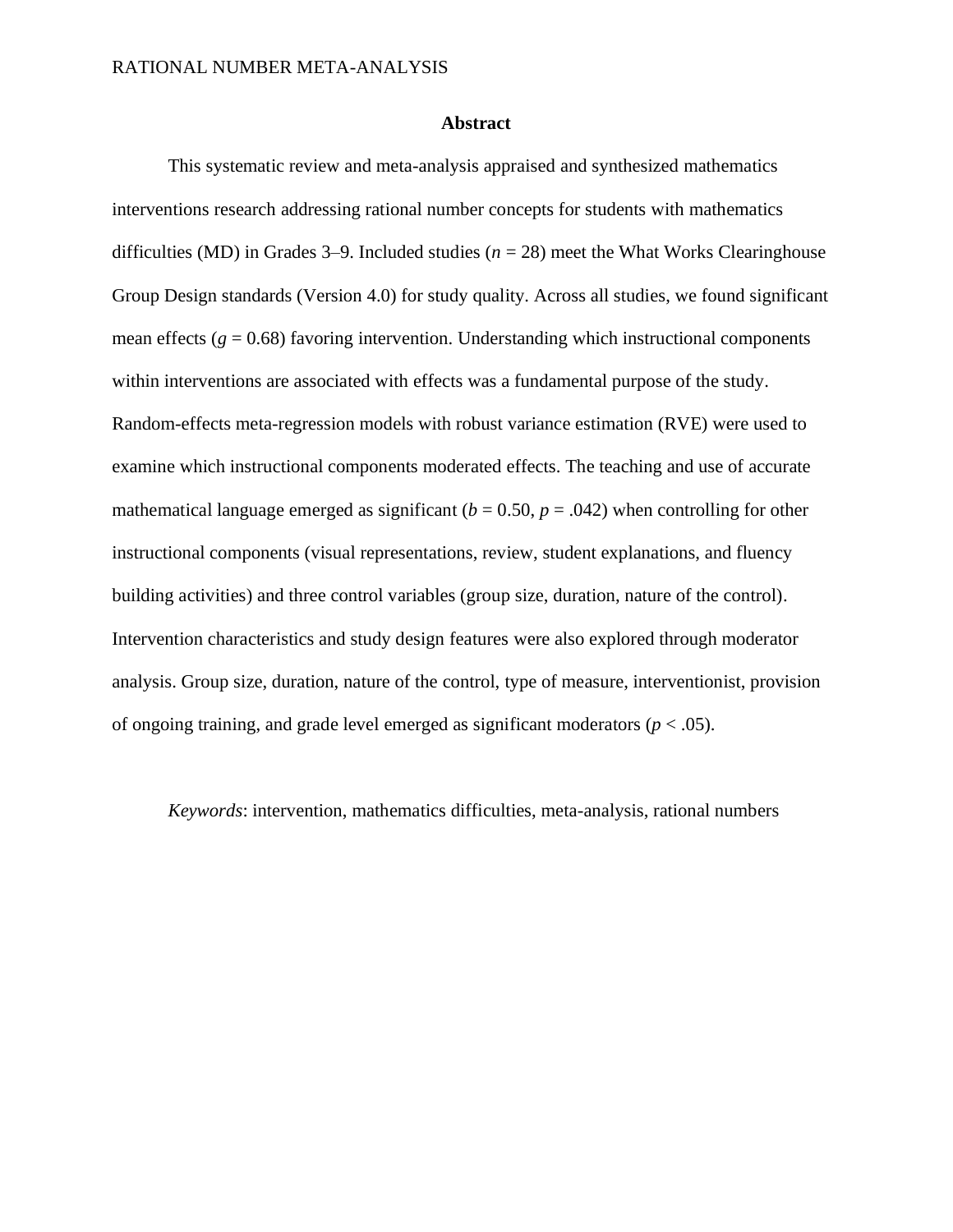# **A Systematic Review and Meta-Analysis of Rational Number Interventions for Students Experiencing Mathematics Difficulties**

Proficiency in mathematics is critical for academic and occupational success (e.g., Koedel & Tyhurst, 2012; National Mathematics Advisory Panel [NMAP], 2008), and understanding rational number concepts (e.g., fractions, decimals, percentages, proportions) is a vital component (Tian & Siegler, 2018). The importance of rational numbers was established in Siegler et al. (2012), where knowledge of fractions in children as young as 10 (i.e., Grade 5) predicted performance in algebra in Grade 11 above and beyond other aspects of mathematical knowledge (e.g., proficiency with whole number arithmetic, geometry), intellectual ability, or socioeconomic status. Since then, several other studies have demonstrated the predictive relationship between early rational number knowledge and mathematics achievement in middle and high school (e.g., DeWolf et al., 2015; Jordan et al., 2017; Resnick et al., 2016; Siegler et al., 2012; Siegler & Pyke, 2013).

Unfortunately, many students are not adequately learning rational number concepts (Kloosterman, 2010, 2012; National Assessment of Educational Progress [NAEP], 2019). One explanation for this may be that understanding rational numbers requires a level of abstract reasoning that understanding whole numbers does not (Wu, 2011). Fractions, for example, are the first type of rational number students learn in school and require understanding the bipartite relationship between the numerator and denominator to determine numerical magnitude. This differs from understanding whole numbers where magnitude corresponds to counting discrete objects. Proportions and ratios then build on initial fraction understandings and require students to work with two linked quantities that vary and scale concurrently (Lamon, 2011), introducing even more complexity.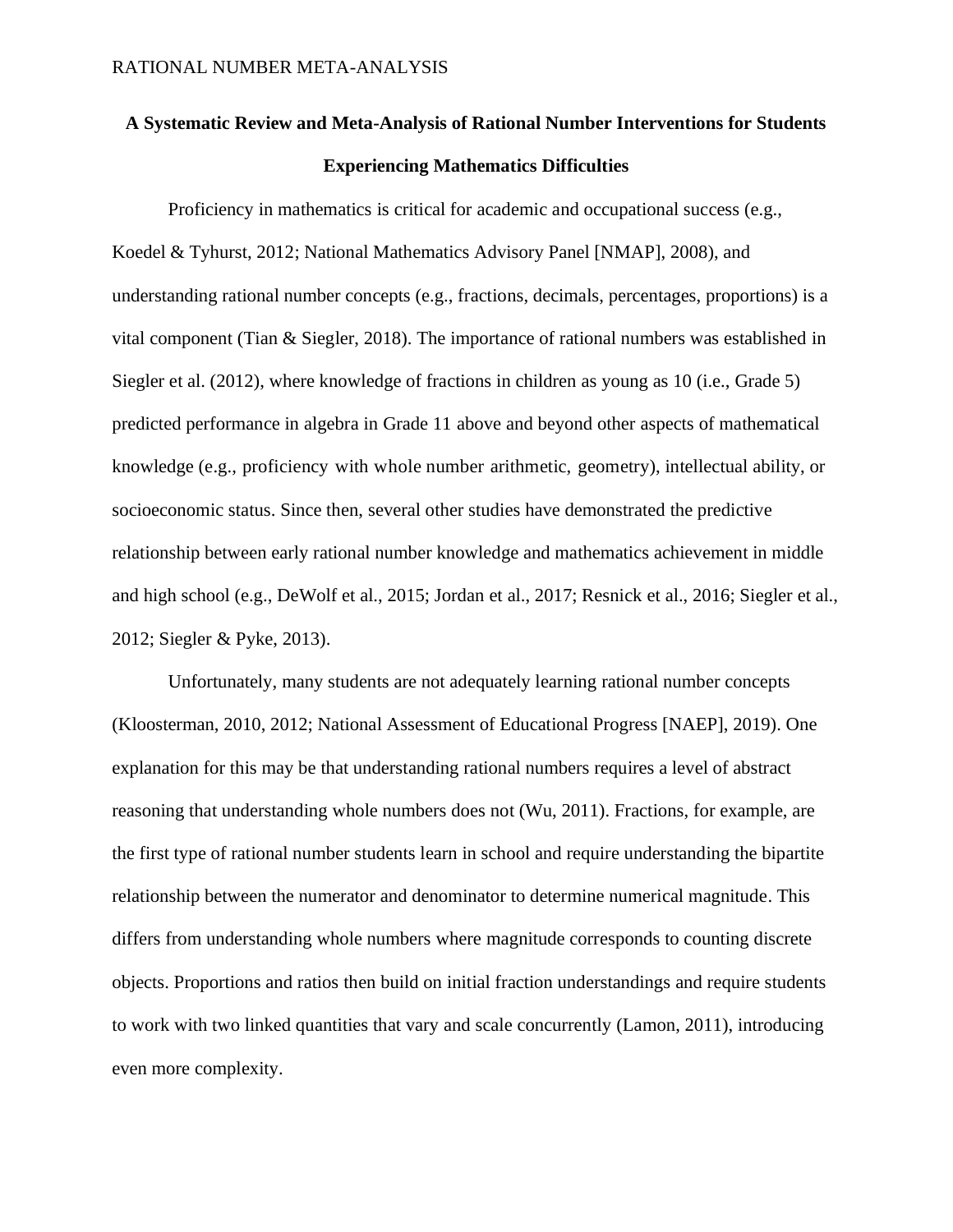The topic of rational numbers continues to increase in complexity throughout middle school as students build their knowledge of fractions, decimals, percentages, and proportions and are asked to apply this knowledge when learning measurement and geometry or when solving word problems (e.g., California Department of Education [CDE], 2013; Texas Education Agency [TEA], 2012). It is therefore not surprising that the achievement gap in mathematics between students with and without mathematics difficulties (MD) tends to widen in middle school as content becomes more demanding (Wagner et al., 2003).

The achievement gap between students with and without MD has worsened in the last ten years. The results from the 2019 National Assessment of Educational Progress (NAEP) shed light on which student groups are most impacted; students below the  $10<sup>th</sup>$  percentile in mathematics performed even worse than a decade ago, whereas those at the  $25<sup>th</sup>$  percentile showed stagnant growth and those at the  $50<sup>th</sup>$  percentile improved (NAEP, 2019). Rethinking current intervention practices is an important step in repairing this widening achievement gap.

School-based interventions have historically focused on whole number calculations and on remedial content from previous grades (Schumacher et al., 2020). However, this approach may only lead to short-term benefits and leave students unprepared to pass Algebra 1 (Hoffer et al., 2007), a requirement for high school graduation in many states. An alternative approach is to increase the complexity of content provided during intervention so that students are able to access grade-level material, which aligns with the goals of Individuals with Disabilities Education Act [IDEA] (IDEA, 2004). Providing this type of targeted early intervention on complex topics like rational numbers, may help close the achievement gap in middle school, which could better prepare students for high-school mathematics and provide access to college and desired occupations (e.g., nursing, automotive technicians; Hoyles et al., 2001; Sformo,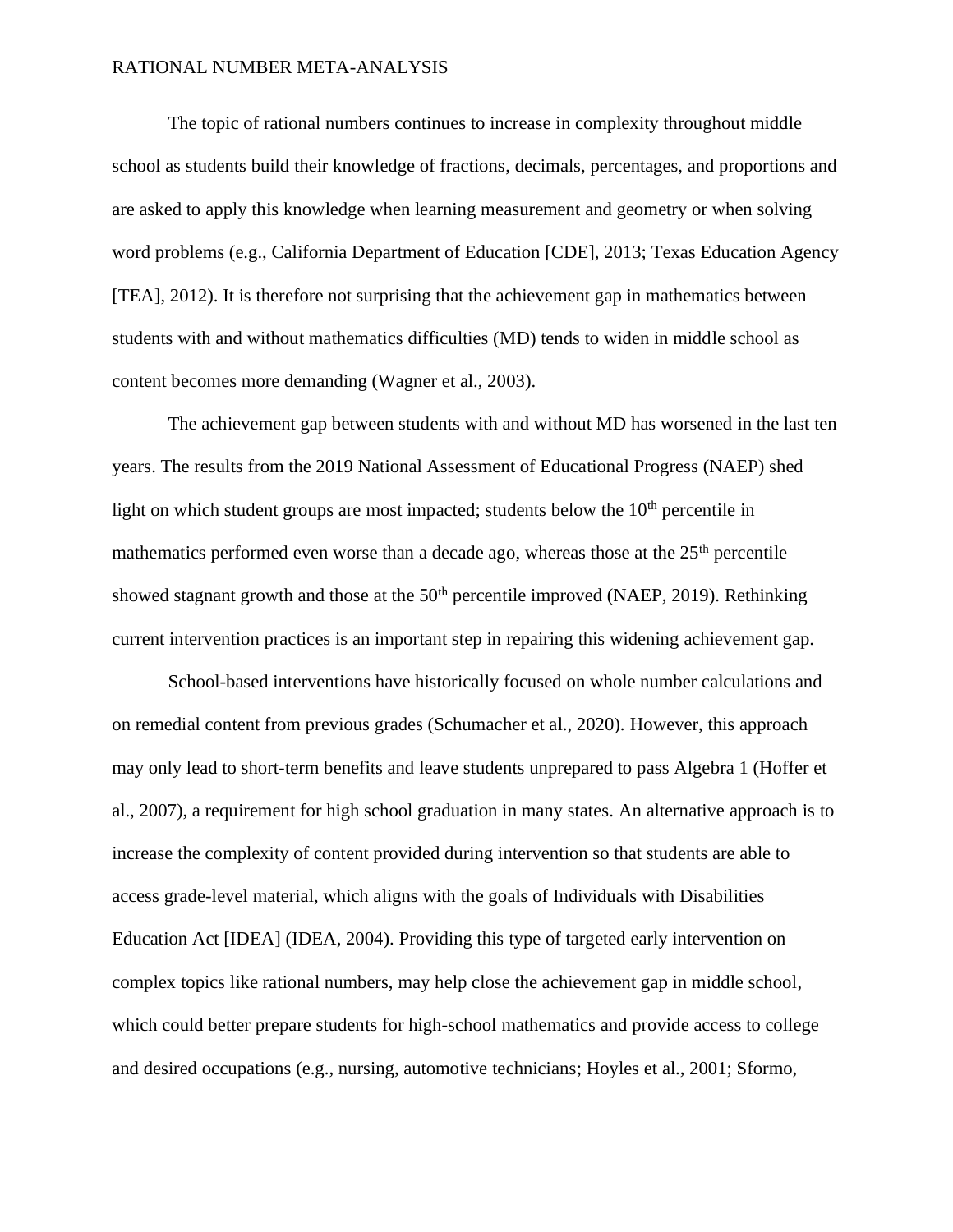2008).

Over the last decade, and especially in the last five years, there has been a growing body of high-quality, experimental research focused on rational number interventions that target students with MD in Grades 3–9 (e.g., Barbieri et al., 2019; Dyson et al., 2020; Fuchs, Wang, et al., 2021; Jayanthi et al., 2021). The primary goal of this article is to delve into this research to explore and communicate which aspects of rational number interventions are associated with better outcomes for students with MD (Therrien et al., 2020). To achieve this goal, we used meta-analytic techniques to investigate which *instructional components* (e.g., visual representations, fluency activities, review), *intervention characteristics* (e.g., group size, grade level, duration), and *study design features* (e.g., comparison condition, type of measure) are associated with effective interventions to tease out the *"*active ingredients*"* for improving the performance of struggling students.

#### **Prior Syntheses and Meta-analyses Related to the Topic**

To date, no one has conducted a meta-analysis focused on rational number interventions for students with MD. However, there have been several meta-analyses focused on students with MD across a range of mathematics topics (e.g., Dennis et al., 2016; Jitendra et al., 2018; Jitendra et al., 2021; Stevens et al., 2018). Fractions interventions, an important aspect of rational numbers, have been the focus of three qualitative reviews (Misquitta, 2011; Roesslein  $\&$ Codding, 2019; Shin & Bryant, 2015) and two meta-analyses (Ennis & Losinski, 2019; Hwang et al., 2019). Here, we discuss these two meta-analyses and how they are similar to and differ from the current study.

Ennis and Losinski (2019) included 21 studies that focused on fractions interventions for students with or at risk for disabilities in Grades 3–11 published between 1986 to 2017. They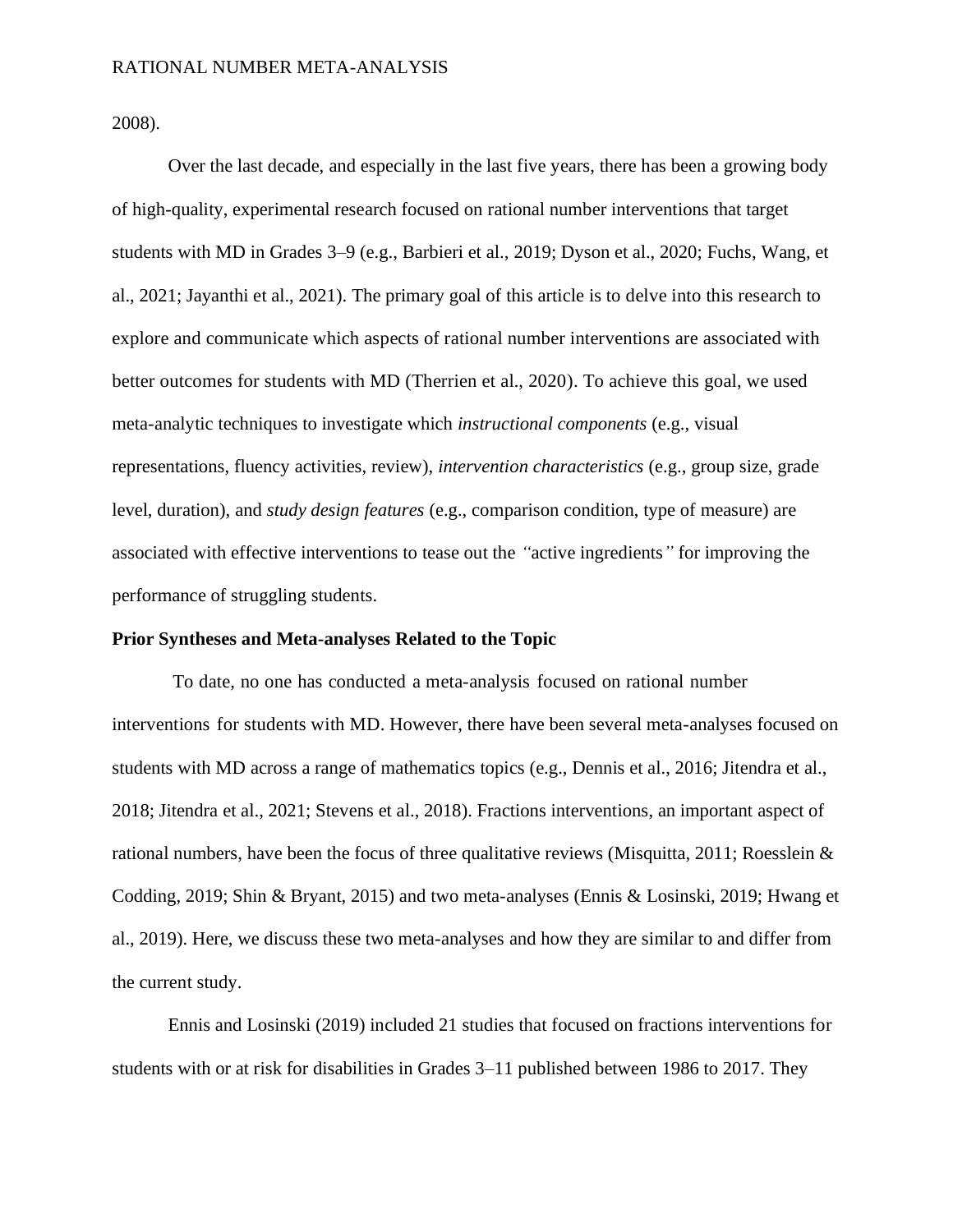synthesized both single-case and group design studies and found a large overall effect  $(g = 1.17)$ for fractions interventions, with individual study effects ranging from  $g = 0.42$  to  $g = 11.51$ . Using study design as a moderator, authors reported that single-case designs significantly predicted larger effect sizes compared to group design studies. However, the inclusion of both single-case and group design studies in a meta-analysis introduces methodological issues that may inflate effect sizes (Busse et al., 1995), which may have happened in this case.

To understand more about instructional approaches, Ennis and Losinski (2019) coded each study as belonging to one of five overarching instructional categories (e.g., anchored instruction, explicit instruction, strategy instruction). The Council for Exceptional Children Standards for Evidence-Based Practices (CEC EBP; CEC, 2014) were then applied to each set of studies and were used to identify which instructional approaches are grounded in evidence. Explicit instruction was identified as an evidence-based practice after the application of the CEC EBP standards; anchored instruction had mixed evidence.

Hwang et al. (2019) also conducted a meta-analysis on fractions interventions in Grades 3–12 and included 22 group design studies (randomized control trials [RCTs] and quasiexperimental designs [QEDs]) from peer-reviewed journals published between 1990 and 2015. Studies were included if they were implemented in mathematics classes (i.e., whole-class or large-group) and were intended to enhance fractions achievement for all learners. The authors stratified students in their sample into five achievement levels: high-achieving, typical-achieving, low-achieving, students with disabilities, and a mixture of achievement levels in an inclusive setting. Thus, findings are not directly relevant to the set of studies on targeted interventions for students with MD. Authors did, however, conduct a sub-analysis of the impact of Tier 1 rational number instruction on students identified as low-achieving. Like Ennis and Losinski (2019), they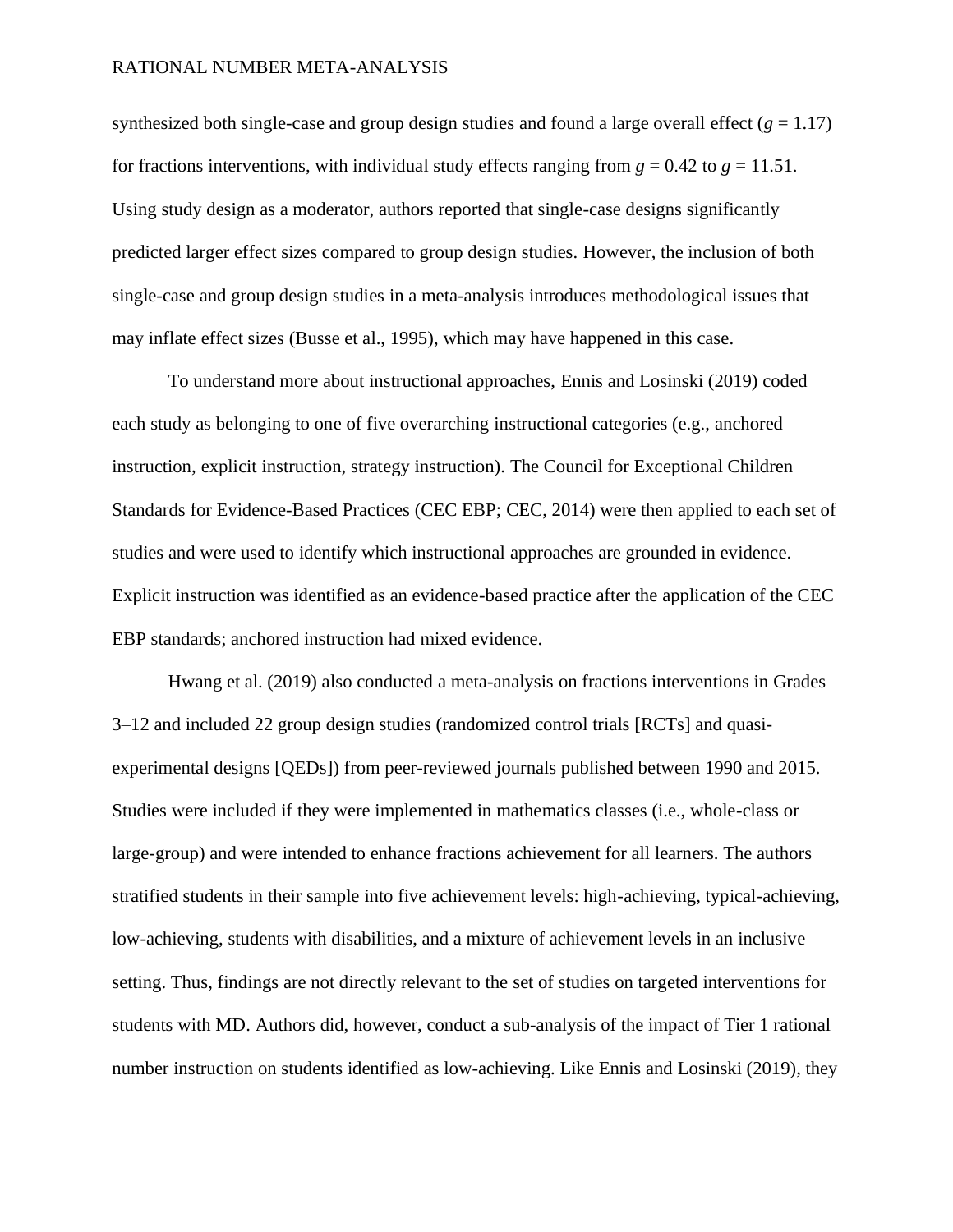categorized studies by their overall instructional approach (e.g., use of multiple representations, computer-based instruction). Authors examined whether effects varied by instructional approach and achievement group. Moderator analysis revealed that instructional approach was significant—particularly, contextualized video instruction and multiple representations—with effect sizes ranging widely (0.60 to 2.27). Additionally, the authors concluded that specific aspects of whole class fractions instruction were more effective for low-achieving students (effect sizes ranged from 0.56 to 1.85) compared to high- and typical-achieving students. Among the student groups, these interventions were least effective for students with disabilities.

Even though the current meta-analysis involves a population similar to the two prior meta-analyses, there are several key differences. First, unlike both meta-analyses, this study includes a larger, more varied set of interventions on all rational number topics (e.g., fractions, decimals, percentages, proportions), and explored practices that may be effective across areas of rational number, rather than focusing only on fractions. Given the importance of learning more advanced rational number topics in anticipation of taking Algebra 1, we wanted to capture interventions that focused on any aspect of rational number learning prior to or during Grade 9, when Algebra is most often taken.

Second, unlike (Hwang et al., 2019) only interventions intended to improve performance for students with MD were included. Students with MD were defined as those scoring below the 35th percentile on a valid screening measure or students with a special education designation from their school. Cut-off at the 35th percentile is commonly used in the literature (e.g., Fuchs, Schumacher, et al., 2016; Malone et al., 2019) to identify students who experience difficulties in mathematics. Even though both prior meta-analyses were interested in students with MD, Ennis and Losinski (2019) did not report use of specific inclusion criterion indicating student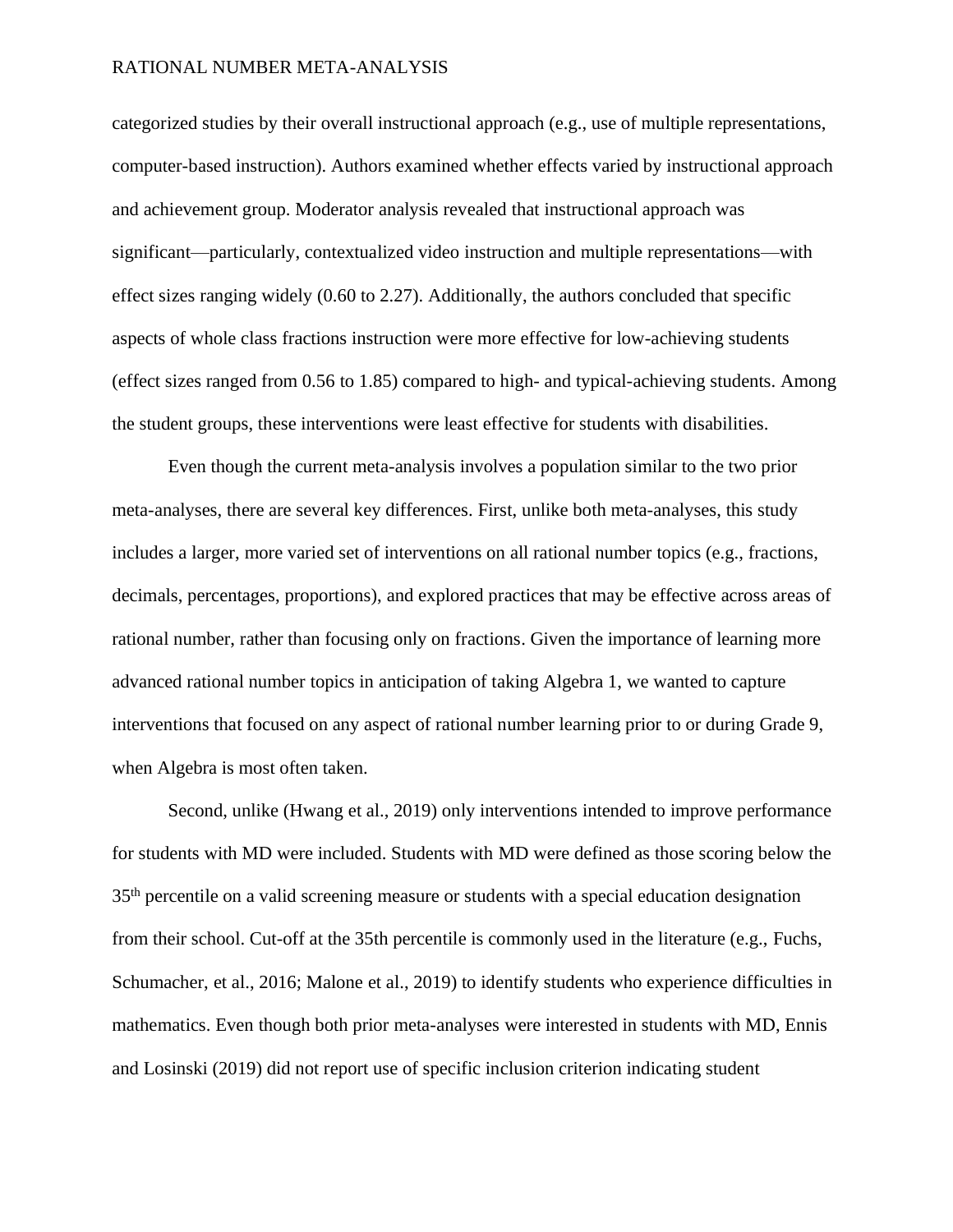performance level (i.e., cut-off score) and Hwang et al. (2019) included study samples from all achievement levels and used achievement level as a potential moderator.

A third difference is that we wanted to include studies that were free of issues related to study quality (e.g., group equivalence at pretest, measure reliability). Even though meta-analyses often include all identified studies regardless of design quality to synthesize as much data on a topic as possible, the inclusion of studies with potential design flaws may compromise the interpretation of meta-analytic findings (Graham et al., 2020). Therefore, the present study only included group design studies that meet the What Works Clearinghouse (WWC) standards (Version 4.0; U.S. Department of Education [U.S. ED] & What Works Clearinghouse [WWC], 2017). This approach was used so that the conclusions drawn from this meta-analysis are taken from the most empirically rigorous evidence available.

Finally, this meta-analysis will include studies available through March 2021, whereas Ennis and Losinski (2019) included studies through 2017 and Hwang et al. (2019) through 2015. This distinction from the prior two meta-analysis is important, given the large number of studies that were conducted on rational number interventions during the past five years. Among the 28 studies that were included, half of the studies (14) were published in 2016 or later. Hence, this meta-analysis will include a more current set of studies than the prior two meta-analyses.

# **Purpose of the Present Meta-Analysis**

The purpose of the present meta-analysis was to evaluate the most recent research on rational number interventions to inform the field about which instructional components are associated with better outcomes for students with MD. To accomplish this, we synthesized the rigorous, empirical research on rational number interventions in Grades 3–9 to identify the "active ingredients" for improving outcomes for students with MD. We investigated which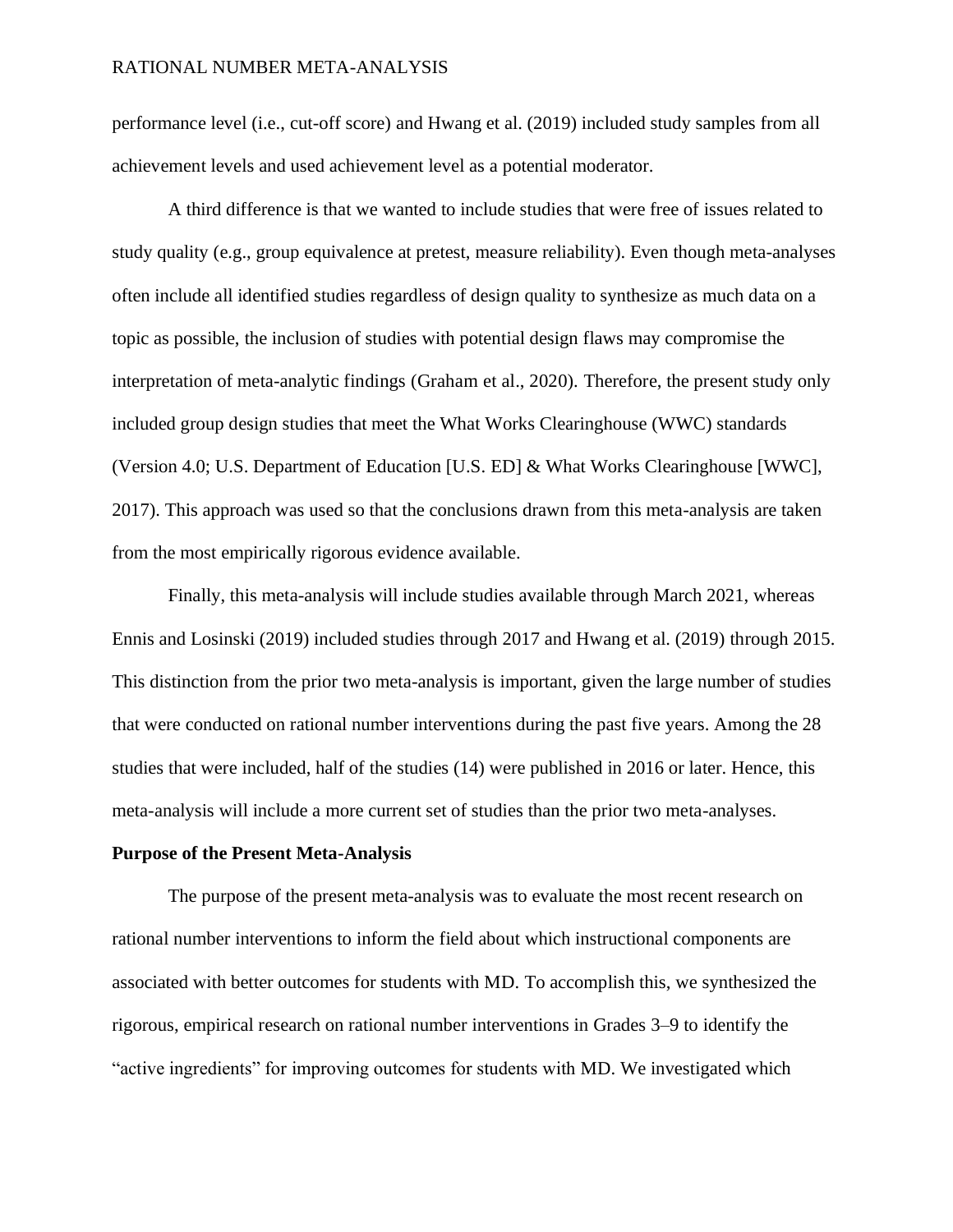*instructional components* are associated with impacts on mathematical knowledge for students with MD. Additionally, we explored the conditions under which interventions were effective by exploring *intervention characteristics* and *study design features* associated with successful intervention.

# *Instructional Components*

Based on prior research and meta-analyses that have focused on instructional components in mathematics interventions (e.g., Fuchs, Wang, et al., 2021; Gersten, Beckman, et al., 2009; Gersten, Chard, et al., 2009), we identified 12 instructional components of interest. Explicit instruction, visual representations, strategic prompting tools (sometimes referred to as heuristics), review, fluency building activities, ongoing feedback, teaching and use of mathematical language, student explanations, use of number lines, comparison of worked examples, technology delivered intervention, and guided inquiry were explored. We were especially interested in whether any of these components were directly related to rational number learning.

Six of these components—explicit instruction, visual representations, strategic prompting tools, review, fluency activities, ongoing feedback—we expected to recur across the set of studies because they occur in many contemporary mathematics intervention programs (e.g., Fuchs, Newman-Gonchar, et al., 2021; Gersten, Chard, et al., 2009; National Center on Intensive Intervention [NCII] Tools Chart, 2019). Explicit instruction, for example, is often used as an overarching framework of mathematics interventions and has been found to be especially effective for students with MD (Ennis & Losinski, 2017; Gersten, Chard, et al., 2009). Different from other components, it can involve a combination of instructional practices that involve the use of clear and concise explanatory language (i.e., strategic prompting tools, ongoing feedback;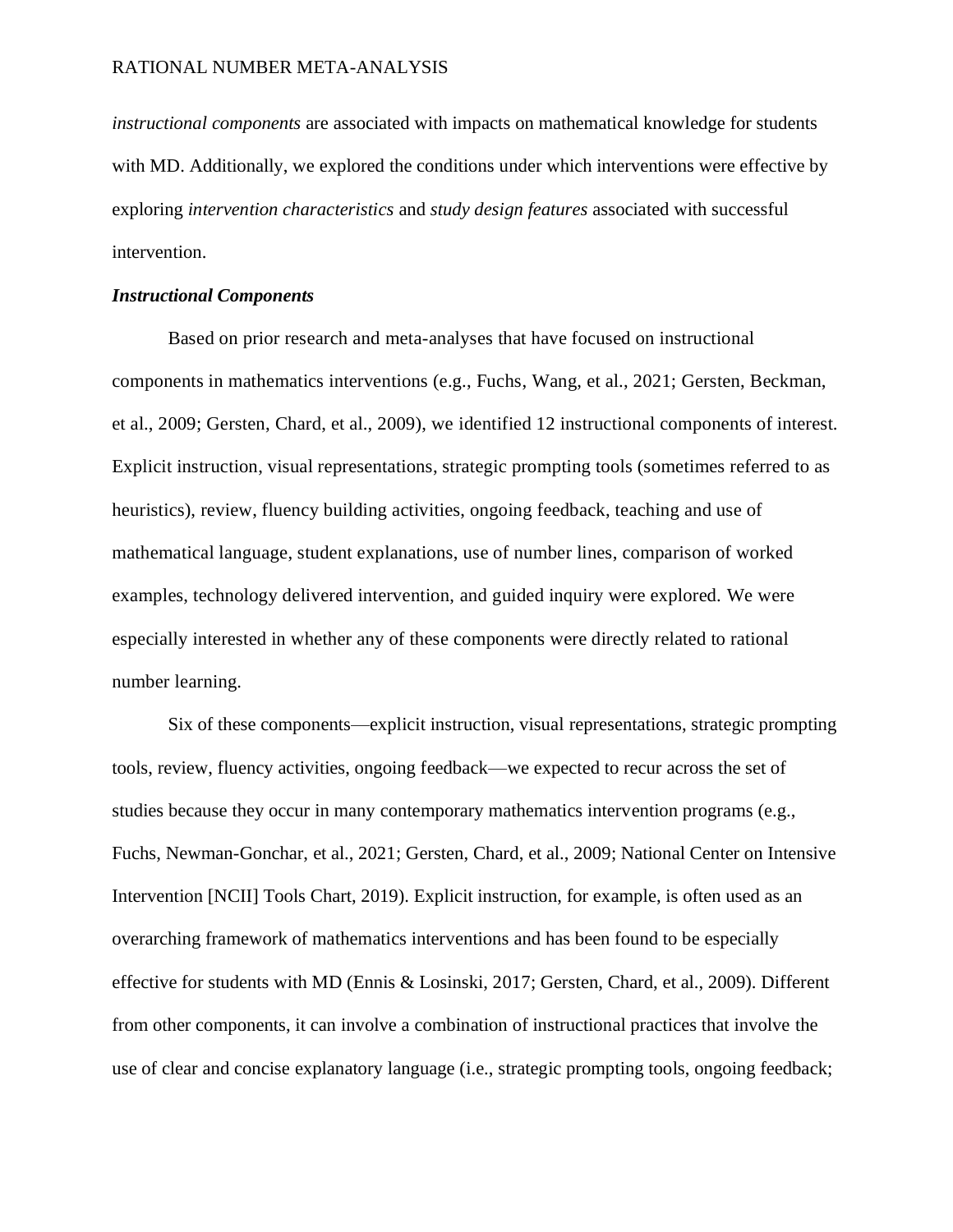Fuchs et al., 2013).

Teaching mathematical language and supporting student explanations have only been serious components of mathematics interventions more recently, likely coinciding with the focus in contemporary state standards (e.g., CDE, 2013; TEA, 2012) and trends in mathematics education (e.g., Karp et al., 2016) that require students to explain their mathematical understanding using accurate mathematical language. Teaching and using accurate mathematics language and supporting students in their use of this language consistently was included as a recommendation in the recently updated practice guide focused on mathematics interventions (Fuchs, Newman-Gonchar, et al., 2021). Among the set of studies included in this meta-analysis, mathematical language and student explanations were identified only in studies conducted in the past seven years, apart from Xin et al. (2005). Given these components primarily appear in recent studies, examining their association to effects on mathematical outcomes is timely.

The use of number lines to represent and teach rational number magnitude understanding (e.g., determining which is greater,  $\frac{4}{12}$  or  $\frac{1}{2}$ ; estimating fractions on a number line with two endpoints) was also examined. Like the teaching and use of mathematical language, we identified the use of number lines only among studies that were conducted more recently. Number lines are increasingly used in U.S. mathematics curricula and intervention programs and have been used for instruction in many Asian curricula for years (e.g., Singapore Mathematics Curriculum; Ministry of Education [MOE], Singapore, 2007). The use of number lines was the only component we explored that is directly related to learning rational numbers, therefore, we were especially interested in the relationship of number lines to student outcomes.

The comparison of worked examples has been included in research from cognitive psychology to promote mathematical analysis and understanding and has been shown to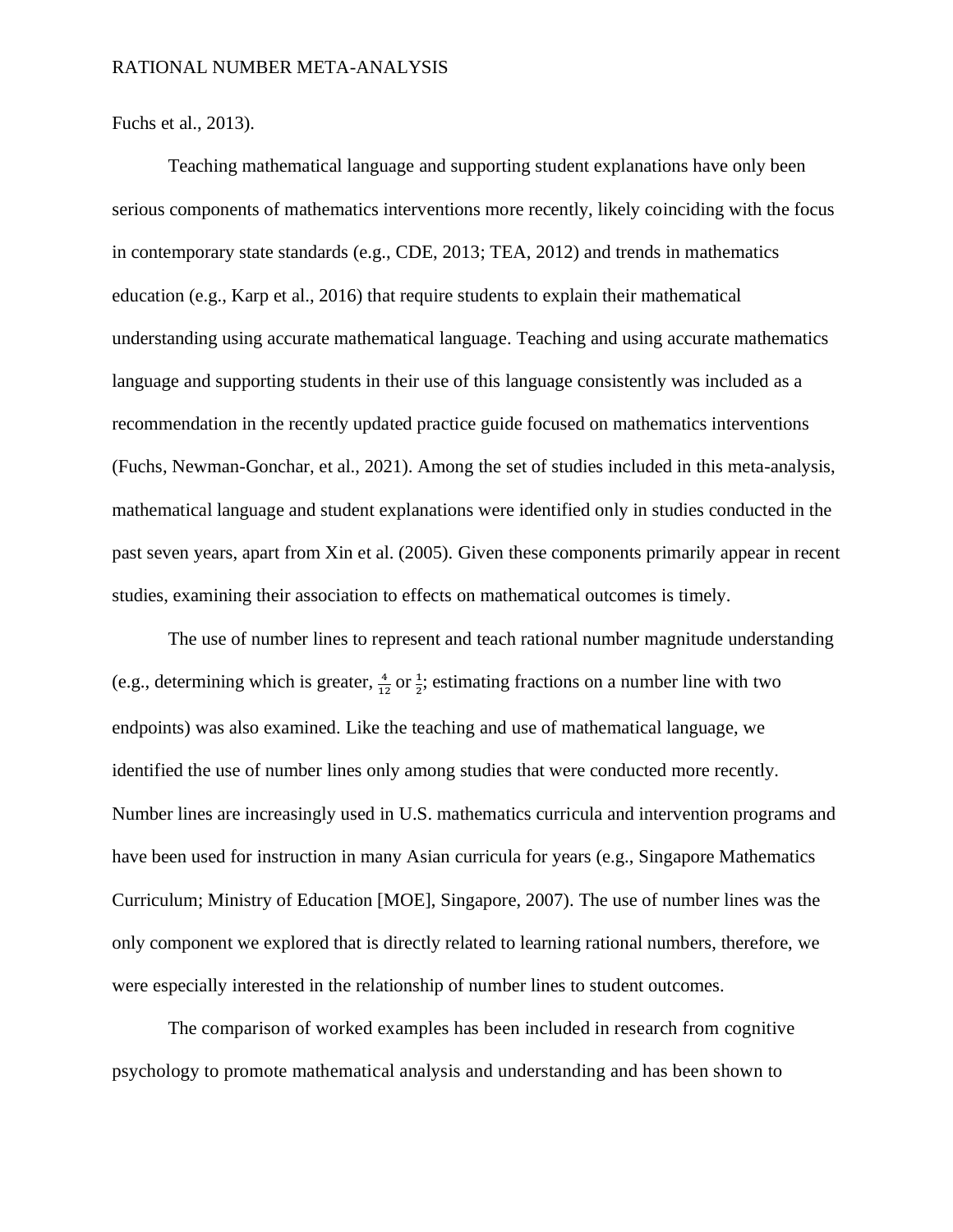increase learning (Durkin et al., 2017; Durkin & Rittle-Johnson, 2012; Renkl, 2017). This practice was also stressed in the IES practice guides focused on mathematical problem solving (Woodward et al., 2012) and algebra (Star et al., 2015). Hence, exploring the extent of its use among the intervention studies on rational numbers, and whether it was associated with outcomes, was of interest.

Interventions delivered with technology, or a hybrid technology approach were investigated. With greater emphasis on virtual and asynchronous learning due to the COVID-19 pandemic, understanding the role of technology across such a complex mathematics topic, like rational numbers, was of interest.

Guided inquiry—a student-driven approach that is typically aligned to the mathematics educator perspective—was also explored to determine whether it is included in mathematics interventions and whether this component is associated with improved outcomes. In guided inquiry, students are provided a framework for discovering or gaining insight into various mathematical ideas and principles, rather than having the teacher explicitly model and teach (e.g., Carpenter et al., 2015; Smith et al., 2013).

# *Intervention Characteristics and Study Design Features*

We also explored intervention characteristics and study design features that may provide information about the conditions under which interventions were most effective. We explored the level of support interventionists received for implementation, whether intervention was provided by the research team or school personnel, the duration and setting of the intervention, and differences in content, grade-level, and group size. In terms of study design features, the nature of the comparison condition and type of measure were explored. We were interested in whether RCTs and QEDs were associated with different effects, but only one study in the sample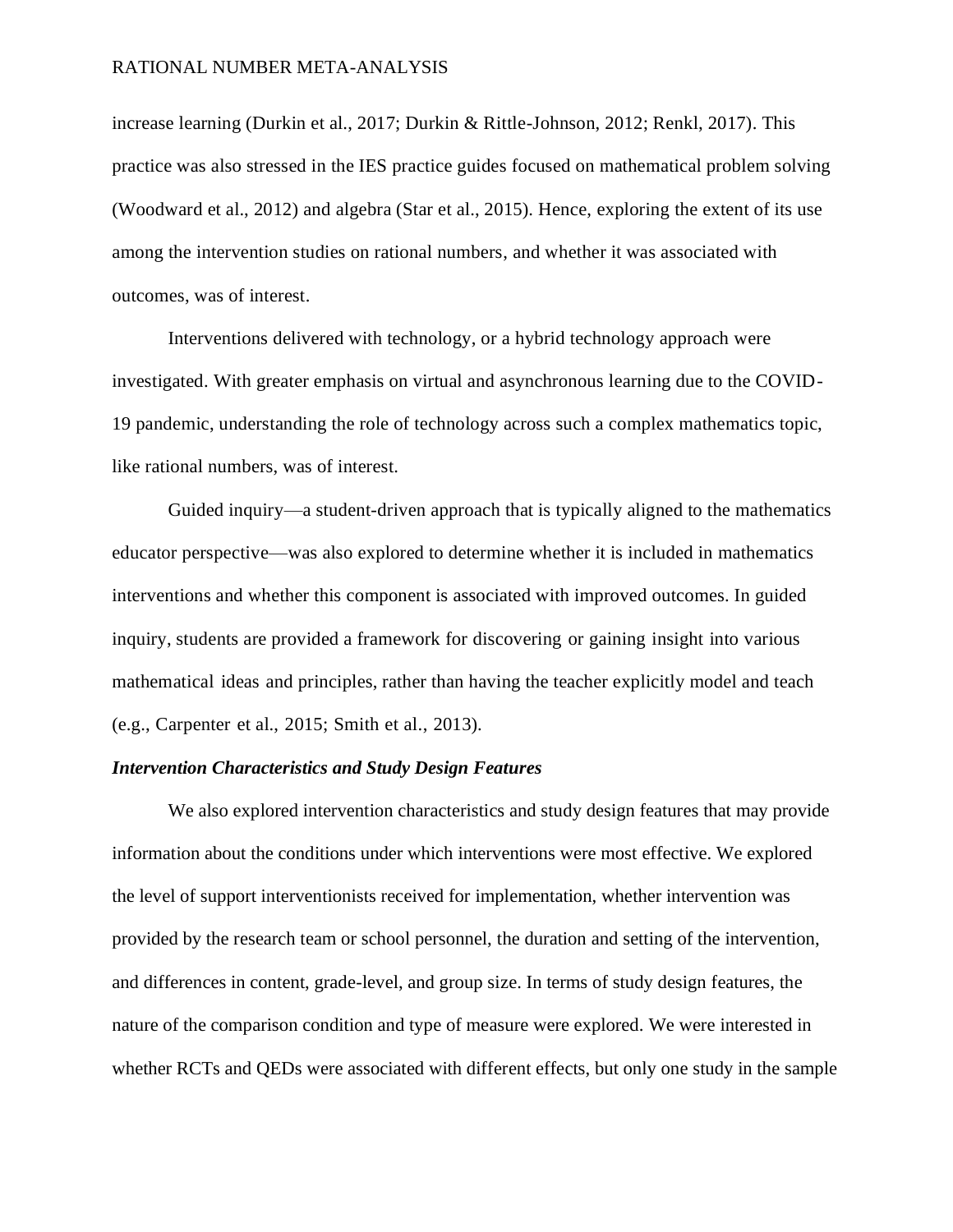# used a QED.

# *Research Questions*

Through this meta-analysis, answers to the following research questions were sought to better understand which *instructional components*, *intervention characteristics*, and *study design features* might lead to stronger, weaker, or even non-existent impacts.

- 1. What are the impacts of rational number interventions on mathematical knowledge for students with MD in Grades 3–9?
- 2. Do *instructional components* moderate impacts of rational number interventions for students with MD on mathematical knowledge?
- 3. Do *intervention characteristics* and *study design features* moderate impacts of rational number interventions for students with MD on mathematical knowledge? (Exploratory)

# **Method**

## **Identification of Studies**

We conducted a search of all studies published from January 1987 to March 2021 that focused on rational number interventions for struggling students in Grades 3–9. Eligible studies were published as a dissertation, ERIC document, or an article in a peer-reviewed journal. First, a targeted keyword search of the following databases was conducted using ProQuest: ERIC, PsycINFO, Dissertation Abstracts, and the Social Sciences Citation Index.

To identify all studies that potentially met the eligibility criteria, we searched titles and abstracts of studies using the following set of keywords and their variants, and the Boolean operators "\*," "AND," and "OR": *fraction, rational number, proportion, ratio, decimal, intervention, response to intervention, tutor, multi-tiered system of support, third grade, fourth grade, fifth grade, sixth grade, seventh grade, eighth grade, ninth grade, elementary, upper*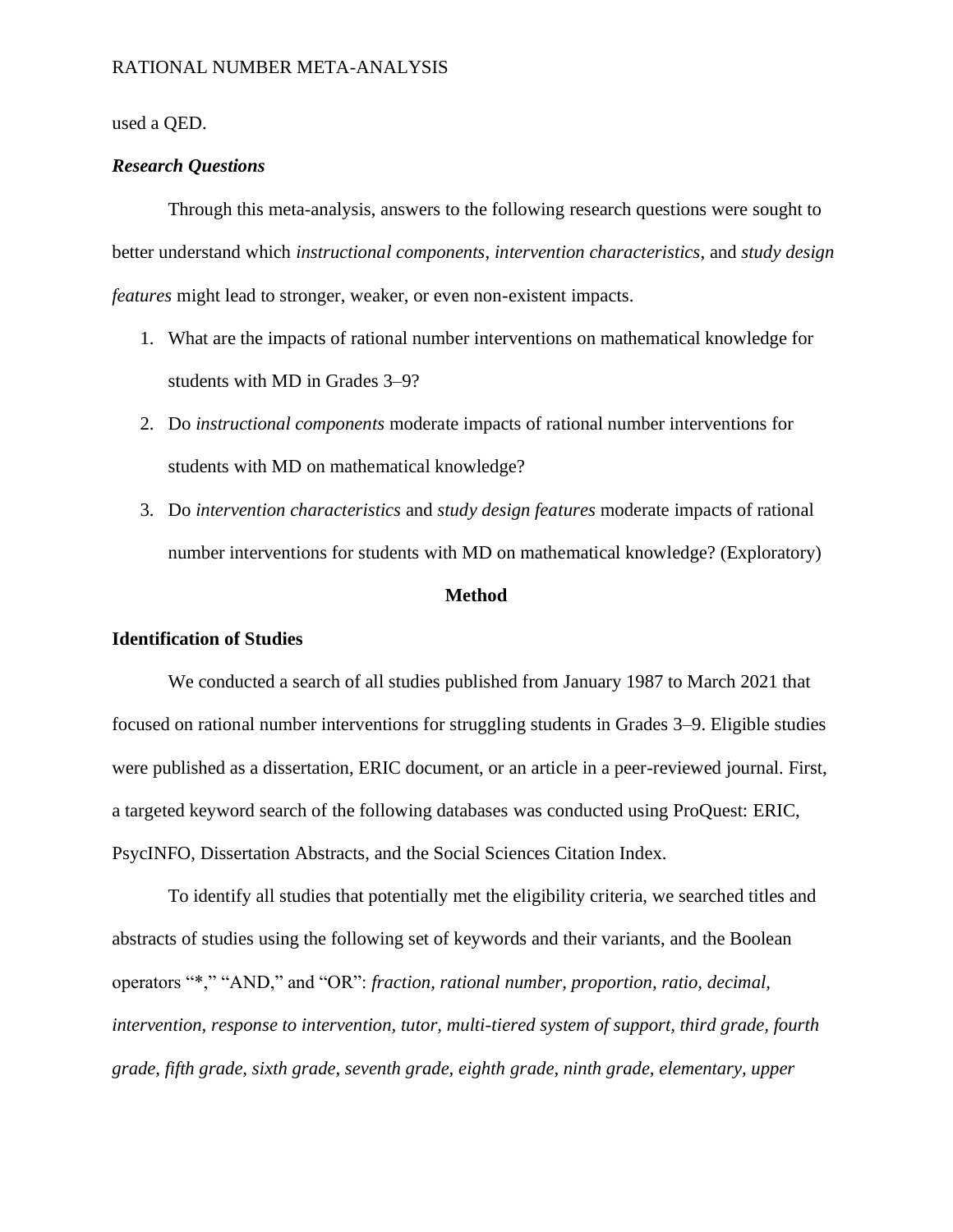*elementary, middle school, junior high, studies, experimental, random, experiment*. We then conducted supplementary searches of the bibliographies of relevant screened studies, and prior narrative reviews and meta-analyses to identify studies that may not have been retrieved from the electronic searches. Finally, we solicited recommendations from content experts in the fields of mathematics and special education. These search procedures identified 1,654 candidate reports to be screened for inclusion.

# **Criteria for Inclusion**

Under the supervision and training of the principal investigators, studies were screened for eligibility using the PICOS framework (i.e., population, intervention, comparison, outcomes, and study design). This framework guided the formulation of eligibility criteria and development of literature search strategies.

# *Intent of the Study*

To be eligible, the study needed to be an evaluation of an intervention designed to improve rational number knowledge. For this meta-analysis, the term *intervention* was defined as an instructional program aimed at helping students experiencing difficulties in learning rational number topics. Interventions were eligible when implemented in three instructional settings: (a) the general education classroom, (b) supplemental intervention settings (e.g., pull-out for additional instruction), or (c) special education settings, including resource rooms. Data for those studies with interventions conducted in the general education classroom were reported as subgroup analyses (i.e., data for students with MD were disaggregated from the full sample). Eligible interventions addressed key concepts from previous grades or supported the learning of challenging grade-level material and they were designed with a specific scope and sequence.

Rational number topics included fractions, decimals, percentages, or proportions. If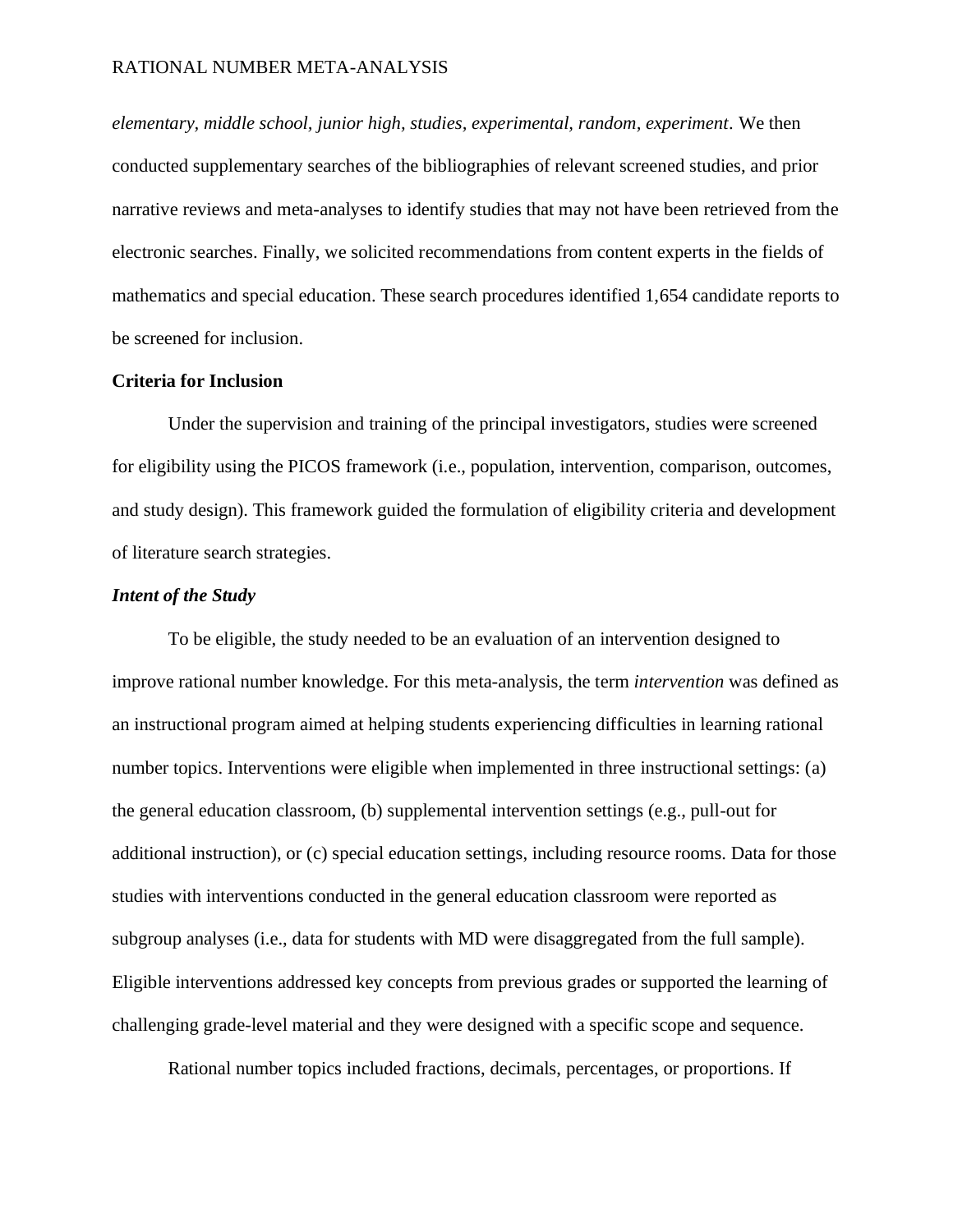topics unrelated to rational numbers were also part of an intervention, rational number topics were at least 50% of the content. In addition, to meet inclusion criteria, studies needed to provide details about the knowledge and skills that were targeted, the instructional approaches that were used, and how intervention was delivered.

# *Study Design*

Only RCTs and QEDs were eligible for inclusion. Eligible studies were required to include at least one student outcome that assessed general knowledge of rational number topics, procedural computation, arithmetic word problems, or more complex problem solving, and demonstrated sufficient content validity and reliability (i.e., internal consistency of at least 0.50; temporal stability/test-retest reliability of at least 0.40; or inter-rater reliability of at least 0.50; U.S. ED & WWC, 2017).

# *Study Quality*

Only studies demonstrating adequate methodological rigor (i.e., those meeting WWC group design standards) were eligible for inclusion. The WWC group design standards provide a structured review process to appraise the causal validity of findings reported in intervention research. Two WWC-certified reviewers independently reviewed each study following the procedures outlined in the *WWC Procedures and Standards Handbook* (Version 4.0; U.S. ED & WWC, 2017). The WWC standards were chosen because they are an established, rigorous set of standards put forth by the Institute of Education Sciences and interventions passing WWC standards are recommended for school-based use by the Every Student Succeeds Act (2015). *Population*

Eligible samples included students in Grades 3–9 who experience mathematics difficulties. Studies that included students identified with a learning disability in mathematics by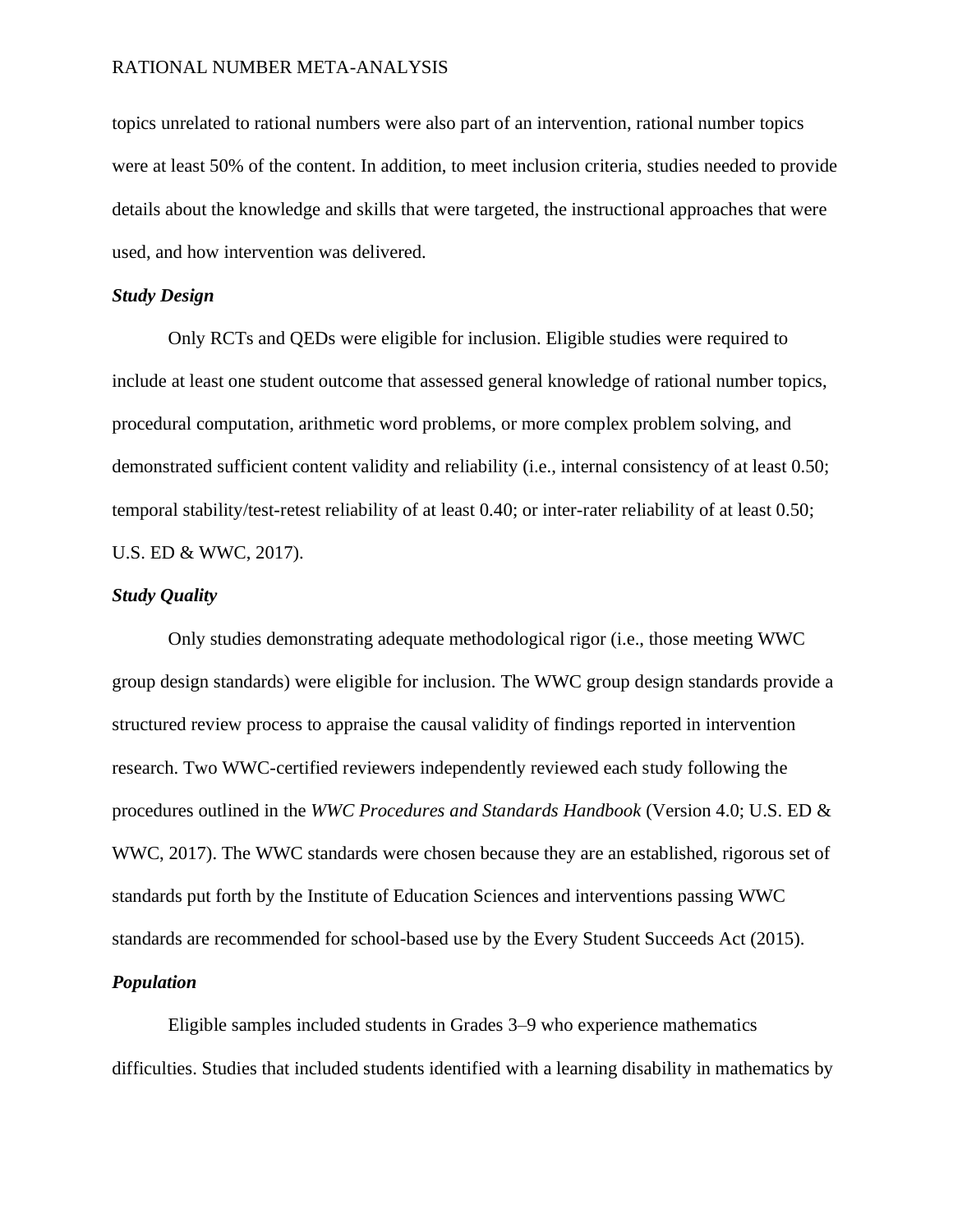their school or district or students who scored below the 35th percentile on a valid screening measure of general mathematics knowledge or rational number topic(s) were eligible. Even though some argue that the  $25<sup>th</sup>$  percentile is a more accurate representation of students with MD (e.g., Swanson et al., 2018), many recent studies use the 35th percentile as a cut-off to increase the likelihood that students who may develop serious mathematics problems are not missed (Hanich et al., 2001; Jordan et al., 2003). Studies were included if authors implemented an intervention with a mix of achievement levels and/or grade levels and presented results that were disaggregated by grade level or achievement status that fit the inclusion criteria.

# **Screening**

We conducted screening using an Excel-based codebook to apply the PICOS framework. During the first screening phase, two study authors independently screened the 1,654 candidate reports for eligibility based on the title, keywords, abstracts, and publication dates; all disagreements were reconciled. A majority of reports  $(n = 1.553)$  were excluded, leaving 101 reports to be screened in a second phase using the full text of the article. Two study authors independently reviewed each article for eligibility and all disagreements were reconciled via final determination by the senior study author. Interrater reliability for study inclusion exceeded 95% and was calculated by dividing the number of agreements by the number of agreements plus disagreements multiplied by 100.

After full-text screening, 73 ineligible reports were excluded, primarily due to: (a) a sample that did not include a sufficient number of students meeting eligibility; (b) failure to meet WWC group design standards; (c) lack of relation of intervention content to rational number concepts or operations; (d) ineligibility of research design; or (e) absence of eligible outcomes in the study. A total of 28 studies (with 3,853 unique participants and 90 effect sizes) were deemed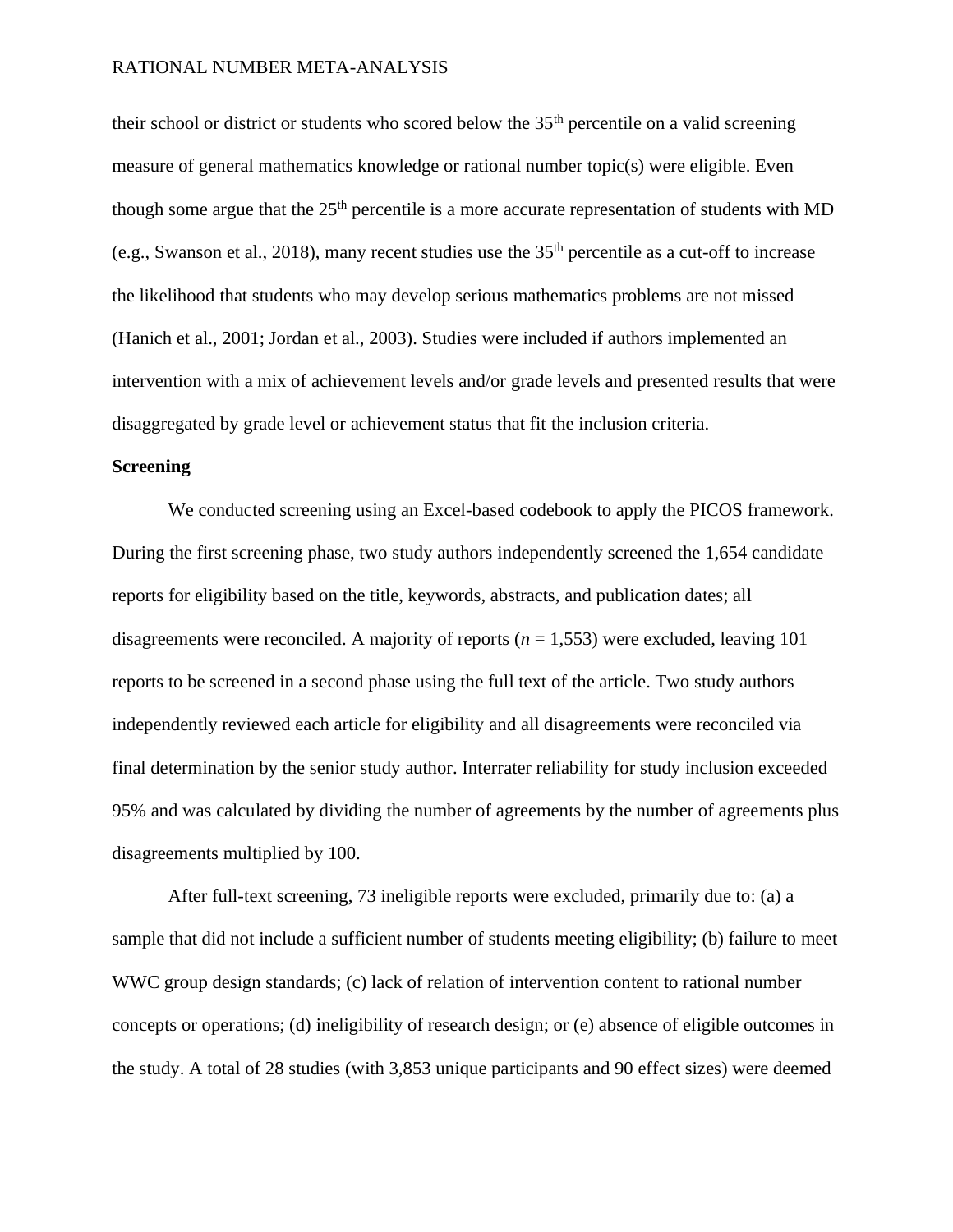eligible for inclusion in the final meta-analysis (see Figure 1).

The 28 studies included in the analysis represent interventions that differ on several intervention characteristics and study design features (see Table 1). Sample sizes ranged from 22 to 755 students, with publication dates ranging from 1993 to 2021. Of the included studies, 25 were journal articles, and three were dissertations.

# **Study Coding**

All instructional components, intervention characteristics, and study design features were independently coded by two researchers. Reliability exceeded 95%; all discrepancies were reconciled with 100% agreement.

# *Coding for Instructional Components*

Studies were coded using an Excel-based codebook. The presence or absence of the instructional components were coded by relying on authors' descriptions of the interventions. Operational definitions for each instructional component are included in Table 2. Only eight of the instructional components were examined in the analysis. We were unable to reliably code for some instructional components we were initially interested in exploring (e.g., ongoing feedback, guided inquiry). Two components (e.g., technology delivered intervention, comparing worked examples) did not occur in a sufficient number of studies (i.e., 10 or more studies) to be included in the analyses (Borenstein et al., 2009). The instructional components included in our analysis varied across the set of studies (see Table 3). If authors reported an instructional component to have occurred in both treatment and comparison conditions, it was not included in the analysis.

## *Coding for Intervention Characteristics and Study Design Features*

Data were extracted for intervention characteristics and study design features to be explored as potential moderators or used as control variables in the meta-analysis. For grade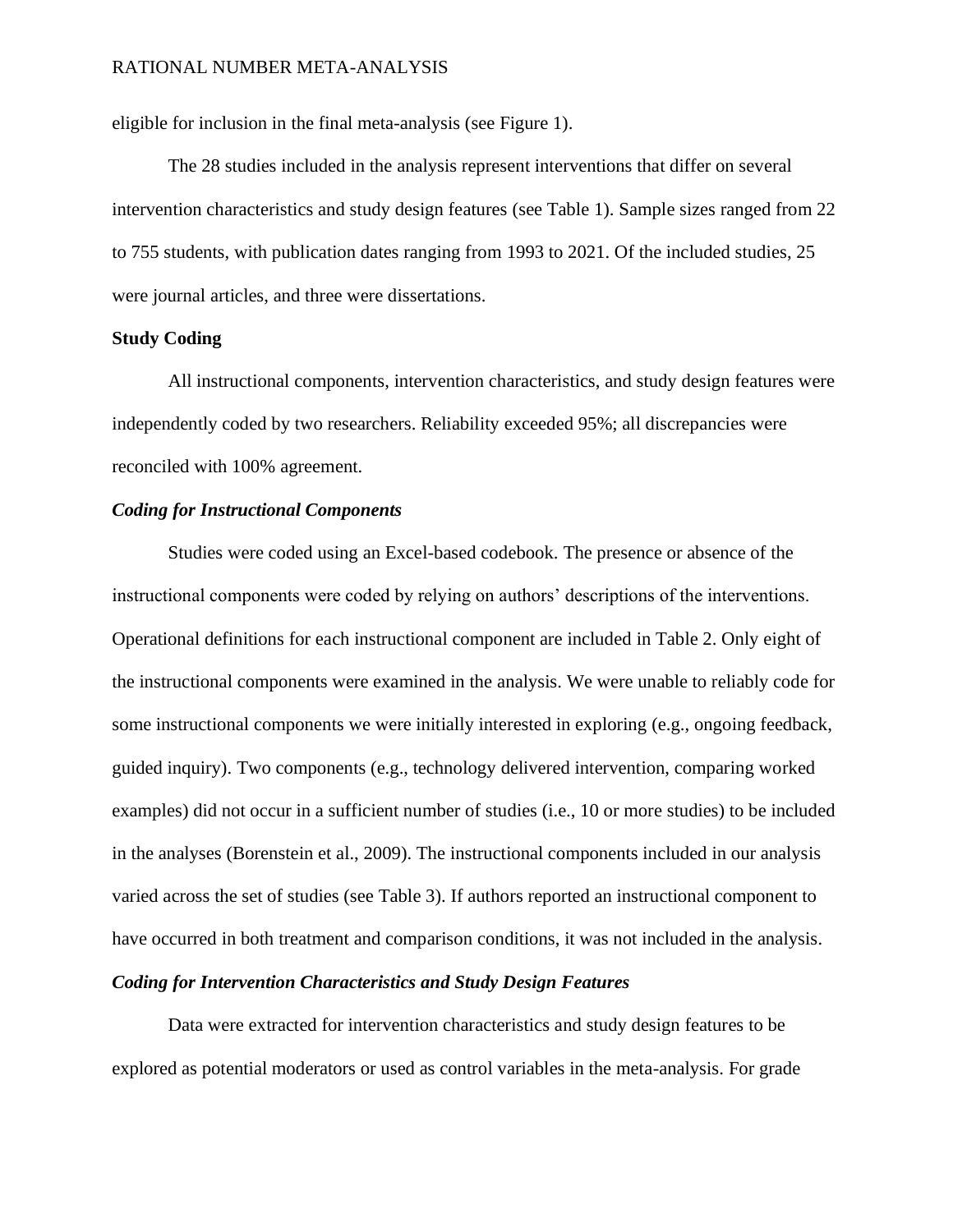level, the sample of studies was divided evenly between students in Grades 3–6 (*n* = 14) and Grades 7–9 ( $n = 14$ ). We grouped grade levels in this manner because Grades 7–9 require higher level rational number concepts involving proportional reasoning, measurement, or solving word problems, and the building of early rational number concepts continues through Grades 3–6, especially for students with MD.

Five interventions were implemented in general education classes and authors presented findings disaggregated for students with MD, eight were implemented in special education settings, and 15 were supplemental to core instruction and implemented outside of a typical classroom structure (e.g., during an intervention block, during optimal times identified by the teacher). Small groups of 2–6 students were used in 17 studies and large groups of six or more students were used in nine studies—two studies delivered instruction individually via computer. Interventions were provided by the research team in 15 studies, by school personnel in eight studies, by computer in two studies, and three studies included a mix of research team staff, school-based personnel, or computer-delivered instruction.

The duration of the initial interventionist training (prior to the beginning of intervention implementation) was reported as more than one day (8 hours) in 17 studies, less than or equal to one day in six studies and did not occur or was not reported in five studies. Ongoing training (i.e., implementation monitoring/feedback that continued throughout intervention) was reported in 15 studies. Intervention length varied across studies. Fifteen interventions lasted more than 20 hours, seven were less than nine hours, and six occurred between 10–19 hours. Content focused on fractions-only instruction in 19 studies, while the remaining nine studies also included decimals, ratios, or proportions. Sixteen studies targeted foundational knowledge combined with skills related to grade-level content (i.e., integrated content), six focused only on foundational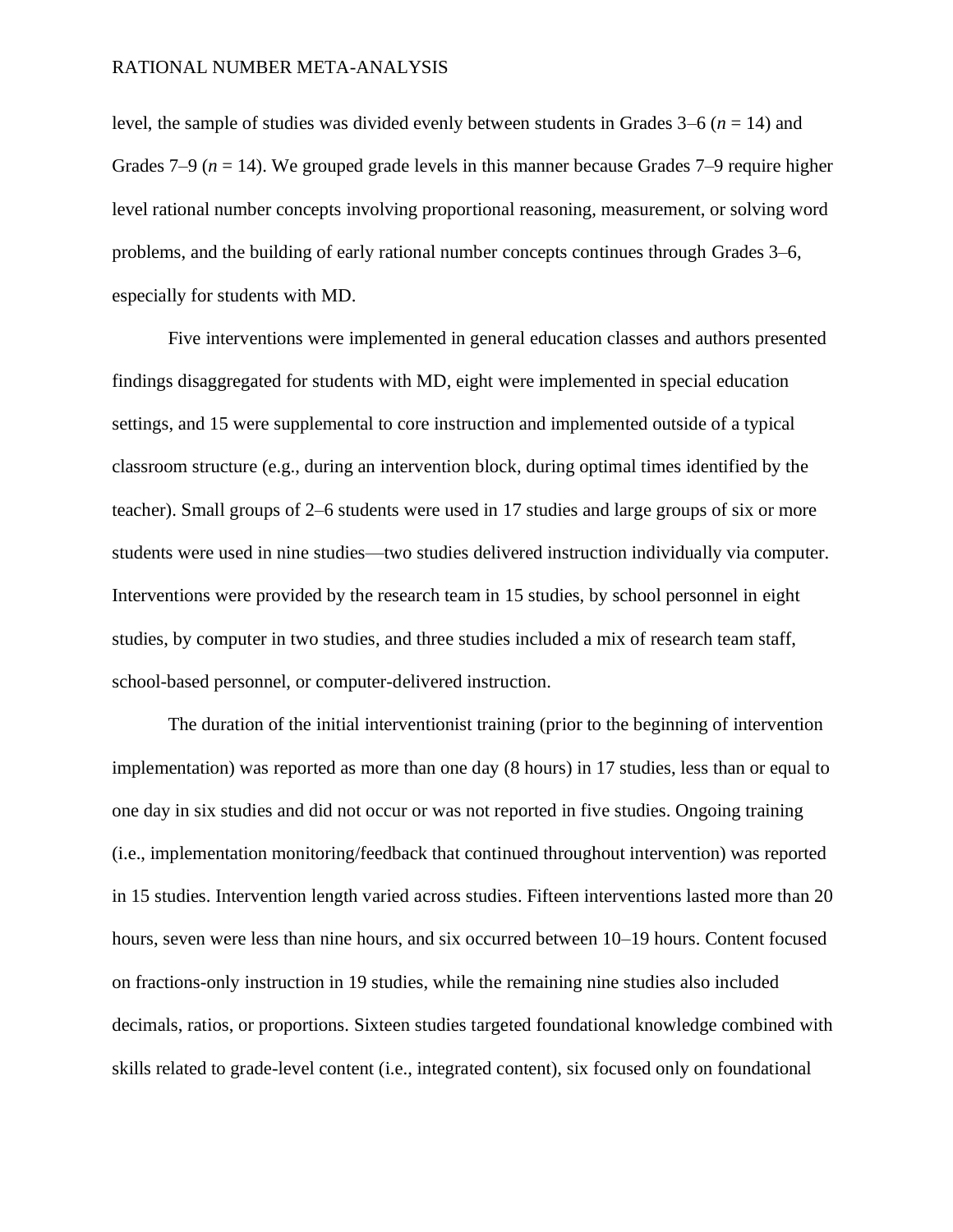content, and six focused only on grade-level content.

Twenty-two studies meet WWC standards without reservations (i.e., RCTs with low attrition and no design flaws). The remaining six studies meet WWC standards with reservations (i.e., QEDs or RCTs with high attrition and/or a lack of equivalence at baseline). Except for Turner (2012), a QED, all studies were RCTs. For 20 studies, treatment was compared to a business-as-usual (BAU) condition. In eight studies, the comparison condition used an alternative treatment condition implemented by the research team and in five of those studies the contrast between treatments was minimal (e.g., in Morano et al., 2020, the content sequence differed across conditions, yet the instructional components were identical). Those five studies were coded as having a closely aligned alternative treatment for the analysis. The other three were grouped with BAU for the analysis because the comparison condition was different from the treatment.

#### **Data Analysis**

#### *Meta-Analytic Procedures*

The outcomes of interest in the meta-analysis were calculated using means and pooled standard deviations, which includes an adjustment for small samples (Hedges, 1981). All positive effect size values indicate stronger performance on outcome measures.

Most studies in our sample ( $n = 25$ ) provided multiple effect sizes relevant for the metaanalysis. To include all effect sizes from each study and account for dependencies within the dataset, random-effects robust variance estimation (RVE; Hedges et al., 2010) was used. This approach handles clustered data (i.e., effect sizes nested within studies or samples) by applying a correction to the standard errors to account for the correlations between effect sizes from the same sample. When studies included multiple treatment arms and shared the same control group,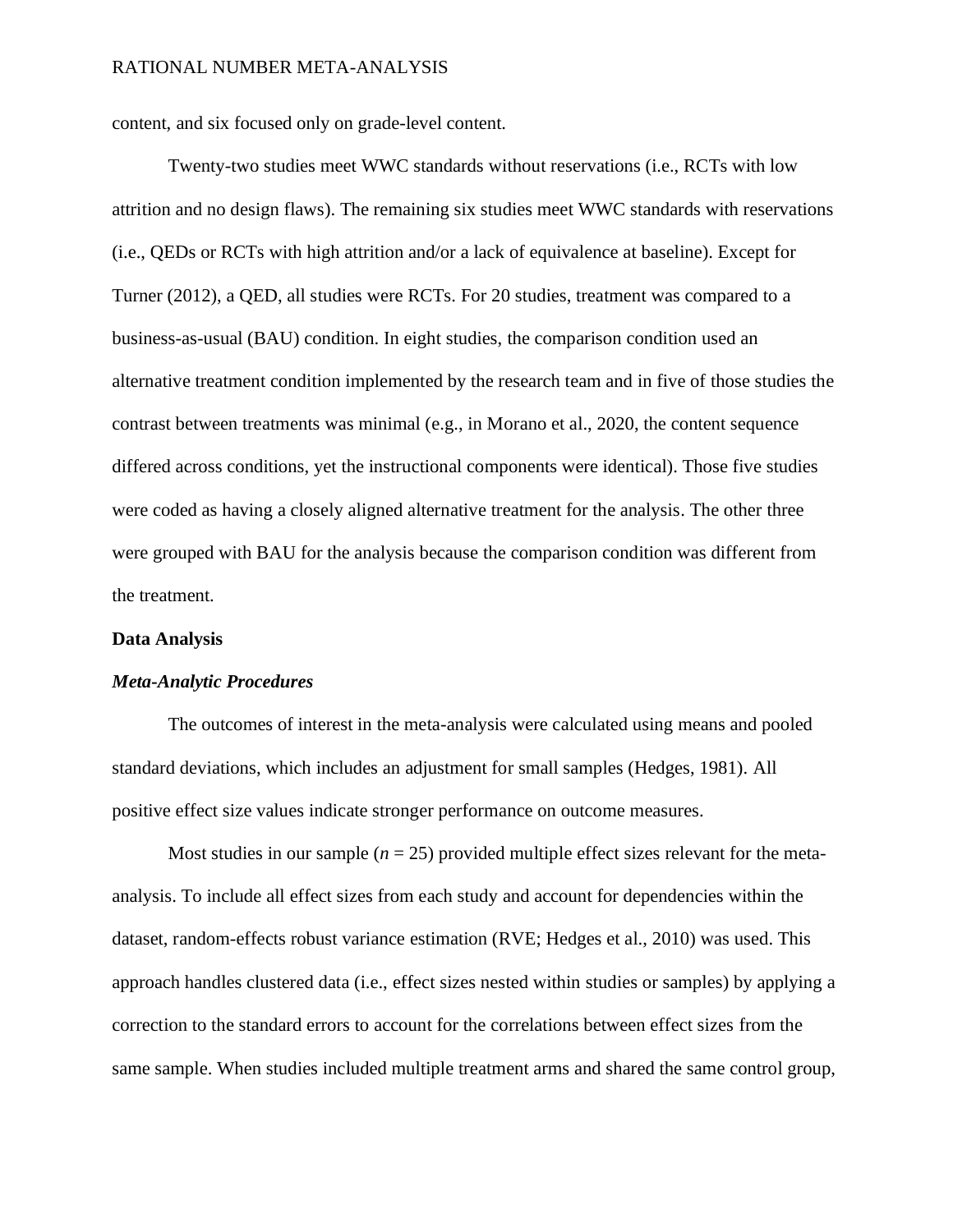generally the two treatments were aggregated for the analyses when they both included the same instructional components. For example, in Malone et al. (2019), 25 of the 30 minutes was identical; one treatment devoted an extra five min to word problem instruction and the other treatment to decimals. The common portion of intervention included the instructional components explored in the meta-analysis. However, in two studies, aggregating treatments did not make sense because the differing portion of the two treatments included one of the instructional components. In those cases, the most relevant treatment condition was chosen for the meta-analysis. For example, Fuchs, Malone, et al. (2016) delivered the same core intervention across two conditions and one condition had an additional focus on mathematical language and student explanations. Because of our interest in those two components, we included effects for the condition with mathematical language and student explanations in the analysis and did not aggregate.

Robust variance estimation does not result in the loss of any information, does not require knowledge of the underlying correlation structure, and can accommodate multiple sources of dependencies. Thus, RVE was used to estimate the overall effect size and to conduct moderator analyses. All RVE analyses were run in Stata version 16.0 (StataCorp, 2019) using the *robumeta* package (Hedberg, 2014). *Robumeta* provides a small-sample correction, allowing RVE to estimate meta-regression models even when the sample includes fewer than 40 studies and provides trustworthy *p* values if the degrees of freedom are larger than four (Tanner-Smith & Tipton, 2013). Because RVE requires an estimate of the mean correlation (*ρ*) between all pairs of effect sizes within a cluster (i.e., study) to be specified, we first conducted sensitivity analyses using  $\rho$  values of 0 to .90. Results showed that findings were robust across differing reasonable estimates of  $\rho$ . Thus, we estimated  $\tau^2$  using a value of .80 (Tanner-Smith & Tipton, 2013).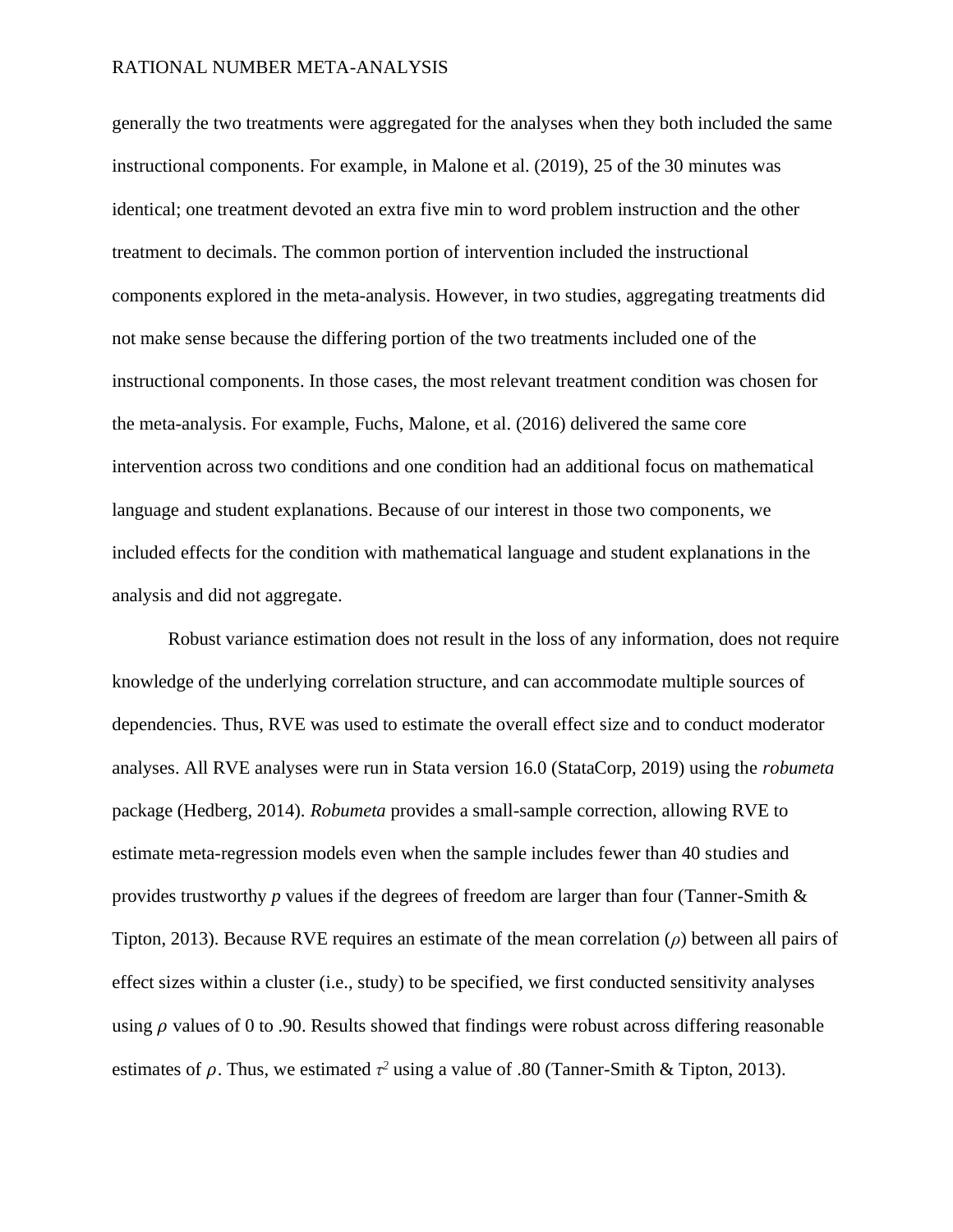#### **Results**

# **Overall Intervention Effect**

To answer the first research question on overall impact, we used the intercept from the RVE meta-regression models to estimate the mean effect sizes and examined heterogeneity by using  $\tau^2$  as the between-study variance component. All analyses used random-effects modeling to account for the expected heterogeneity in effect sizes.

The estimate of the mean effect size across all 28 studies (90 effect sizes) included in the analysis was 0.68 and differed statistically significantly from zero ( $SE = 0.04$ ,  $p < .001$ , 95% CI [0.51, 0.85]). The  $\tau^2$  estimate of the true variance in the population of effects was 0.28. Students receiving rational number interventions had larger impacts than those in control conditions.

# **Efficacy of Instructional Components**

To better understand the associations between instructional components that relate to the efficacy of rational number interventions and effect sizes, as posed in research question two, we examined eight instructional components. We estimated a series of both multivariate and univariate random-effects meta-regression models using *robumeta* (Hedberg, 2014). Only instructional components for which we could identify 10 or more studies were included (Deeks et al., 2021). First, we examined through univariate meta-regression, the significance of each instructional variable alone. Explicit instruction, student explanations, fluency activities, mathematical language, strategic prompting tools, visual representations, and the number line were all significant moderators of outcomes ( $p < .05$ ). Review of previously taught content was not significant ( $p = .14$ ).

Second, many of the studies examined multi-component interventions (e.g., a study may have included the teaching and use of mathematical language, fluency activities, and review [see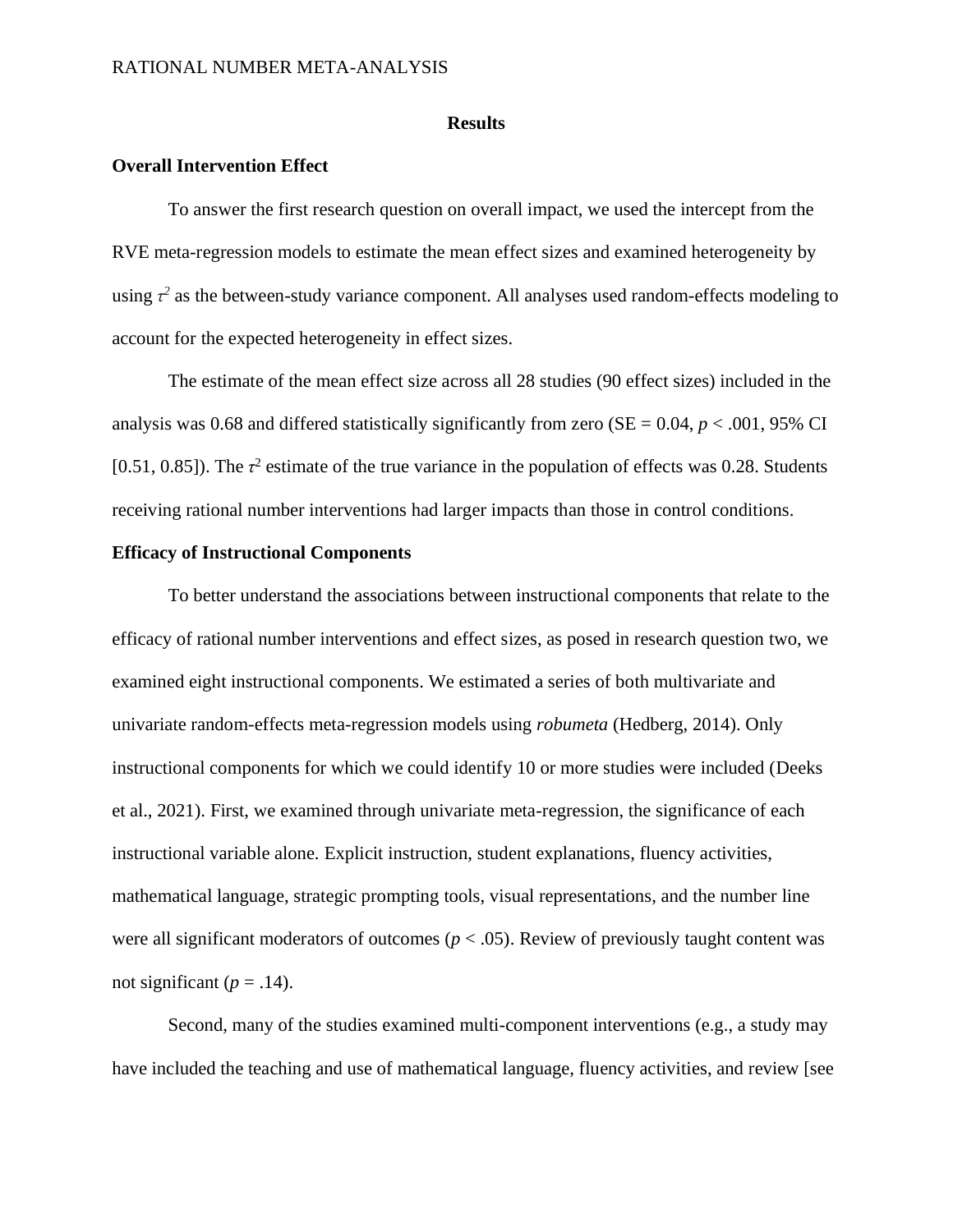Table 3]); therefore, to account for collinearity among the instructional components, the correlations among the eight instructional variables were examined (see Table 4). It is common practice to consider two variables to be collinear if they have a pairwise correlation of .80 or greater. Collinearity at this level can lead to unstable and unreliable estimates of the regression coefficients and variables with high correlations should not be included in the same model.

We also tested for indicators of multicollinearity, which may be present when at least two highly correlated predictors are included simultaneously in a regression model. We examined multicollinearity among all eight instructional variables using a variance inflation factor (VIF) threshold of 10 (Vittinghoff et al., 2012). A VIF above 10 suggests high correlations and is cause for concern. Five instructional variables—student explanations, review, teaching and use of mathematical language, fluency activities, and visual representations—had VIF values below 10 and three variables were excluded due to VIF values higher than 10: number line, strategic prompting tools, and explicit instruction. When examined with these five variables alone, the individual VIF values were each below 5 and the mean VIF was 2.38. A mean VIF threshold of 2.5 is recommended when detecting multicollinearity in multivariate meta-regression models (Johnston et al., 2018).

Third, a multivariate meta-regression model with RVE was used to assess the possible moderating effects of the five instructional components within a single model while controlling for important study design features and intervention characteristics (Pigott & Polanin, 2019). The control variables included in the model were group size, duration of the intervention, and whether the study used a closely aligned alternative treatment condition for the comparison. These variables were chosen as controls because prior evidence has demonstrated that group size (e.g., Jitendra et al., 2021) and duration of intervention (e.g., Jitendra et al., 2018; Stevens et al.,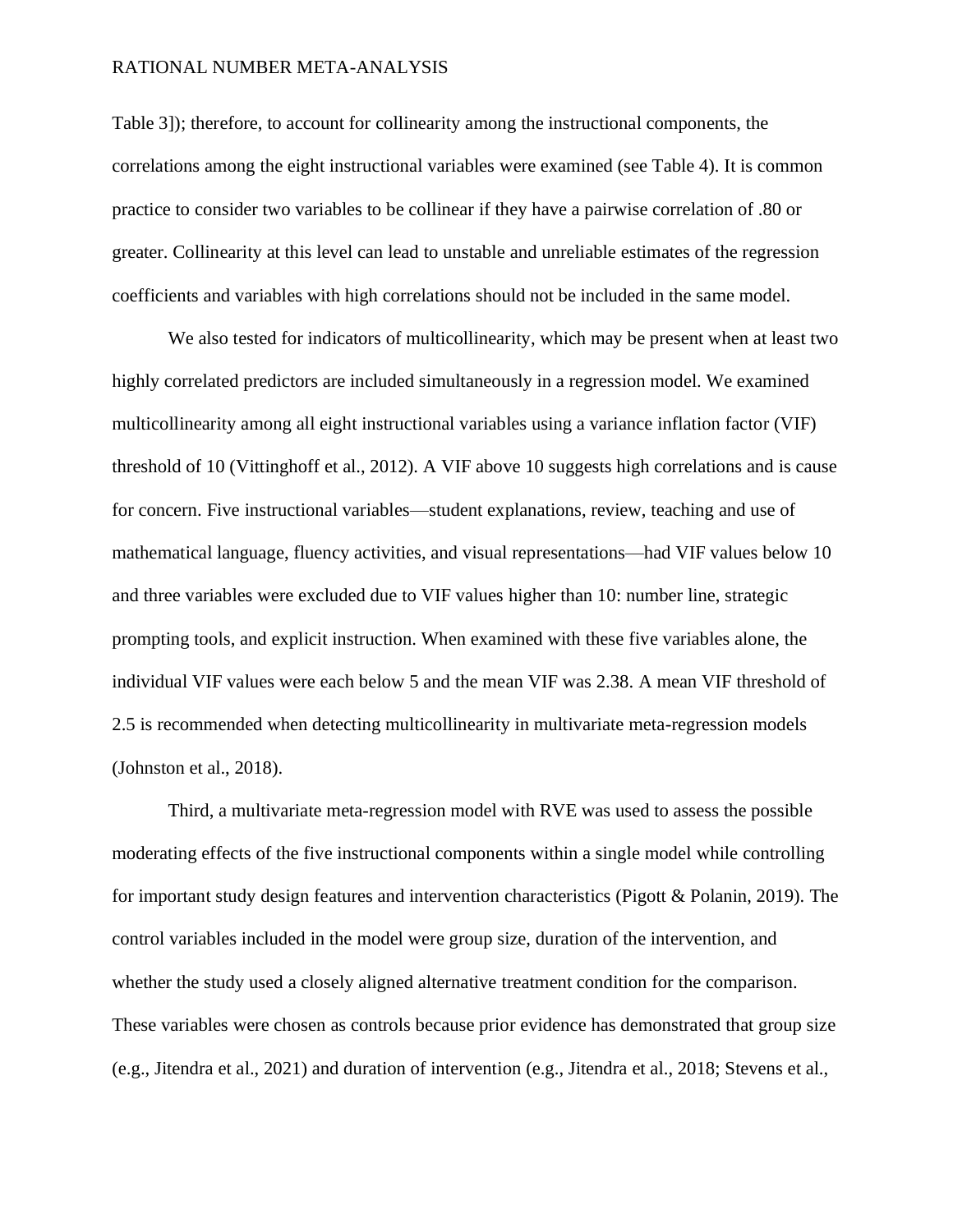2018) are associated with increased outcomes. When the comparison condition is closely aligned to the treatment, effect sizes tend to be smaller (e.g., Gersten, Chard, et al., 2009).

As indicated by the mean effect sizes (i.e., the intercepts from the RVE meta-regression model; see Table 5), most of the instructional components were non-significant  $(p > .05)$  when included together, with the exception of mathematical language  $(p = .042)$ . Twelve studies with 51 effect sizes included mathematical language. Studies that included this instructional component were associated with statistically significant positive effects on the outcomes.

Fourth, sensitivity analyses were conducted by analyzing each instructional component separately, with the three control variables from the meta-regression (group size, duration of the intervention, and comparison condition). In these sensitivity analyses, only mathematical language remained significant  $(p = .026)$ , demonstrating the same finding as the meta-regression that included all instructional variables.

## **Exploratory Moderator Analysis of Intervention Characteristics and Study Design Features**

A series of univariate RVE meta-regression models were run as exploratory analyses to address research question three. When variables included more than two categories, one was chosen as the *reference category*. Univariate analyses were conducted rather than multivariate analyses due to the large number of variables of interest.

Eleven categorial moderator variables related to intervention characteristics and study design features were explored. Significant moderator effects related to intervention characteristics and study design features were found (see Table 6). Here we report only those moderators statistically significant at a Bonferroni corrected critical *p* value of .0045.

Studies with students in elementary school (Grades 3–6) had larger effects than those for students in middle school (Grades  $7-9$ ;  $p < .001$ ). Interventions delivered in small groups had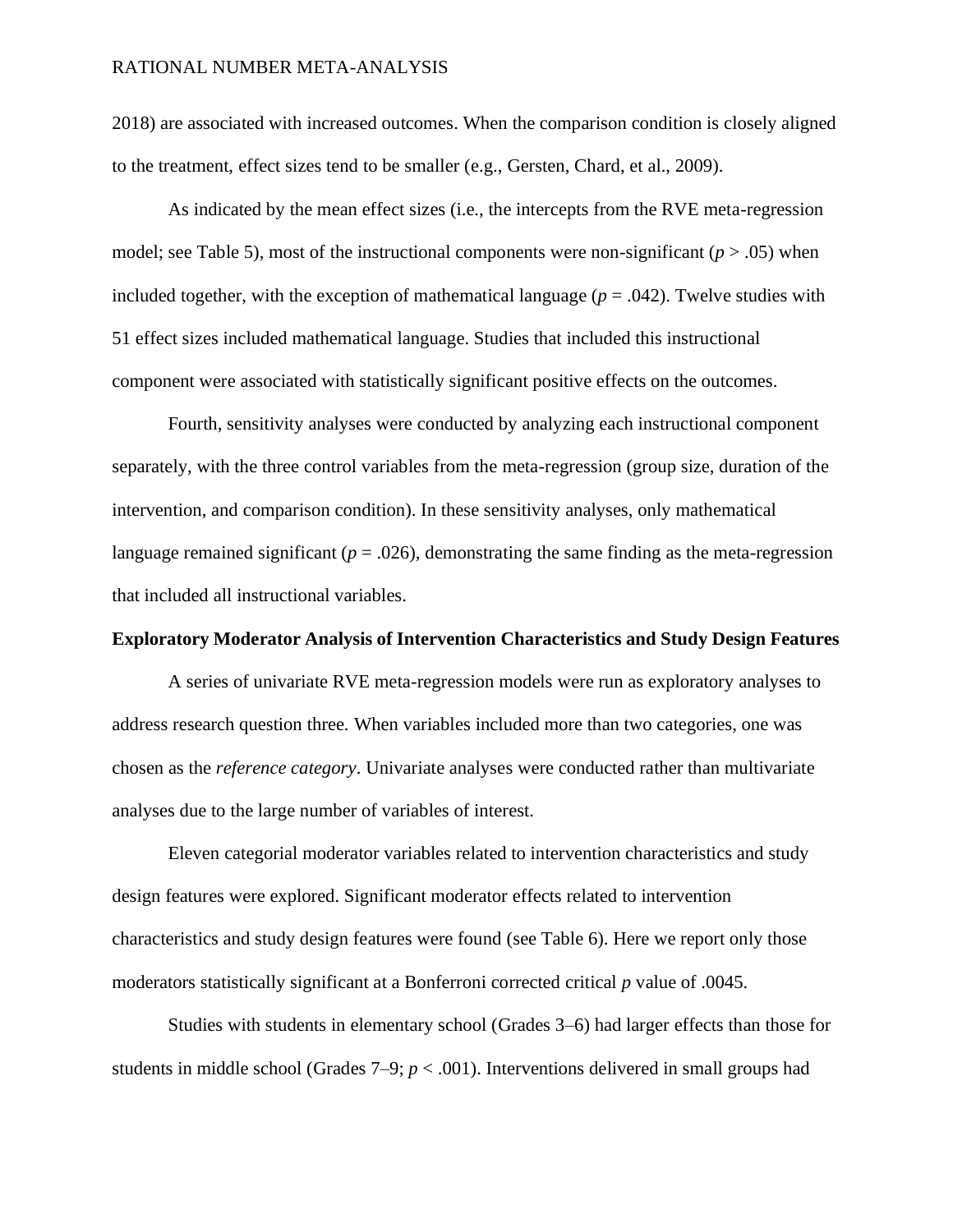statistically significantly larger effects than those delivered in large groups ( $p < .0045$ ).

Interventions delivered by research project personnel were more effective  $(p < .0045)$ than those delivered by school personnel. Interventions longer than nine hours (i.e., interventions 10–19 hours and interventions 20 hours or longer) were more effective than shorter interventions (0–9 hours); however, only interventions lasting 20 hours or longer was statistically significant  $(p < .001)$ . Interventions for which the interventionists participated in ongoing training were more effective than those without ongoing training  $(p < .001)$ . Finally, interventions that were contrasted against a closely aligned alternative treatment yielded smaller effects (*p* < .0045).

# *Risk of Bias*

**Publication Bias.** To assess the potential presence of publication bias, we constructed a funnel plot to note any asymmetry in the distribution of effects, conducted trim-and-fill analyses (Duval & Tweedie, 2000), and conducted Egger's regression tests (Egger et al., 1997). Results from Egger's regression tests were non-significant and provided no evidence of small-study bias  $(p = .06)$ . Trim-and fill analyses also provided no strong evidence of publication bias, such that the average effect sizes for intervention were substantively unchanged (effect-size estimate = 0.71,  $p < .001$ ). All analyses were run in Stata version 16.0 (StataCorp, 2019) using the *metafunnel*, *meta trimfill,* and *metabias* commands.

**Other Sources of Potential Bias**. One anomaly among the 28 studies available for this meta-analysis is the large representation from certain research groups (see Table 1); for example, those of Fuchs and colleagues (i.e., Fuchs, Wang, Malone;  $n = 8$ ) and Bottge and colleagues ( $n =$ 5). Since research groups tended to use similar instructional components across their sets of studies, we ran a univariate meta-regression on whether *research group*—defined as two or more studies conducted by the same research team—moderated effect sizes. Research group showed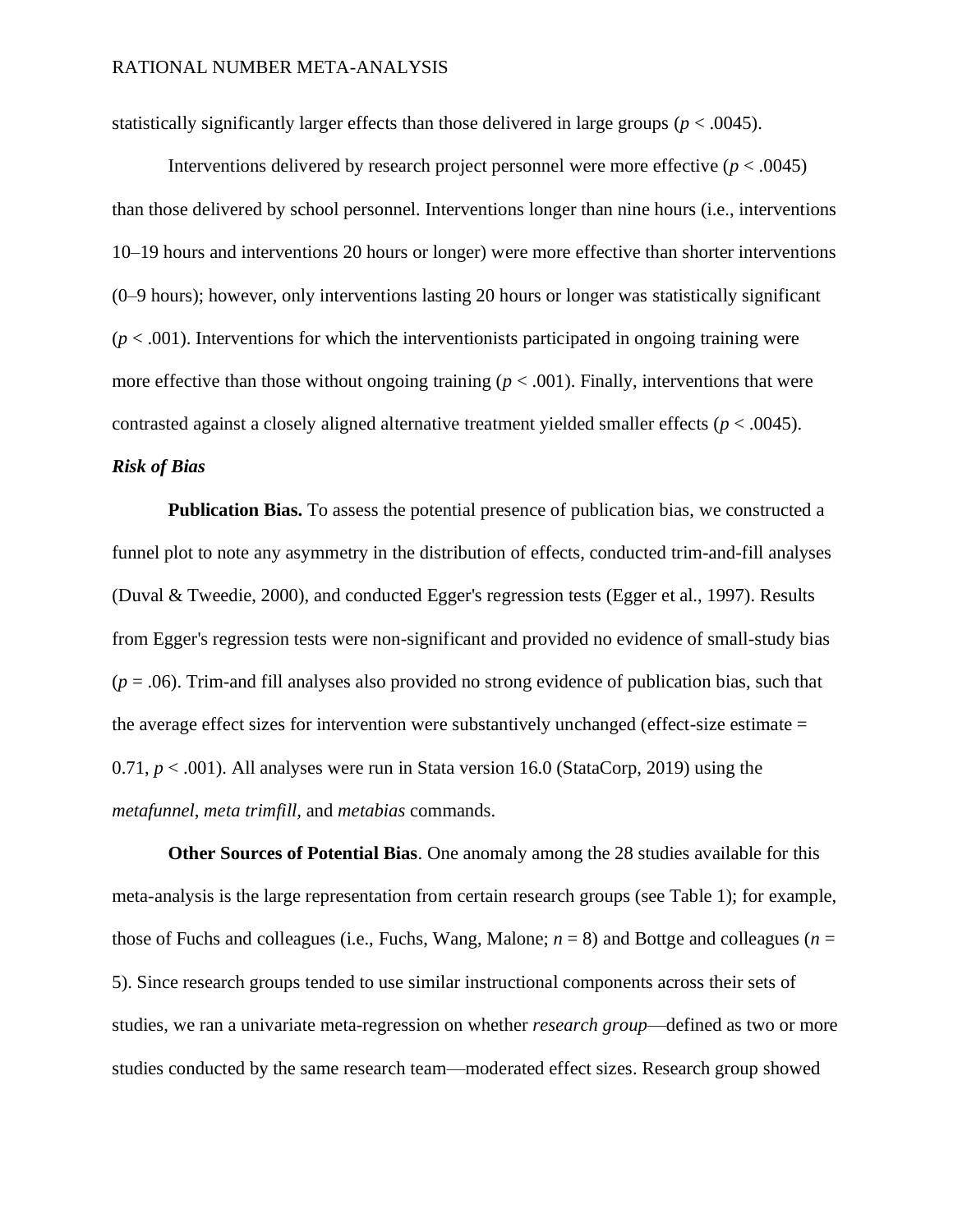no significant differences ( $p = .58, 95\%$  CI [-0.08, 0.13]). As such, sources of potential bias among the studies are likely only a minor concern.

This meta-analysis adheres to the Preferred Reporting Items for Systematic Review and Meta-Analysis (PRISMA) statement (Moher et al., 2009). The methods were based on a protocol developed prior to data collection and analysis.

## **Discussion**

Enhancing rational number knowledge for students with MD has become a vibrant topic for educational research over the past decade. This meta-analysis synthesized the rigorous, empirical evidence that evaluated rational number interventions for students with MD in Grades 3–9. Given that a working knowledge of rational number concepts appears vital to achieve success in algebra and other advanced mathematics classes (NMAP, 2008; Siegler et al., 2012), a current meta-analysis on this topic is valuable to communicate to educators what is effective for students with MD. Studies were published from 1987 to March of 2021.

With respect to *research question* **1**, meta-analytic findings indicated that the set of interventions demonstrates a rather large and statistically significant and positive impact on students' performance with a mean effect size of 0.68. Recent literature on interpreting effect sizes of education interventions provides evidence that an effect size greater than 0.20 can be considered large and educationally meaningful (e.g., Kraft, 2020). The 0.68 effect size from the current study is somewhat larger than other syntheses of mathematics intervention that address all mathematics topics (*g* = 0.53, Dennis et al., 2016; *g* = 0.37, Jitendra et al., 2018; *g* = 0.41, Jitendra et al., 2021; *g* = 0.49, Stevens et al., 2018). This large effect size for rational number intervention aligns to the finding from Stevens et al. (2018) where fractions interventions were associated with higher impacts among their set of upper elementary and secondary mathematics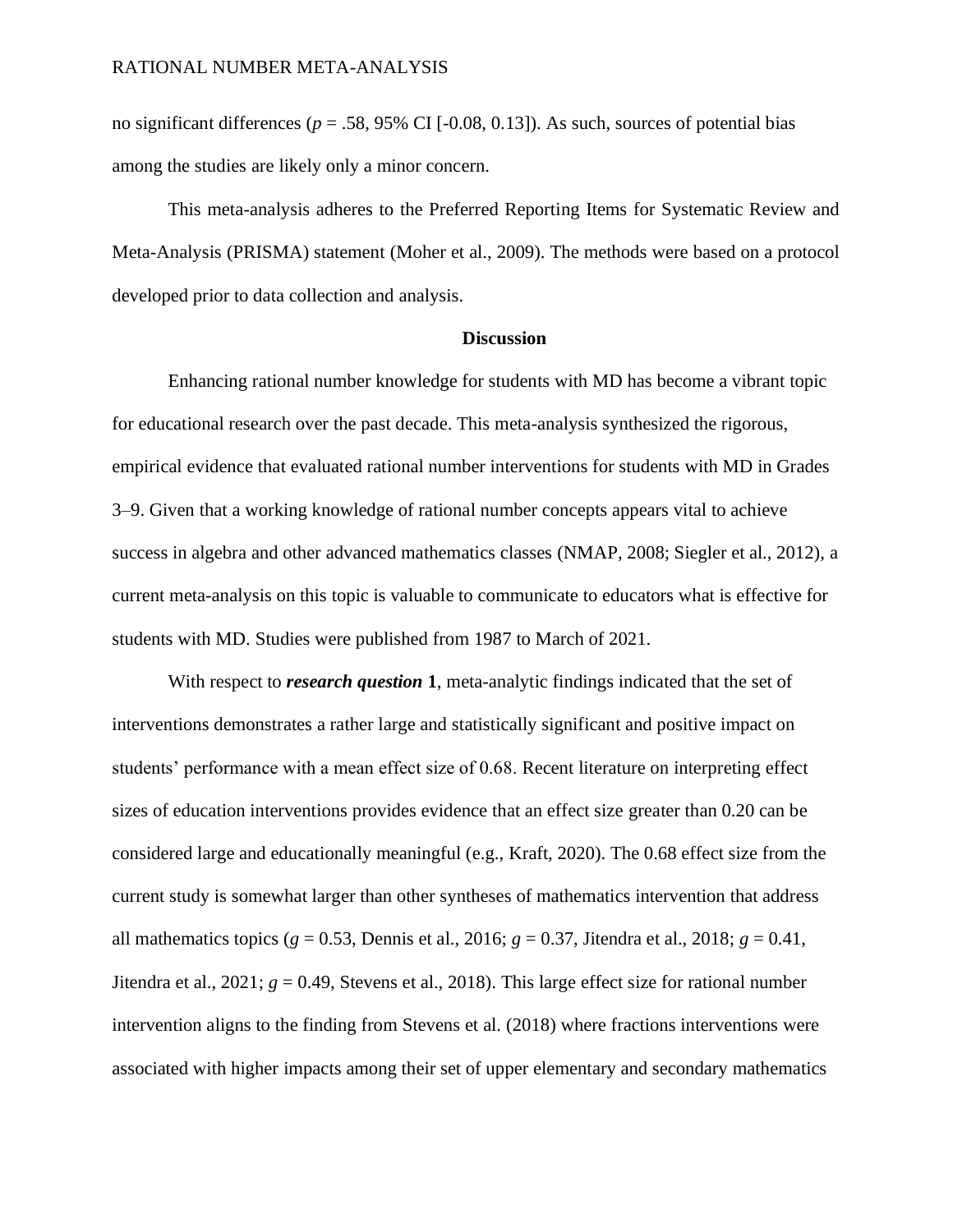interventions.

# **Instructional Components Associated with Stronger Intervention Effects**

A fundamental purpose of this meta-analysis, as posed in *research question 2*, was to examine instructional components that are frequently associated with effective mathematics interventions on rational number knowledge. When each component was analyzed by itself in univariate meta-regression analyses, each was statistically significant  $(p < .05)$ , except for review  $(p = .14)$ . Due to issues with multicollinearity, three instructional components (explicit) instruction, strategic prompting tools, and number lines) were excluded from the final model, leaving a set of five instructional components (i.e., visual representations, mathematical language, review, student explanations, and fluency activities) for the analysis.

In the multivariate meta-regression focused on the set of five instructional components, only one component—mathematical language—significantly moderated effects ( $b = 0.50$ ,  $p =$ .042). This significant finding for mathematical language signals that mathematical language remains a strong predictor of student outcomes even when accounting for the inclusion of four other effective instructional components.

The approach to examining instructional approaches using moderator analysis, was similar to Gersten, Chard, et al. (2009) in their meta-analysis of mathematics interventions for students with MD. In that study, explicit instruction and use of heuristics significantly moderated effects; meaning, they appeared to boost student outcomes. Visual representations, student verbalizations, and sequence of examples, were not significant on their own in the full model; however, visual representations was found significant when combined with explicit instruction.

The current study included a related, yet somewhat different set of instructional components from Gersten et al. (2009) that reflect current trends in intervention research. We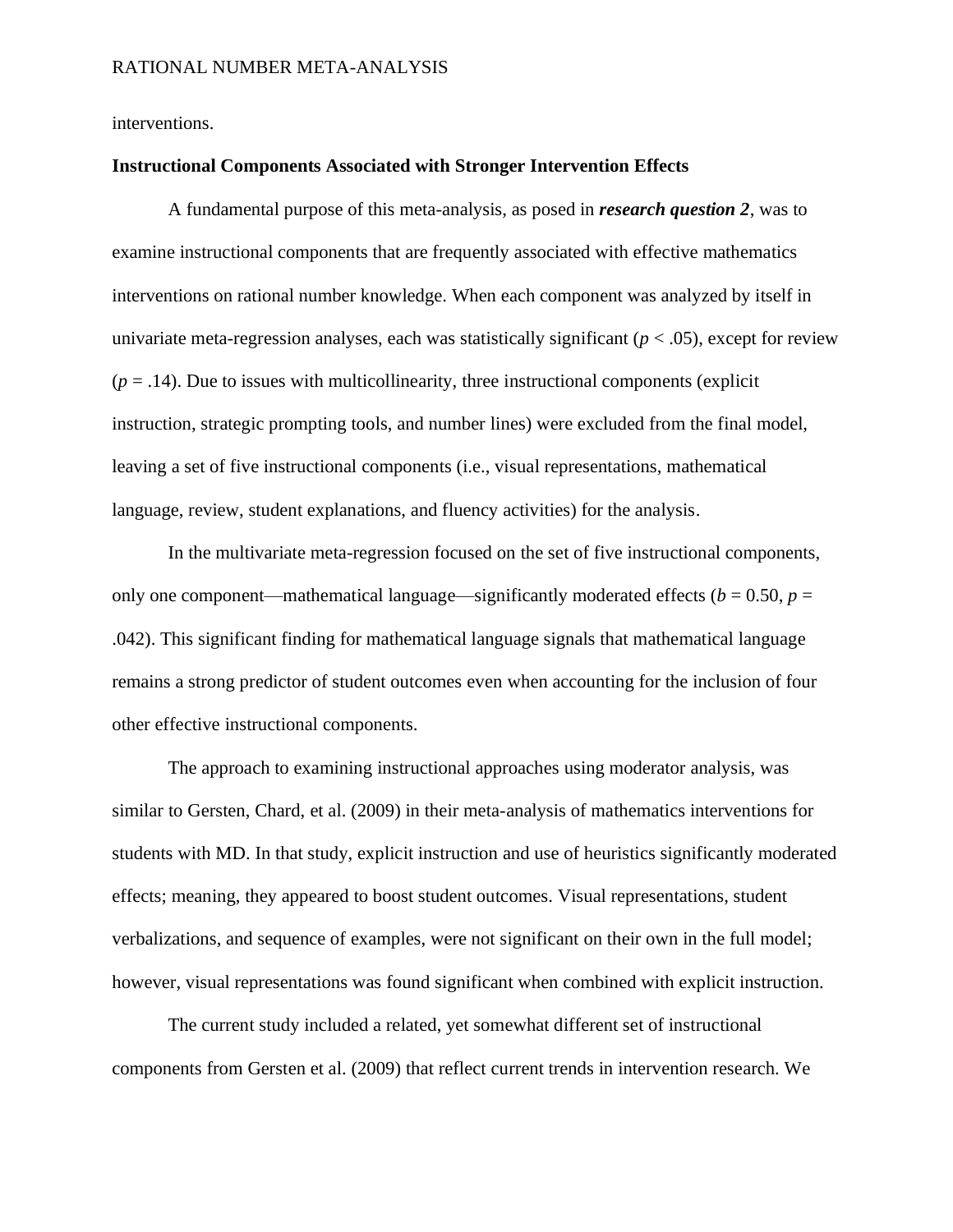speculate that explicit instruction and strategic prompting tools (similar to heuristics)—both of which were statistically significant in Gersten, Chard, et al.—may not have been statistically significant in our model because they recurred in a large portion of the studies (see Table 3), which decreases the variability of those components and the association to impacts is likely dampened. In Gersten, Chard, et al., out of 42 studies, only four studies included heuristics and 11 studies included explicit instruction. Since 2009 more mathematics intervention research has been conducted that is grounded in explicit instruction and utilizes strategic prompting tools. It is important to note that these two components were significant moderators when analyzed individually and should not be discounted as important components of effective interventions.

Use of number lines to teach magnitude was of key interest because of its direct relationship to understanding rational number magnitude and its increased use across recently conducted research (e.g., Barbieri et al., 2019; Fuchs, Wang, et al., 2021; Jayanthi et al., 2021). As mentioned, number lines were not available for the meta-regression examining the set of instructional components because of collinearity with other instructional components (see Table 4). When tested alone, number lines were statistically significant  $(b = 0.61, p < .001)$  and were not statistically significant ( $b = 0.43$ ,  $p = .12$ ) with control variables (i.e., group size, duration, nature of comparison condition). This was somewhat surprising given the established relationship between estimating fractions magnitude on number lines and overall understanding of fractions concepts (Resnick et al., 2016; Siegler et al., 2012).

To further explore the relationship of number lines to magnitude understanding specifically, we tested the association of number lines to outcomes focused only on magnitude understanding. Among the set of studies that included number lines, the effect size for assessments of magnitude understanding was large and significant ( $b = 1.02$ ,  $p = .01$ ). This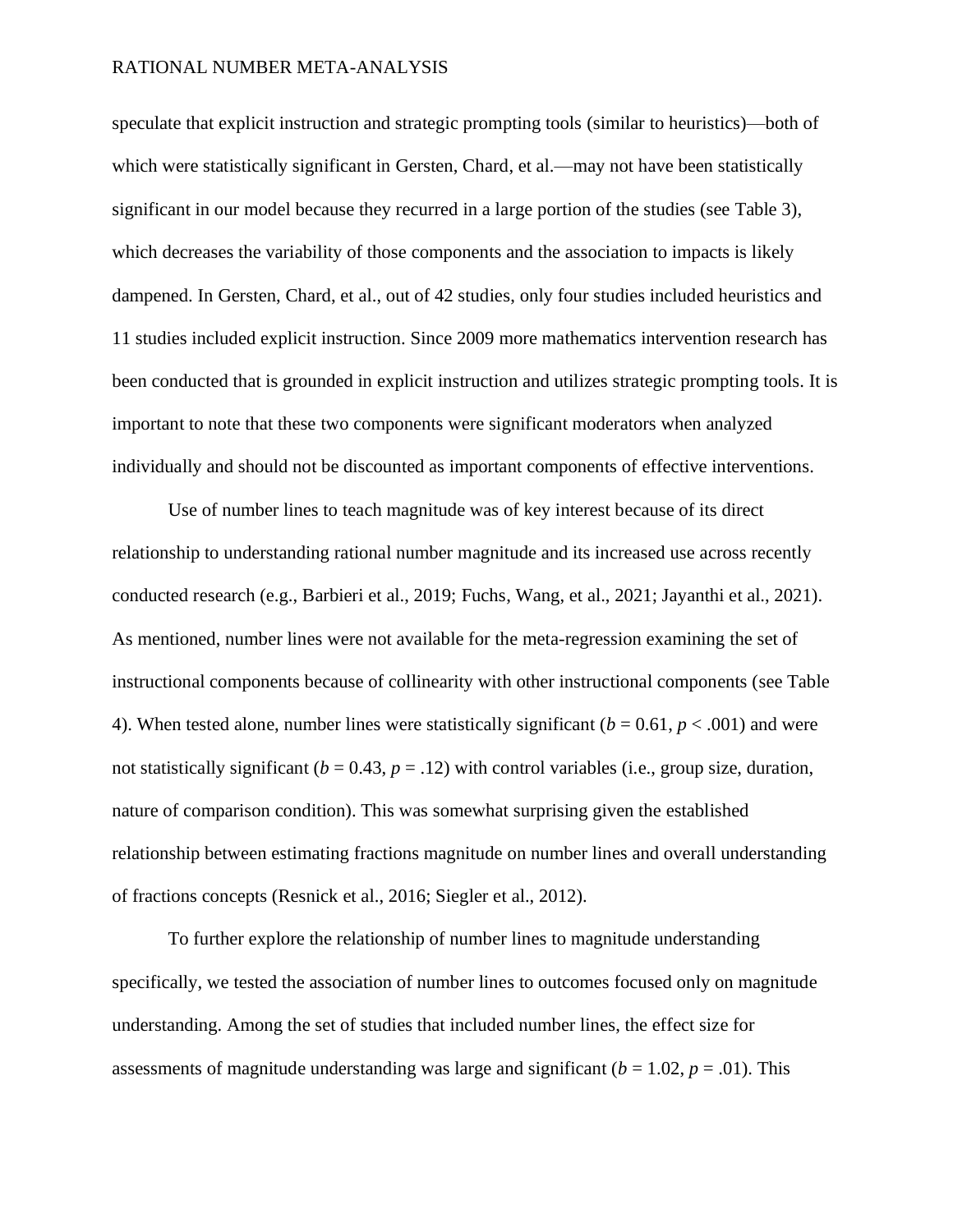strong relationship further demonstrates the important role number lines play for teaching rational number magnitude. When more studies become available in the future, we anticipate gaining a better understanding of the role number lines play within multi-component rational number interventions.

# **Intervention Characteristics and Study Design Features as Potential Moderators**

To address *research question 3*, exploratory analyses were conducted to better understand the conditions under which rational number interventions were effective. Each variable was modeled separately without control variables. This approach was chosen to explore the associations of each variable to student outcomes.

# *Grade Level, Group Size, and Setting*

Interventions in the elementary grades (Grades 3–6) were more effective than those in middle school (Grades 7–9), and those conducted in smaller groups (2–6 students) were more effective than those conducted in larger groups (more than six students). The finding for grade level aligns with prior work, which shows that elementary students make greater gains than secondary students in many content areas (Bloom et al., 2008). In this set of studies, most largegroup interventions were conducted at the middle school level, and most small-group interventions were conducted in the elementary grades, reflecting current common practice in schools (Hollo & Hirn, 2015). Reduction in instructional group size has often been shown to improve outcomes for struggling learners at the elementary level (e.g., Lou et al., 1996) and may also be important for students in middle school. However, secondary mathematics intervention is often provided in large groups as an elective due to scheduling and logistical needs (e.g., Nomi & Allensworth, 2009). Therefore, the reality of providing intervention in small groups is likely a barrier for many middle schools.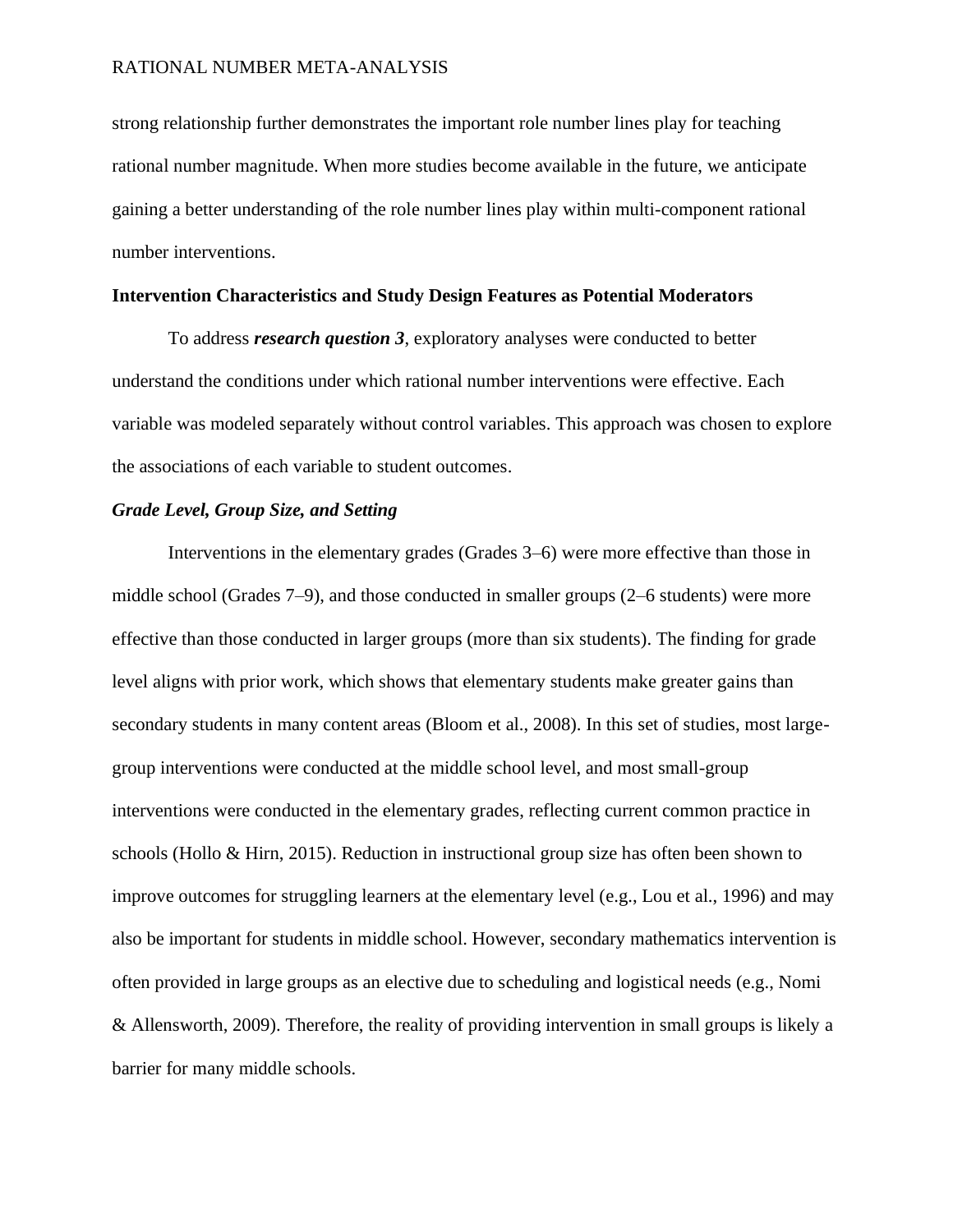There was no evidence of moderator effects related to instructional setting (i.e., general education classrooms, special education classrooms, or pull-out supplemental interventions provided during intervention blocks). The lack of significance for setting could indicate that setting does not matter for achieving robust outcomes if the intervention is of high quality and includes effective instructional components or other aspects of effective intervention (e.g., small group size, sufficient duration of 19+ hours).

# *Intervention Delivery, Training, and Ongoing Support*

Interventions provided by researchers were found to be more effective than those provided by school-based personnel, which has been found in other meta-analyses for interventions focused on both reading (e.g., Wanzek et al., 2010) and mathematics (e.g., Dennis et al., 2016). One explanation may be that researchers are focused on providing intervention with fidelity and may devote more time to prepare and practice each lesson (Fuchs, Malone, et al., 2016; Fuchs, Schumacher, et al., 2016; Jayanthi et al., 2021). School-based personnel likely have less time to devote to planning and practice because they teach a variety of classes and topics during the day and have other responsibilities at the school.

Although the amount of time spent on training prior to the intervention was not a statistically significant moderator, the provision of ongoing training throughout intervention (e.g., frequent meetings, observations, and feedback) did statistically significantly moderate effects. A similar finding in early reading intervention was found Gersten et al. (2020).

Of the 13 studies that included ongoing training of interventionists, 10 were provided by research project personnel, two by school-based personnel, and one included a combination of researcher and school-based personnel. Perhaps school-based interventionists might have been more effective had they received ongoing support from the research team during intervention.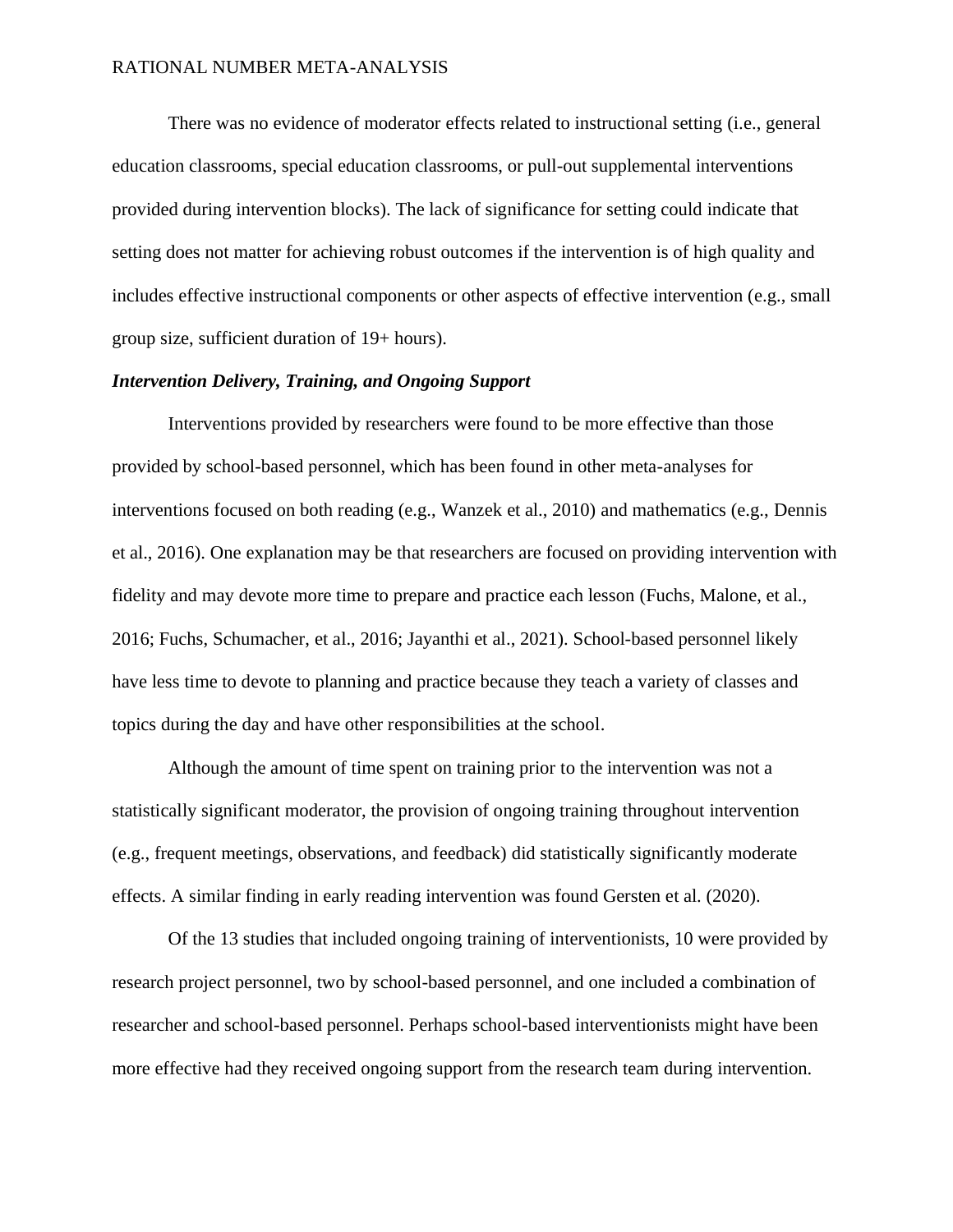# *Duration*

Interventions that lasted more than 19 hours were more effective than those lasting fewer than 19 hours. This resonates with prior work (e.g., Kidron & Lindsay, 2014) demonstrating the importance of increased or additional learning time for struggling students. We hypothesize that adequate time may be especially important for the material on rational numbers, because it is among the most challenging for American students (NMAP, 2008).

# *The Nature of the Control Condition*

Only five studies included a closely related alternative treatment condition. These comparison groups varied from the experimental treatment in subtle ways, often to answer a specific question of practice. Studies that utilized a closely related comparison condition significantly predicted smaller effect sizes ( $b = -0.50$ ,  $p = .004$ ). This finding was not surprising, given the relatively minor differences between the treatment and comparison groups.

# *Type of Measure*

Researcher-developed measures tend to focus on content covered in depth by the intervention. By contrast, independently developed measures often cover a wider range of mathematics topics and include content that was not a focus of the intervention. We expected researcher-developed measures to demonstrate greater impacts than measures that were independent (Cheung & Slavin, 2016), as some recent reviews of research have found (e.g., Jitendra et al., 2021; Pellegrini et al., 2018; Wolf et al., 2020). However, this variable did not significantly moderate effects in this study. One potential reason for this was the application of RVE which controls for multiple effect sizes for the same study. Gersten et al. (2020), a metaanalysis on reading interventions, used RVE and had similar results. When using meta-regression without RVE for a sensitivity analysis, researcher-developed measures did significantly predict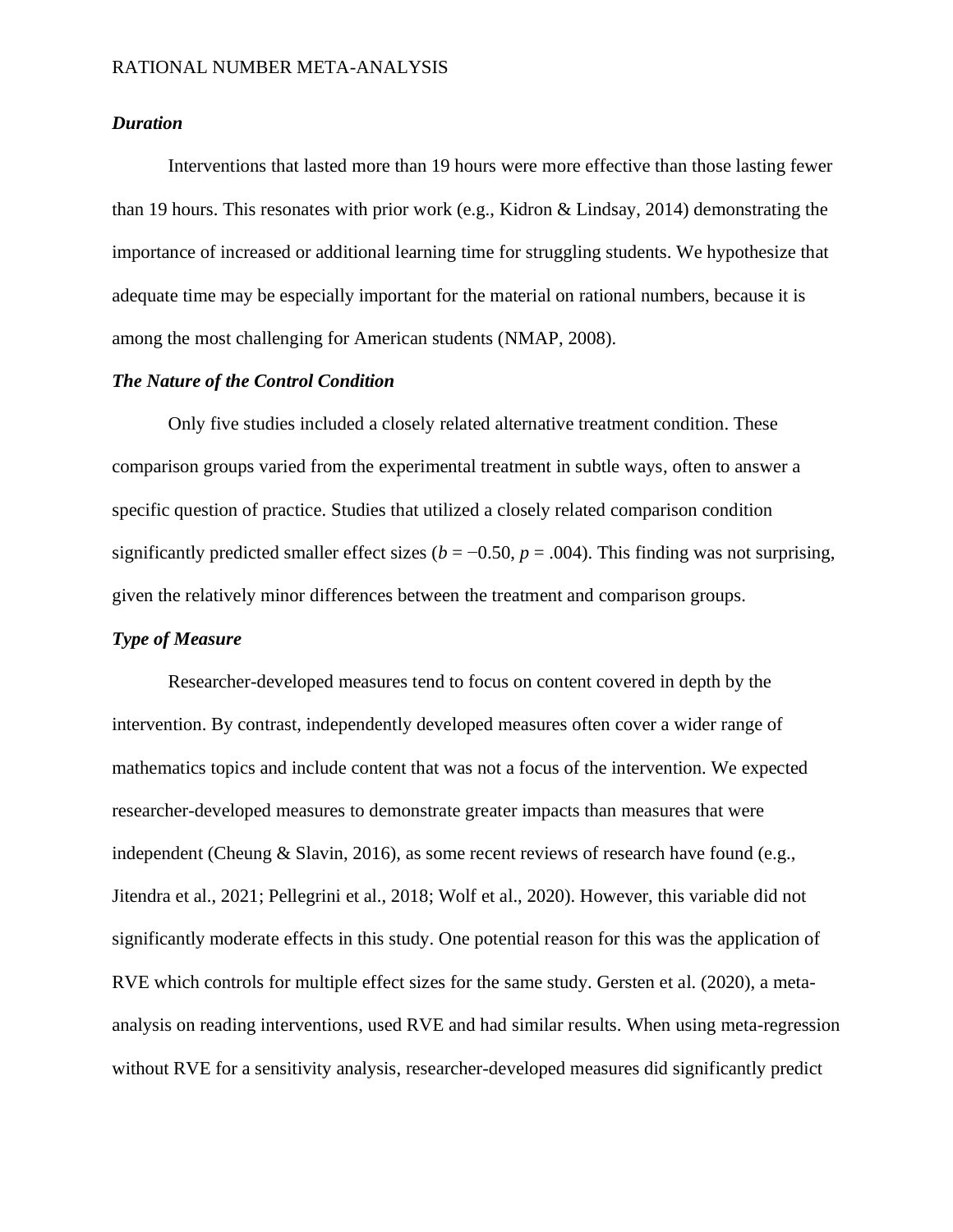larger effect sizes ( $b = 0.27$ ,  $p = .03$ ). The application of RVE is one theory for these nonsignificant findings; yet, Jitendra et al. (2021) used RVE and the type of measure moderated effects in their study. Whether or not the application of RVE is related to the moderator analysis on measures is still unclear given the mixed pattern of results.

# **Limitations**

Due to the complex nature of these interventions and the considerable variation in details provided on instructional components within the available research, accurately identifying intervention components presented some challenges. Therefore, it is possible that authors may have included an instructional component we did not identify from the description in the study.

Operational definitions of instructional components were developed for coding purposes so that the presence or absence of a component was identified systematically across studies. Even still, coding some variables was difficult due to the variations in author descriptions. For example, whether intervention emphasized mathematical language was difficult to identify through some author descriptions, so we refined the operational definition. For mathematical language, the definition specified two approaches: (a) teaching mathematical vocabulary (b) teaching specific terminology used in word problems to explain mathematical relationships. Refining definitions helped increase agreement and coding reliability. This approach may also have missed studies that taught mathematical language.

The studies that used an alternative intervention for the comparison group sometimes included instructional components that could not be analyzed due to their presence in the both conditions. For example, in Xin et al. (2005) both treatment conditions taught word problems and used some overlapping features (explicit instruction, strategic prompting tools). Also, in Morano et al. (2020), both conditions were focused on concrete and semi-concrete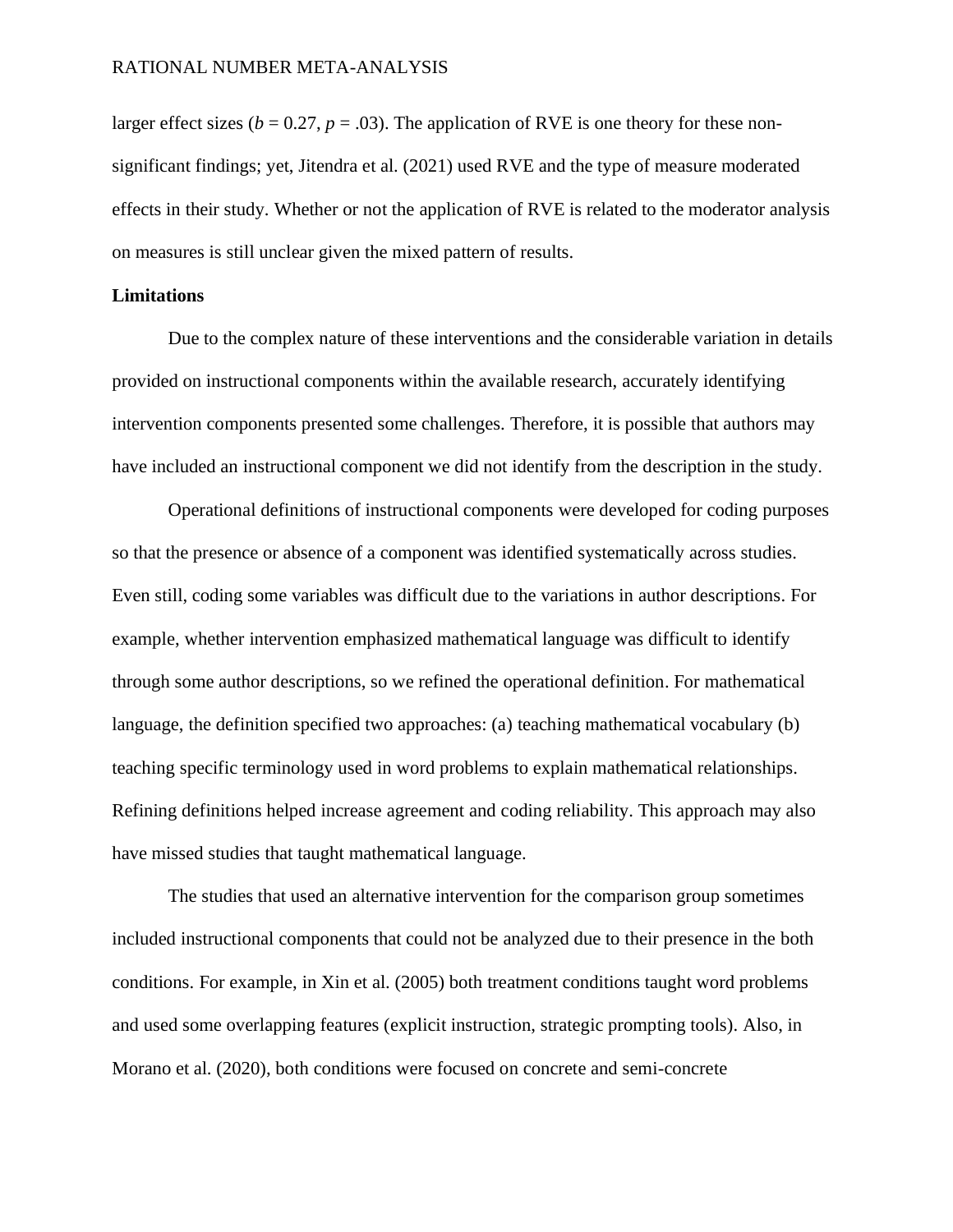representations and the order of their presentation was the key difference; therefore, coding for visual representation in the analysis did not seem appropriate since both treatments included this component. Additionally, author descriptions of BAU conditions in many studies lacked sufficient detail to reliably code for the presence or absence of the instructional components. These limitations in coding emerge across educational research and likely occur because access to the instruction provided in the comparison condition is limited, page limits in journals don't allow for full intervention descriptions, and authors describe similar intervention practices in different ways.

# **Practical Implications**

Determining which interventions to implement and which instructional practices and mathematical content to prioritize during intervention can be difficult for schools and teachers. The results from this meta-analysis indicate that there are several high-quality, effective interventions focused on rational number that could be useful for enhancing instruction for students with MD. Specifically, findings suggest that intervention programs devoting time to teaching mathematical language can substantially enhance student outcomes.

Mathematical language is a type of abstract, academic language—terms such as *equivalent*, *unit-fraction*, *reciprocal, circumference*—that represents mathematical ideas accurately. The studies we included represent an assortment of different approaches for learning and developing the language of mathematics. Some studies focused on understanding difficult mathematical language used in word problems (e.g., Jitendra et al., 2017), while others focused on learning accurate mathematical terminology and vocabulary (e.g., Fuchs, Malone, et al., 2016; Jayanthi et al., 2021) to help students understand and explain the mathematics they are doing when solving problems. For example, in Fuchs, Malone, et al. (2016), instruction on specific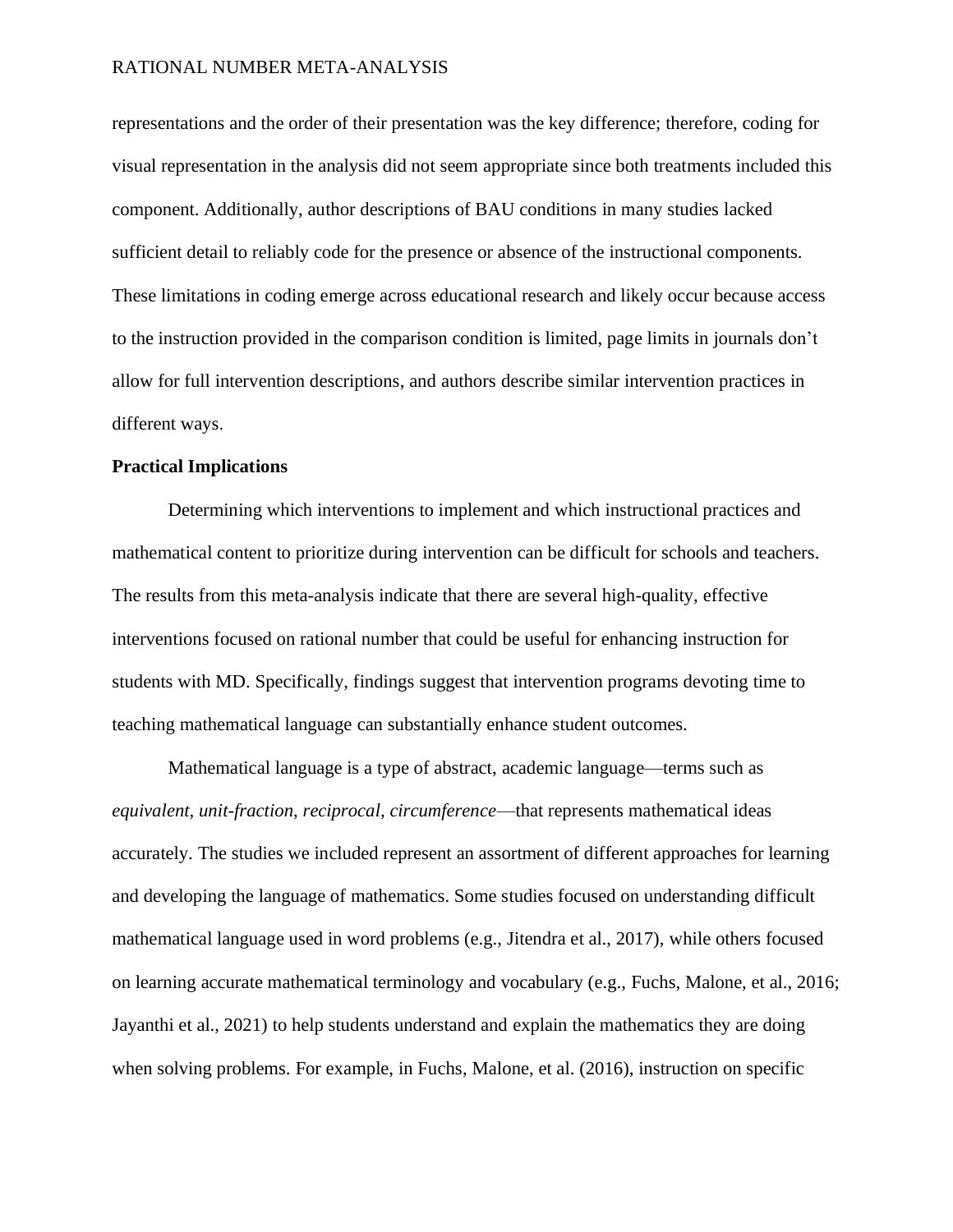terms (i.e., equivalent, magnitude) was used when teaching students to compare the relative magnitude of fractions and students were supported in using these words when explaining their thinking.

When students understand and use mathematical language accurately, it is believed that students will more deeply understand the mathematics they are learning (Purpura et al., 2017). Students who have a poor grasp of mathematical language tend to overly use pronouns or use incorrect or vague words when explaining their mathematical reasoning (Schumacher et al., 2018). Therefore, the findings suggest that teachers should encourage their students to use mathematical language when responding to questions and when providing explanations of their work. One support that teachers might use is a *word wall* to serve as a reminder of the precise mathematical language they have been learning (e.g., Jayanthi et al., 2021). Another support might be a verbal prompt or question that helps steer students toward a more precise and wellreasoned explanation for their decisions made in problem solving (e.g., Fuchs, Malone, et al., 2016).

Connecting the mathematical language students are learning across intervention and general mathematics settings may bolster students' overall learning of the language of mathematics (Karp et al., 2016). Building students' mathematical language requires teachers across settings to integrate mathematical language consistently and to offer their students frequent opportunities to use mathematical language in their verbal and written explanations of mathematical concepts.

Contemporary state standards require that students explain their reasoning when solving a mathematics problem, using mathematical language (e.g., CDE, 2013; TEA, 2012). Thus, these two instructional components are related in that student explanations should include a focus on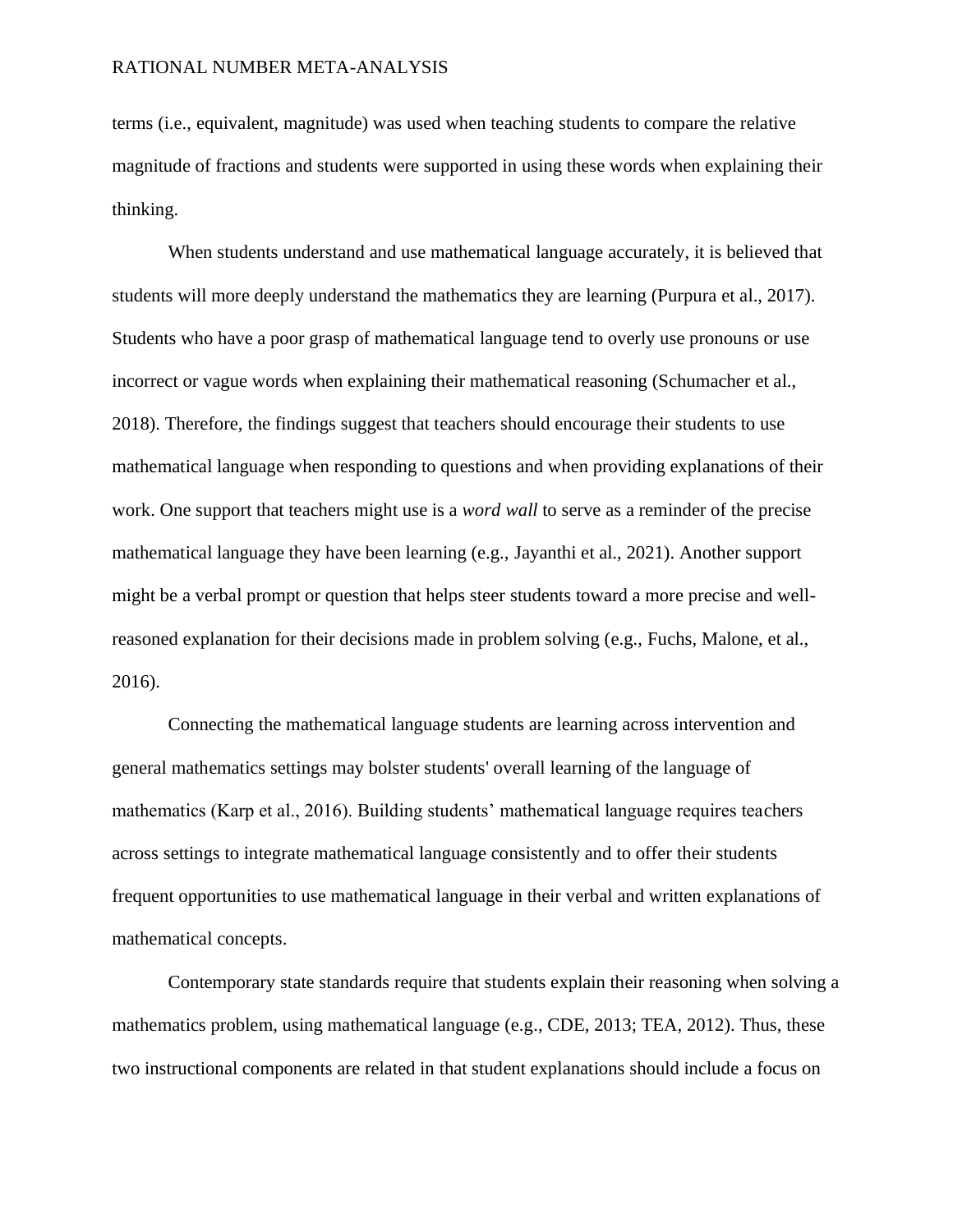mathematical language. It was surprising that student explanations were not significantly associated with larger effects in the full model ( $b = -0.02$ ,  $p = .97$ ). Student explanations was, however, significant when analyzed alone ( $b = 0.47$ ,  $p < .001$ ). Thus, we urge future researchers to continue to include instruction on mathematical language and student explanations during intervention, because it is likely that both of these components play an important role when used together to teach rational number concepts.

Exploring the conditions under which intervention was effective may help schools improve upon their current intervention implementation. To no surprise, we found that intervention provided in small groups (between 2–6 students) as opposed to large groups (more than 6 students) was most effective. Additionally, students who received intervention for 19 hours or more had greater learning outcomes. A recommendation here might be for schools to frequently schedule intervention, over an extended period, in small groups. Yet, decreasing group size and elongating intervention time may not be available to some schools due to lack of resources. Even though cost and resource demands may increase, in the end this could be more cost efficient if more students pass algebra coursework and fewer remedial courses in high school are needed.

Even still, changing group size and duration is unlikely to increase learning in the absence of effective intervention. So, what should schools do to change the learning trajectories of their students? One suggestion might be to focus on identifying and adopting interventions with strong evidence and to embrace and acknowledge the fact that most effective intervention takes time, training, and investment to implement well.

# **Conclusion**

The present study offers insights into which instructional components are associated with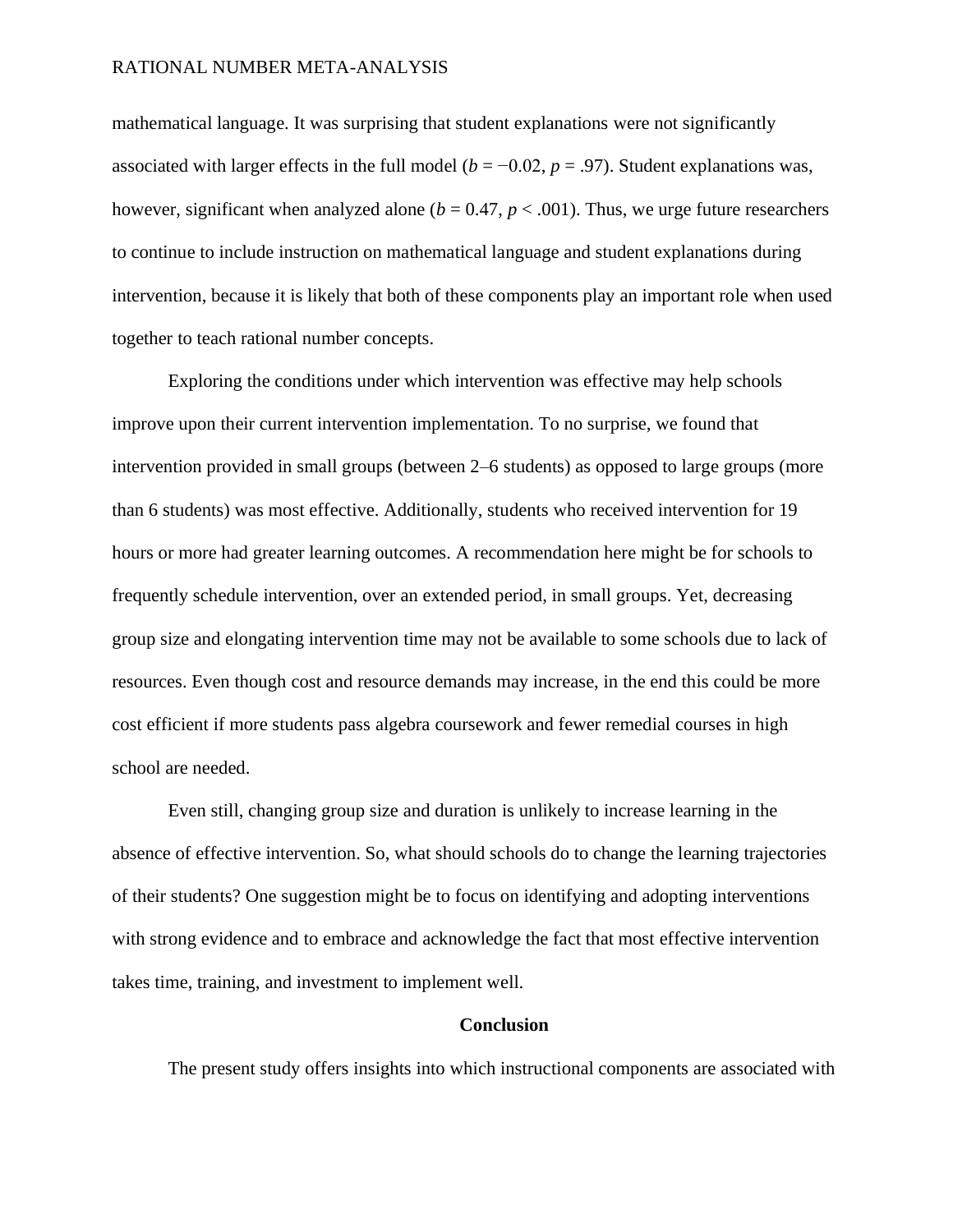improved outcomes for students with MD when working with complex rational number material. Through the systematic investigation of "active ingredients" within multi-component, rational number interventions, mathematical language emerged as critical. We advocate for mathematical language to be considered a critical aspect of rational number interventions and be used in combination with other important, effective instructional components that are linked to improved student learning. Investigating which combination of instructional components are associated with improved outcomes for students with MD needs further research and attention.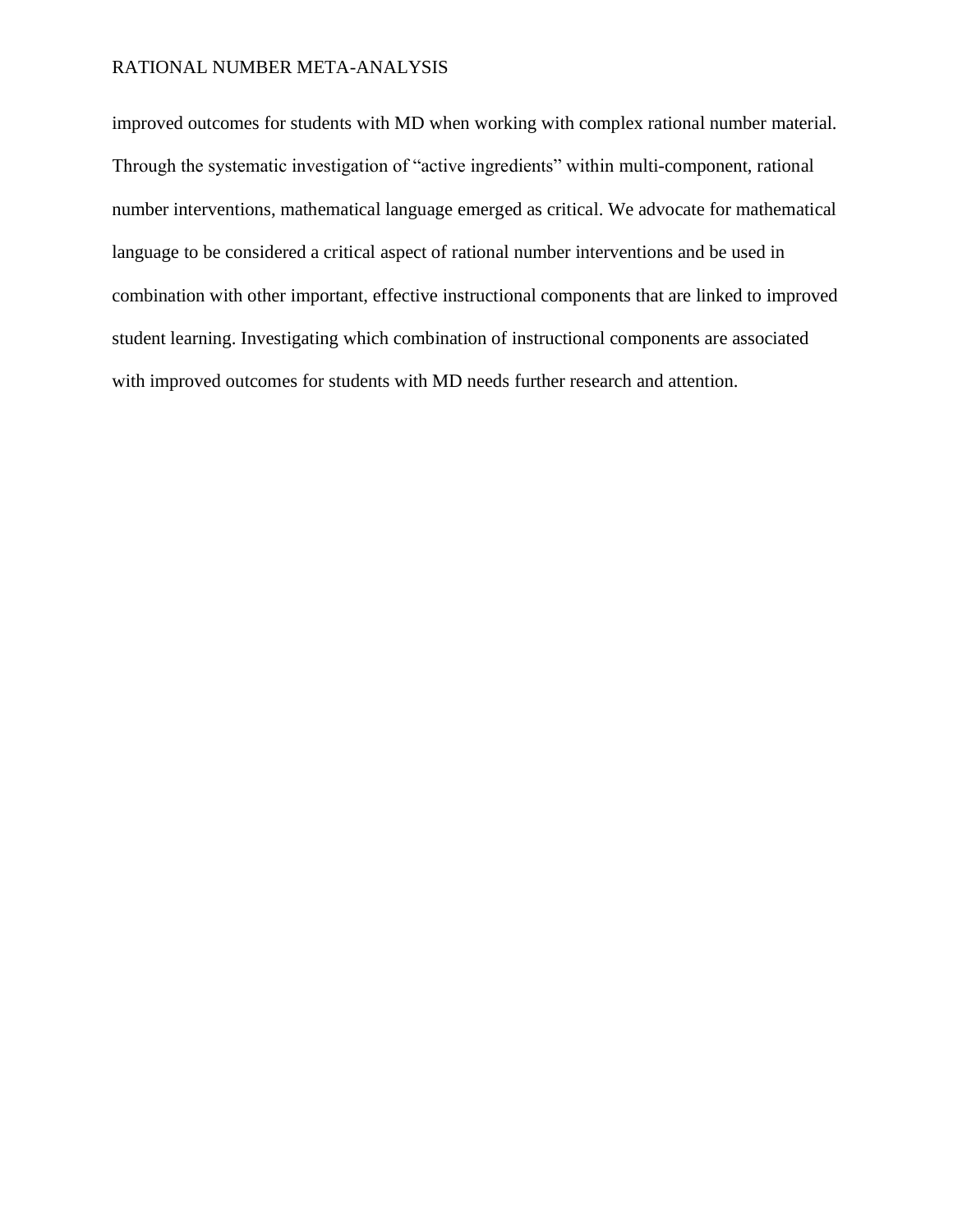# **References**

\*References marked with an asterisk indicate studies included in the meta-analysis.

- \*Adams, D. M., McLaren, B. M., Durkin, K., Mayer, R. E., Rittle-Johnson, B., Isotani, S., & van Velsen, M. (2014). Using erroneous examples to improve mathematics learning with a web-based tutoring system. *Computers in Human Behavior*, *36*, 401–411. <https://doi.org/10.1016/j.chb.2014.03.053>
- \*Barbieri, C. A., Rodrigues, J., Dyson, N., & Jordan, N. C. (2019). Improving fraction understanding in sixth graders with mathematics difficulties: Effects of a number line approach combined with cognitive learning strategies. *Journal of Educational Psychology*, *112*(3), 628–648.<https://doi.org/10.1037/edu0000384>
- Bloom, H. S., Hill, C. J., Black, A. R., & Lipsey, M. W. (2008). Performance trajectories and performance gaps as achievement effect-size benchmarks for educational interventions. *Journal of Research on Educational Effectiveness*, *1*(4), 289–328. [https://doi.org/10.1080/19345740802400072](https://doi.org/10.1080/19345740802400072 )
- Borenstein, M., Hedges, L. V., Higgins, J. P. T., & Rothstein, H. R. (2009). *Introduction to metaanalysis*. John Wiley & Sons, Ltd.<https://doi.org/10.1002/9780470743386>
- \*Bottge, B. A., & Hasselbring, T. S. (1993). A comparison of two approaches for teaching complex, authentic mathematics problems to adolescents in remedial math classes. *Exceptional Children*, *59*(6), 556–566. [https://doi.org/10.1177/001440299305900608](http://doi.org/10.1177/001440299305900608)
- \*Bottge, B. A., Ma, X., Gassaway, L., Toland, M. D., Butler, M., & Cho, S.-J. (2014). Effects of blended instructional models on math performance. *Exceptional Children*, *80*(4), 423– 437. [https://doi.org/10.1177/0014402914527240](http://doi.org/10.1177/0014402914527240)

\*Bottge, B. A., Rueda, E., Grant, T. S., Stephens, A. C., & Laroque, P. T. (2010). Anchoring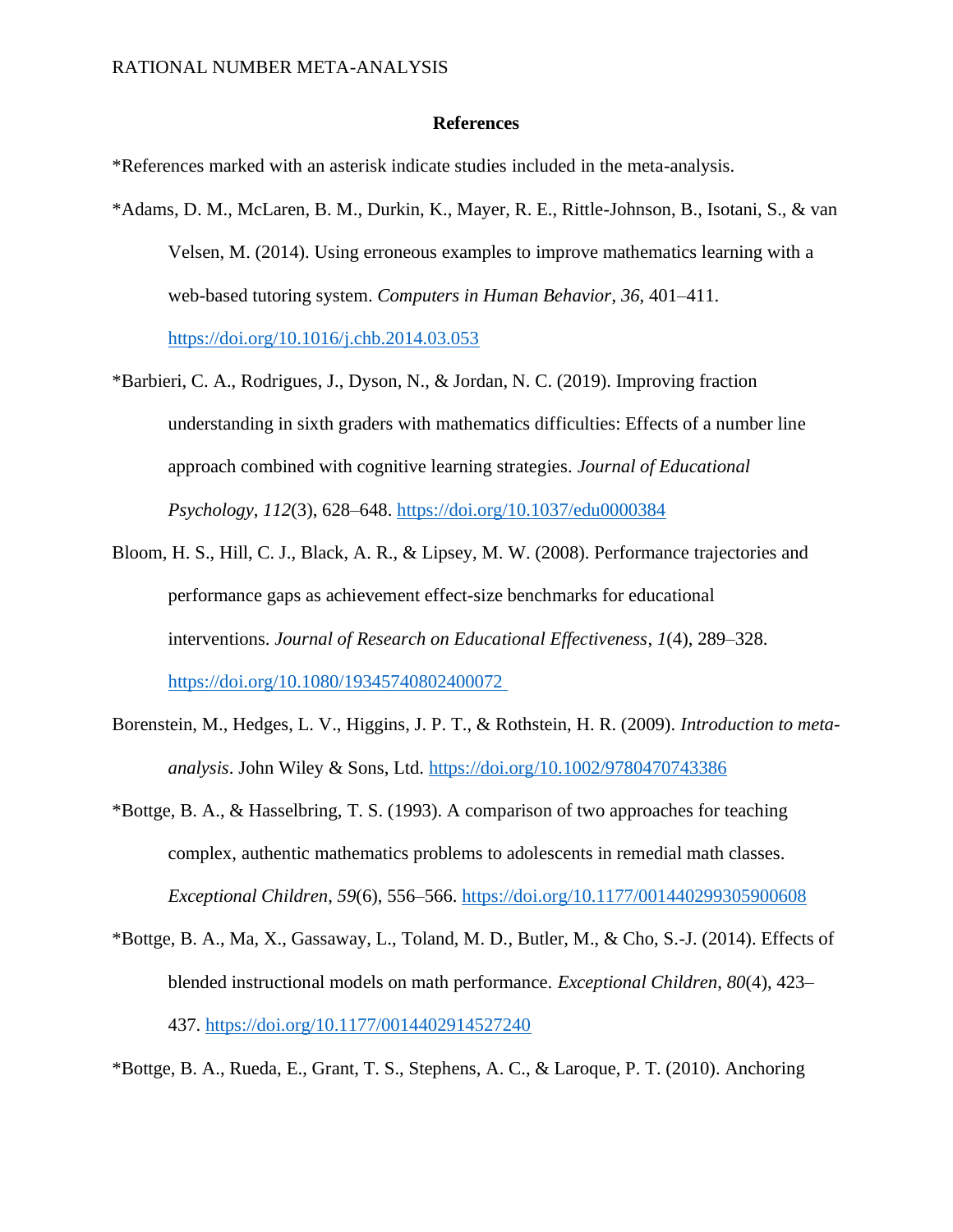problem-solving and computation instruction in context-rich learning environments. *Exceptional Children*, *76*(4), 417–437. [https://doi.org/10.1177/001440291007600403](http://doi.org/10.1177/001440291007600403)

- \*Bottge, B. A., Rueda, E., LaRoque, P. T., Serlin, R. C., & Kwon, J. (2007). Integrating reformoriented math instruction in special education settings. *Learning Disabilities Research & Practice*, *22*(2), 96–109. [https://doi.org/10.1111/j.1540-5826.2007.00234.x](http://doi.org/10.1111/j.1540-5826.2007.00234.x)
- \*Bottge, B. A., Toland, M. D., Gassaway, L., Butler, M., Choo, S., Griffen, A. K., & Ma, X. (2015). Impact of enhanced anchored instruction in inclusive math classrooms. *Exceptional Children*, *81*(2), 158–175. [https://doi.org/10.1177/0014402914551742](http://doi.org/10.1177/0014402914551742)
- Busse, R. T., Kratochwill, T. R., & Elliott, S. N. (1995). Meta-analysis for single-case consultation outcomes: Applications to research and practice. *Journal of School Psychology, 33*(4), 269–286. [https://doi.org/10.1016/0022-4405\(95\)00014-D](https://doi.org/10.1016/0022-4405(95)00014-D)
- \*Butler, F. M., Miller, S. P., Crehan, K., Babbitt, B., & Pierce, T. (2003). Fraction instruction for students with mathematics disabilities: Comparing two teaching sequences. *Learning Disabilities Research and Practice*, *18*(2), 99–111.

<https://doi.org/10.1111/1540-5826.00066>

- California Department of Education [CDE]. (2013). *California Common Core State Standards: Mathematics*.<https://www.cde.ca.gov/be/st/ss/documents/ccssmathstandardaug2013.pdf>
- Carpenter, T. P., Fennema, E., Franke, M. L., Levi, L., & Empson, S. B. (2015). *Children's mathematics: Cognitively guided instruction* (2nd ed.). Heinemann.
- Cheung, A. C. K., & Slavin, R. E. (2016). How methodological features affect effect sizes in education. *Educational Researcher, 45*(5), 283–292. <https://doi.org/10.3102/0013189X16656615>

Council for Exceptional Children. (2014). *Council for Exceptional Children standards for*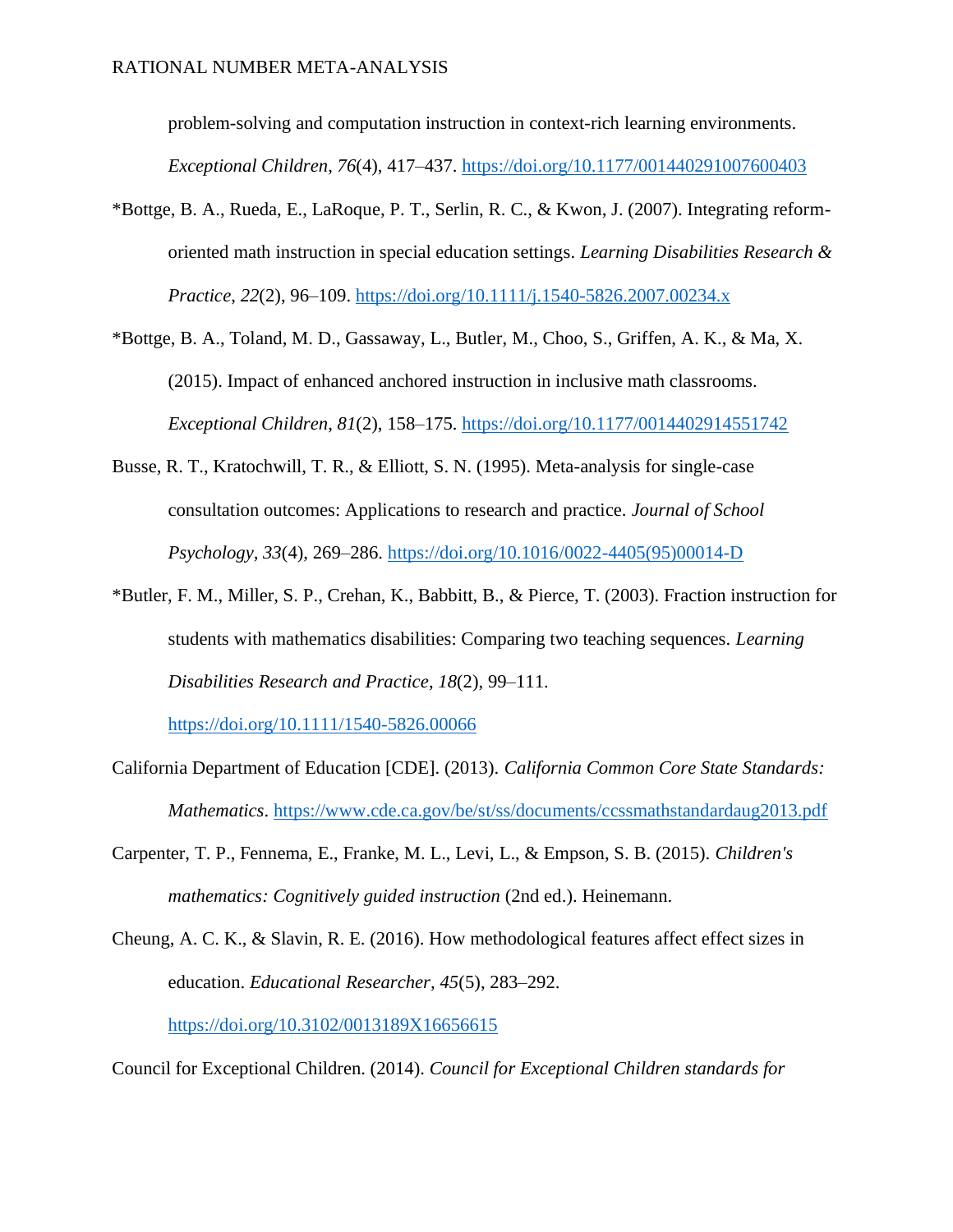*evidence- based practices in special education*.

[https://cecpioneers.exceptionalchildren.org/sites/default/files/2021-04/EBP\\_FINAL.pdf](https://cecpioneers.exceptionalchildren.org/sites/default/files/2021-04/EBP_FINAL.pdf)

- Deeks, J. J., Higgins, J. P. T., & Altman, D. G. (2021). Chapter 10: Analysing data and undertaking meta-analyses. In J. P. T. Higgins, J. Thomas, J. Chandler, M. Cumpston, T. Li, M. J. Page, & V. A. Welch (Eds.). *Cochrane handbook for systematic reviews of interventions* (Version 6.2 [updated February 2021]). The Cochrane Collaboration. <https://training.cochrane.org/handbook/current>
- Dennis, M. S., Sharp, E., Chovanes, J., Thomas, A., Burns, R. M., Custer, B., & Park, J. (2016). A meta‐analysis of empirical research on teaching students with mathematics learning difficulties. *Learning Disabilities Research & Practice, 31*(3), 156–168. <https://doi.org/10.1111/ldrp.12107>
- DeWolf, M., Bassok, M., & Holyoak, K. J. (2015). From rational numbers to algebra: Separable contributions of decimal magnitude and relational understanding of fractions. *Journal of Experimental Child Psychology, 133*, 72–84.<https://doi.org/10.1016/j.jecp.2015.01.013>
- Durkin, K., & Rittle-Johnson, B. (2012). The effectiveness of using incorrect examples to support learning about decimal magnitude. *Learning and Instruction, 22*(3), 206–214. <https://doi.org/10.1016/j.learninstruc.2011.11.001>
- Durkin, K., Star, J. R., & Rittle-Johnson, B. (2017). Using comparison of multiple strategies in the mathematics classroom: Lessons learned and next steps. *ZDM Mathematics Education 49*, 585–597.<https://doi.org/10.1007/s11858-017-0853-9>
- Duval, S., & Tweedie, R. (2000). Trim and fill: A simple funnel-plot-based method of testing and adjusting for publication bias in meta-analysis. *Biometrics*, *56*(2), 455–463. <https://doi.org/10.1111/j.0006-341x.2000.00455.x>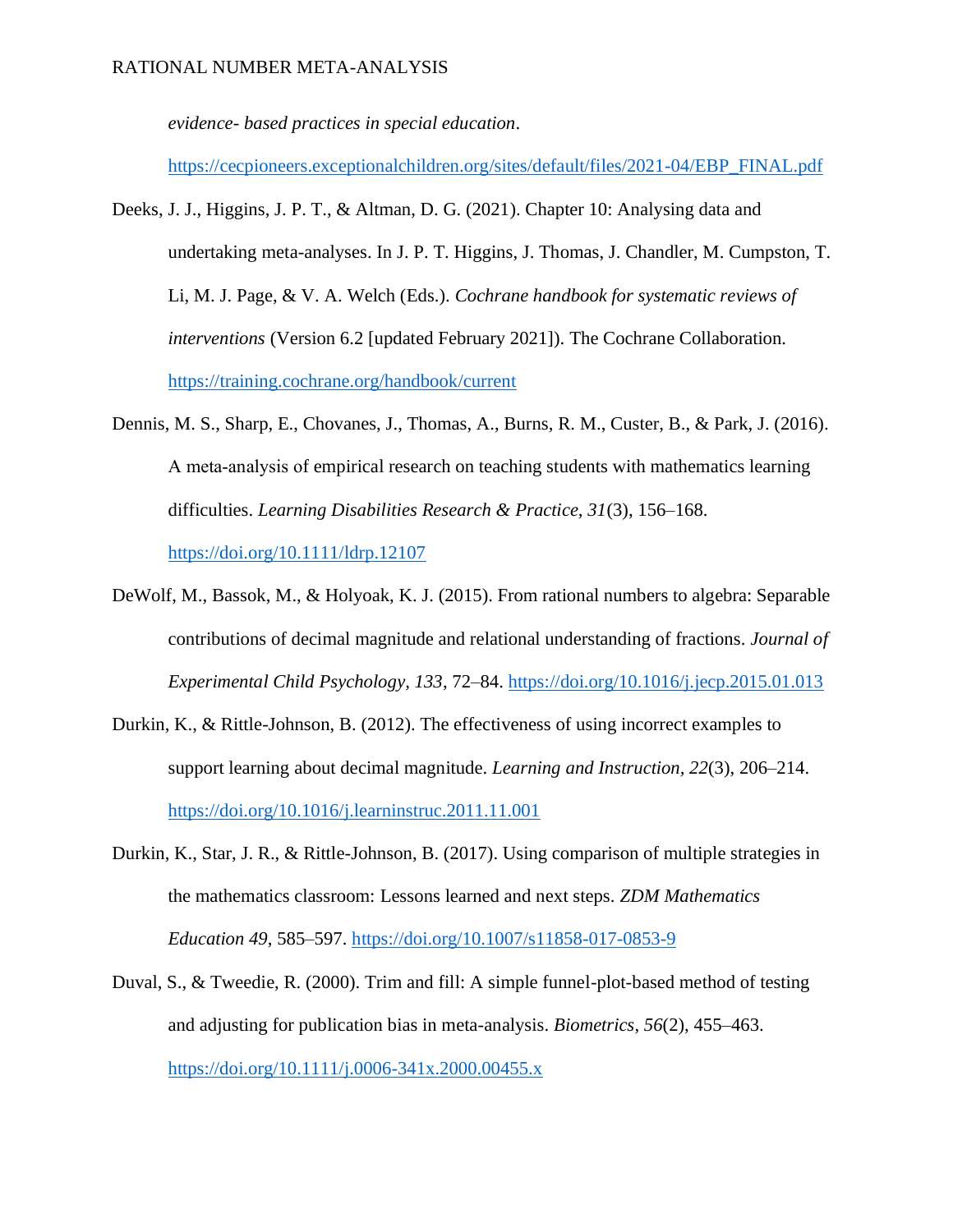- \*Dyson, N. I., Jordan, N. C., Rodrigues, J., Barbieri, C., & Rinne, L. (2020). A fraction sense intervention for sixth graders with or at risk for mathematics difficulties. *Remedial and Special Education*, *41*(4), 244–254.<https://doi.org/10.1177/0741932518807139>
- Egger, M., Smith, G. D., Schneider, M., & Minder, C. (1997). Bias in meta-analysis detected by a simple, graphical test. *BMJ*, *315*(7109), 629–634.

<https://doi.org/10.1136/bmj.315.7109.629>

Ennis, R. P., & Losinski, M. (2019). Interventions to improve fraction skills for students with disabilities: A meta-analysis. *Exceptional Children*, *85*(3), 367–386. <https://doi.org/10.1177/0014402918817504>

Every Student Succeeds Act of 2015, Pub. L. No. 114–95, § 8101(21)(A), 129 Stat.1939 (2015).

- \*Fuchs, L. S., Malone, A. S., Preacher, K. J., Fuchs, D., Wang, A. Y., & Pachmayr, R. (2019). *Effects of fourth-and fifth-grade Super Solvers intervention on fraction magnitude understanding and calculation skill*. Unpublished manuscript. [http://frg.vkcsites.org/wp](http://frg.vkcsites.org/wp-content/uploads/2019/07/Effects-of-Fourth-and-Fifth-Grade-Super-Solvers-Intervention-on-Fraction-Magnitude-Understanding-and-Calculation-Skill.pdf)[content/uploads/2019/07/Effects-of-Fourth-and-Fifth-Grade-Super-Solvers-Intervention](http://frg.vkcsites.org/wp-content/uploads/2019/07/Effects-of-Fourth-and-Fifth-Grade-Super-Solvers-Intervention-on-Fraction-Magnitude-Understanding-and-Calculation-Skill.pdf)[on-Fraction-Magnitude-Understanding-and-Calculation-Skill.pdf](http://frg.vkcsites.org/wp-content/uploads/2019/07/Effects-of-Fourth-and-Fifth-Grade-Super-Solvers-Intervention-on-Fraction-Magnitude-Understanding-and-Calculation-Skill.pdf)
- \*Fuchs, L. S., Malone, A. S., Schumacher, R. F., Namkung, J., Hamlett, C. L., Jordan, N. C., Siegler, R. S., Gersten, R., & Changas, P. (2016). Supported self-explaining during fraction intervention. *Journal of Educational Psychology*, *108*(4), 493–508. <https://doi.org/10.1037/edu0000073>
- Fuchs, L. S., Newman-Gonchar, R., Schumacher, R., Dougherty, B., Bucka, N., Karp, K. S., Woodward, J., Clarke, B., Jordan, N. C., Gersten, R., Jayanthi, M., Keating, B., & Morgan, S. (2021). *Assisting students struggling with mathematics: Intervention in the elementary grades* (WWC 2021006). National Center for Education Evaluation and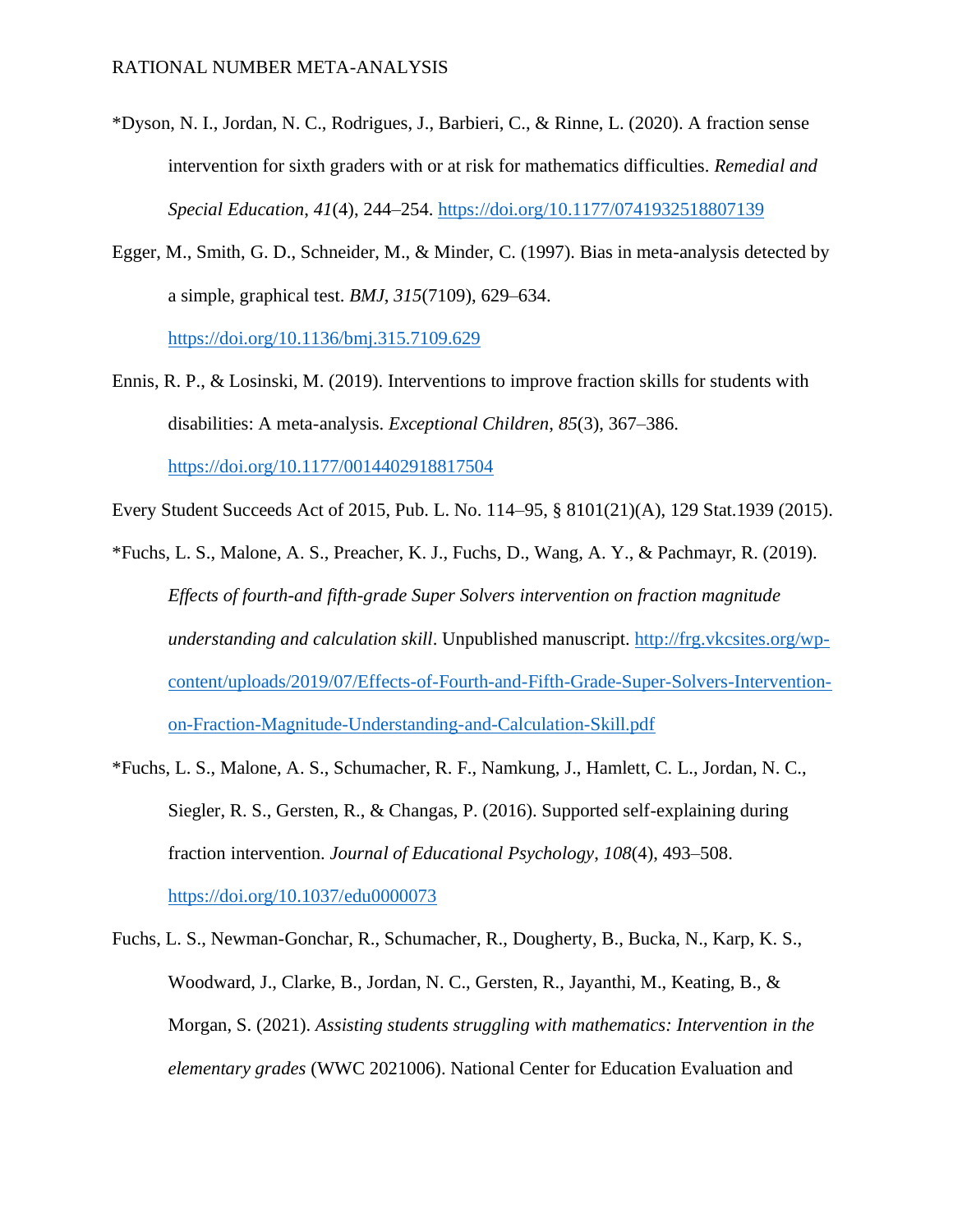Regional Assistance (NCEE), Institute of Education Sciences, U.S. Department of Education.<http://whatworks.ed.gov/>

- \*Fuchs, L. S., Schumacher, R. F., Long, J., Namkung, J., Hamlett, C. L., Cirino, P. T., Jordan, N. C., Siegler, R., Gersten, R., & Changas, P. (2013). Improving at-risk learners' understanding of fractions. *Journal of Educational Psychology*, *105*(3), 683–700. <https://doi.org/10.1037/a0032446>
- \*Fuchs, L. S., Schumacher, R. F., Long, J., Namkung, J., Malone, A. S., Wang, A., Hamlett, C. L., Jordan, N. C., Siegler, R. S., & Changas, P. (2016). Effects of intervention to improve at-risk fourth graders' understanding, calculations, and word problems with fractions. *The Elementary School Journal*, *116*(4), 625–651.<https://doi.org/10.1086/686303>
- \*Fuchs, L. S., Schumacher, R. F., Sterba, S. K., Long, J., Namkung, J., Malone, A., Hamlett, C. L., Jordan, N. C., Gersten, R., Siegler, R. S., & Changas, P. (2014). Does working memory moderate the effects of fraction intervention? An aptitude–treatment interaction. *Journal of Educational Psychology*, *106*(2), 499–514.<https://doi.org/10.1037/a0034341>
- \*Fuchs, L. S., Wang, A. Y., Preacher, K. J., Malone, A. S., Fuchs, D., & Pachmayr, R. (2021). Addressing challenging mathematics standards with at-risk learners: A randomized controlled trial on the effects of fractions intervention at third grade. *Exceptional Children, 87*(2), 163–182. <https://doi.org/10.1177/0014402920924846>
- Gersten, R., Beckman, S., Clarke, B., Foegen, A., Marsh, L., Star, J. R., Witzel, B., Dimino, J., Jayanthi, M., Newman-Gonchar, R., Monahan, S., & Scott, L. (2009). *Assisting students struggling with mathematics: Response to intervention (RtI) for elementary and middle schools* (NCEE 2009-4060). National Center for Education Evaluation and Regional Assistance, Institute of Education Sciences, U.S. Department of Education.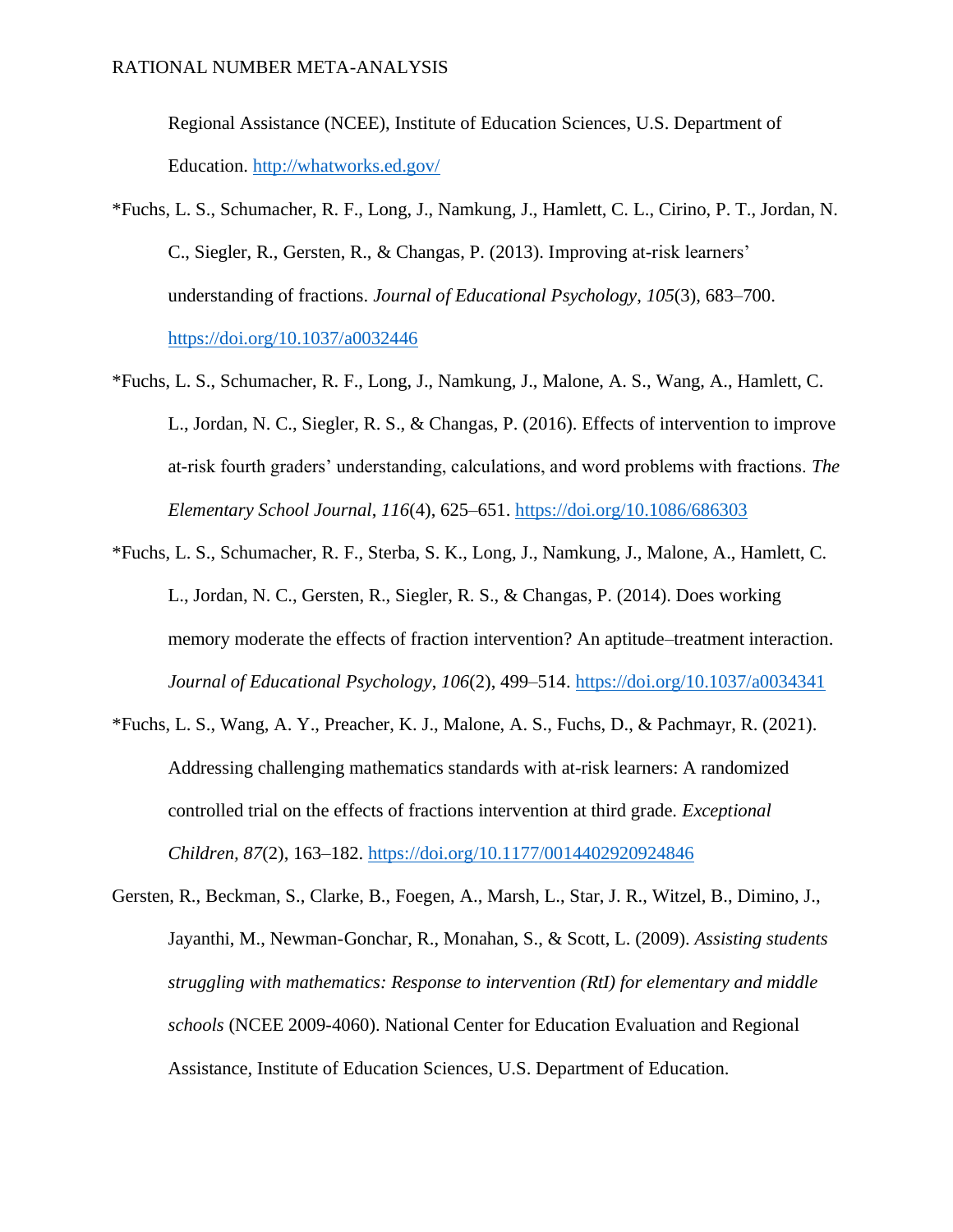<https://ies.ed.gov/ncee/wwc/PracticeGuides>

Gersten, R., Chard, D. J., Jayanthi, M., Baker, S. K., Morphy, P., & Flojo, J. (2009). Mathematics instruction for students with learning disabilities: A meta-analysis of instructional components. *Review of Educational Research*, *79*(3), 1202–1242. <https://doi.org/10.3102/0034654309334431>

- Gersten, R., Haymond, K., Newman-Gonchar, R., Dimino, J., & Jayanthi, M. (2020). Metaanalysis of the impact of reading interventions for students in the primary grades. *Journal of Research on Educational Effectiveness, 13*(2), 401–427. <https://doi.org/10.1080/19345747.2019.1689591>
- Graham, S., Kiuhara, S. A., & MacKay, M. (2020). The effects of writing on learning in science, social studies, and mathematics: A meta-analysis. *Review of Educational Research, 90*(2), 179–226.<https://doi.org/10.3102/0034654320914744>
- Hanich, L. B., Jordan, N. C., Kaplan, D., & Dick, J. (2001). Performance across different areas of mathematical cognition in children with learning difficulties. *Journal of Educational Psychology, 93*(3), 615–626.<https://doi.org/10.1037/0022-0663.93.3.615>
- Hedberg, E. (2014). *ROBUMETA: Stata module to perform robust variance estimation in metaregression with dependent effect size estimates*. Boston College.
- Hedges, L. V. (1981). Distribution theory for Glass's estimator of effect size and related estimators. *Journal of Educational Statistics*, *6*(2), 107–128. <https://doi.org/10.3102/10769986006002107>
- Hedges, L. V., Tipton, E., & Johnson, M. C. (2010). Robust variance estimation in metaregression with dependent effect size estimates. *Research Synthesis Methods*, *1*(1), 39– 65.<https://doi.org/10.1002/jrsm.5>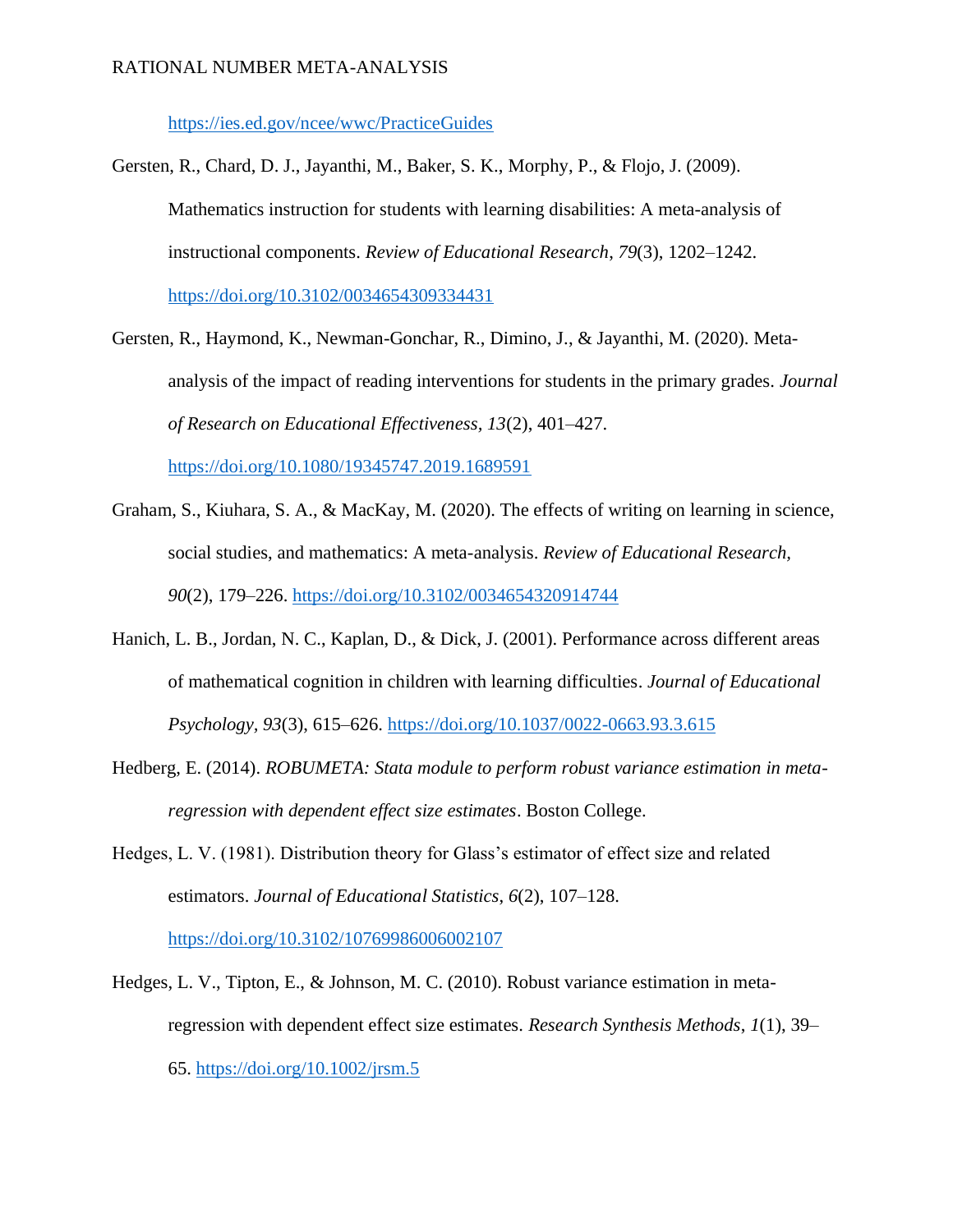- Hoffer, T. B., Venkataraman, L., Hedberg, E. C., Shagle, S., Banfield, M., Flawn, T., & Hoffer, T. (2007). *Final report on the national survey of algebra teachers for the national math panel*. NORC. [https://www2.ed.gov/about/bdscomm/list/mathpanel/final-report-algebra](https://www2.ed.gov/about/bdscomm/list/mathpanel/final-report-algebra-teachers.pdf)[teachers.pdf](https://www2.ed.gov/about/bdscomm/list/mathpanel/final-report-algebra-teachers.pdf)
- Hollo, A., & Hirn, R. G. (2015). Teacher and student behaviors in the contexts of grade-level and instructional grouping. *Preventing School Failure: Alternative Education for Children and Youth*, *59*(1), 30–39.<https://doi.org/10.1080/1045988x.2014.919140>
- Hoyles, C., Noss, R., & Pozzi, S. (2001). Proportional reasoning in nursing practice. *Journal for Research in Mathematics Education, 32*(1), 4–27.<https://doi.org/10.2307/749619>
- \*Hughes, E. (2011). *The effects of concrete-representational-abstract sequenced instruction on struggling learners' acquisition, retention, and self-efficacy of fractions* (Publication No, 747) [Doctoral Dissertation, Clemson University].

[https://tigerprints.clemson.edu/all\\_dissertations/747/](https://tigerprints.clemson.edu/all_dissertations/747/)

Hwang, J., Riccomini, P. J., Hwang, S. Y., & Morano, S. (2019). A systematic analysis of experimental studies targeting fractions for students with mathematics difficulties. *Learning Disabilities Research & Practice*, *34*(1), 47–61.

<https://doi.org/10.1111/ldrp.12187>

- Individuals With Disabilities Education Act of 2004, Pub. L. No. 108-446, 20 U.S.C. § 1400, 118 Stat. 2649 (2004).
- \*Jayanthi, M., Gersten, R., Schumacher, R. F., Dimino, J., Smolkowski, K., & Spallone, S. (2021). Improving struggling fifth-grade students' understanding of fractions: A randomized controlled trial of an intervention that stresses both concepts and procedures. *Exceptional Children*. Advance online publication.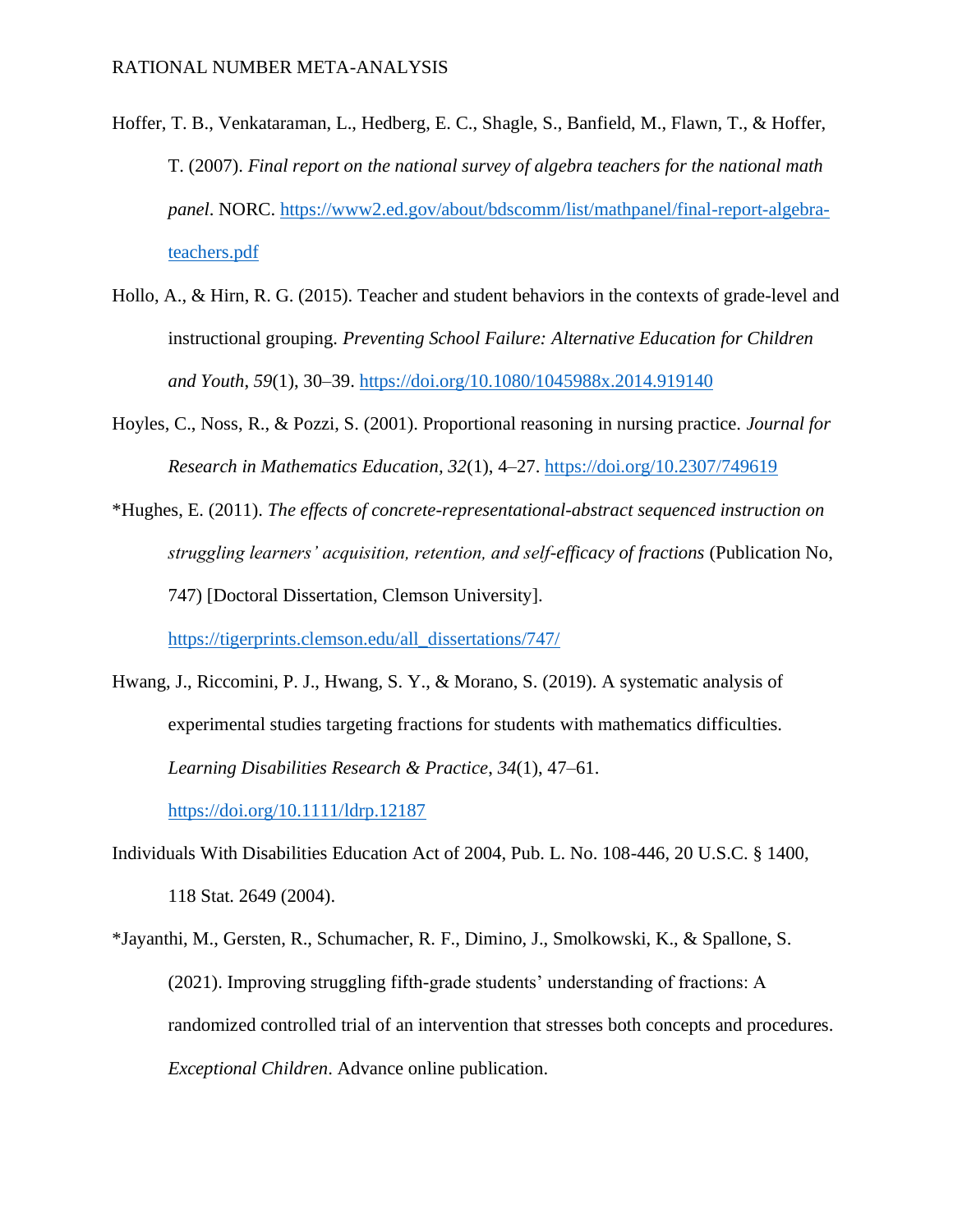https://doi.org/10.1177/00144029211008851

Jitendra, A. K., Alghamdi, A., Edmunds, R., McKevett, N. M., Mouanoutoua, J., & Roesslein, R. (2021). The effects of tier 2 mathematics interventions for students with mathematics difficulties: A meta-analysis. *Exceptional Children, 87*(3), 307–325.

<https://doi.org/10.1177/0014402920969187>

- \*Jitendra, A. K., Dupuis, D. N., Star, J. R., & Rodriguez, M. C. (2016). The effects of schemabased instruction on the proportional thinking of students with mathematics difficulties with and without reading difficulties. *Journal of Learning Disabilities*, *49*(4), 354–367. <https://doi.org/10.1177/0022219414554228>
- \*Jitendra, A. K., Harwell, M. R., Dupuis, D. N., & Karl, S. R. (2017). A randomized trial of the effects of schema-based instruction on proportional problem-solving for students with mathematics problem-solving difficulties. *Journal of Learning Disabilities*, *50*(3), 322– 336.<https://doi.org/10.1177/0022219416629646>
- Jitendra, A. K., Lein, A. E., Im, S. H., Alghamdi, A. A., Hefte, S. B., & Mouanoutoua, J. (2018). Mathematical interventions for secondary students with learning disabilities and mathematics difficulties: A meta-analysis. *Exceptional Children, 84*(2), 177–196. <https://doi.org/10.1177/0014402917737467>
- Johnston, R., Jones, K., & Manley, D. (2018). Confounding and collinearity in regression analysis: A cautionary tale and an alternative procedure, illustrated by studies of British voting behaviour. *Quality & Quantity: International Journal of Methodology, 52*(4), 1957–1976.<https://doi.org/10.1007/s11135-017-0584-6>
- Jordan, N. C., Hanich, L. B., & Kaplan, D. (2003). A longitudinal study of mathematical competencies in children with specific mathematics difficulties versus children with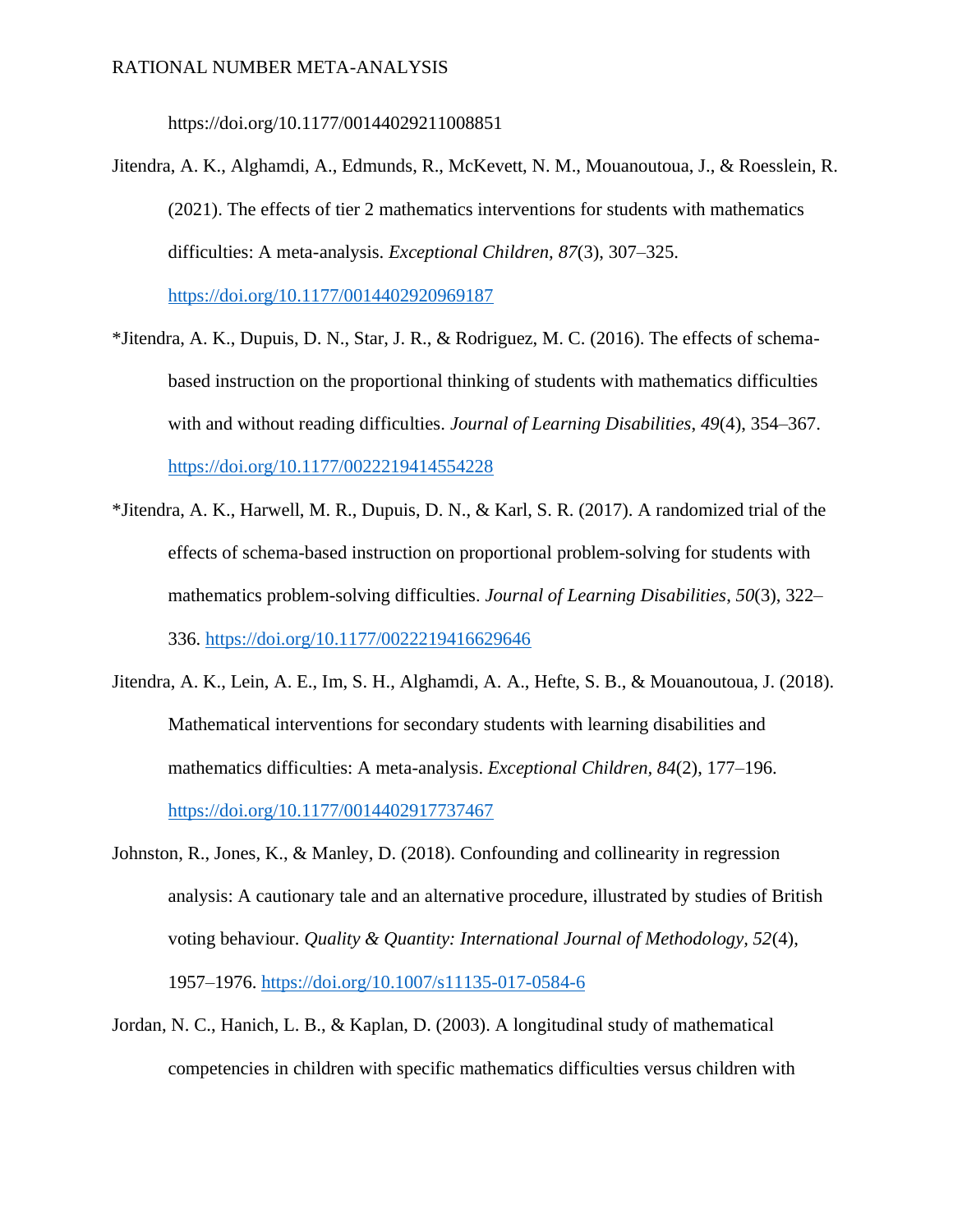comorbid mathematics and reading difficulties. *Child Development, 74*(3), 834–850. <https://doi.org/10.1111/1467-8624.00571>

- Jordan, N. C., Resnick, I., Rodrigues, J., Hansen, N., & Dyson, N. (2017). Delaware Longitudinal Study of Fraction Learning: Implications for helping children with mathematics difficulties. *Journal of Learning Disabilities, 50*(6), 621–630. <https://doi.org/10.1177/0022219416662033>
- Karp, K. S., Dougherty, B. J., & Bush, S. B. (2016). Chapter 2: Watching what we say! Using correct and consistent language. In K. S. Karp, B. J. Dougherty, & S. B. Bush (Eds.), *The math pact: Achieving instructional coherence within and across grades: Elementary*. Corwin.
- Kidron, Y., & Lindsay, J. (2014). *The effects of increased learning time on student academic and nonacademic outcomes: Findings from a meta-analytic review* (REL 2014–015). Washington, DC: U.S. Department of Education, Institute of Education Sciences, National Center for Education Evaluation and Regional Assistance, Regional Educational Laboratory Appalachia.<http://ies.ed.gov/ncee/edlabs>
- \*Kiuhara, S. A., Gillespie Rouse, A., Dai, T., Witzel, B. S., Morphy, P., & Unker, B. (2020). Constructing written arguments to develop fraction knowledge. *Journal of Educational Psychology, 112*(3), 584–607.<https://doi.org/10.1037/edu0000391>
- Kloosterman, P. (2010). Mathematics skills of 17-year-olds in the United States: 1978 to 2004. *Journal for Research in Mathematics Education, 41*(1), 20–51.

<https://doi.org/10.5951/jresematheduc.41.1.0020>

Kloosterman, P. (2012, April). *Mathematics performance of 13-year-olds in the United States: 1978 to 2004* [Paper presented]. National Council of Teachers of Mathematics Annual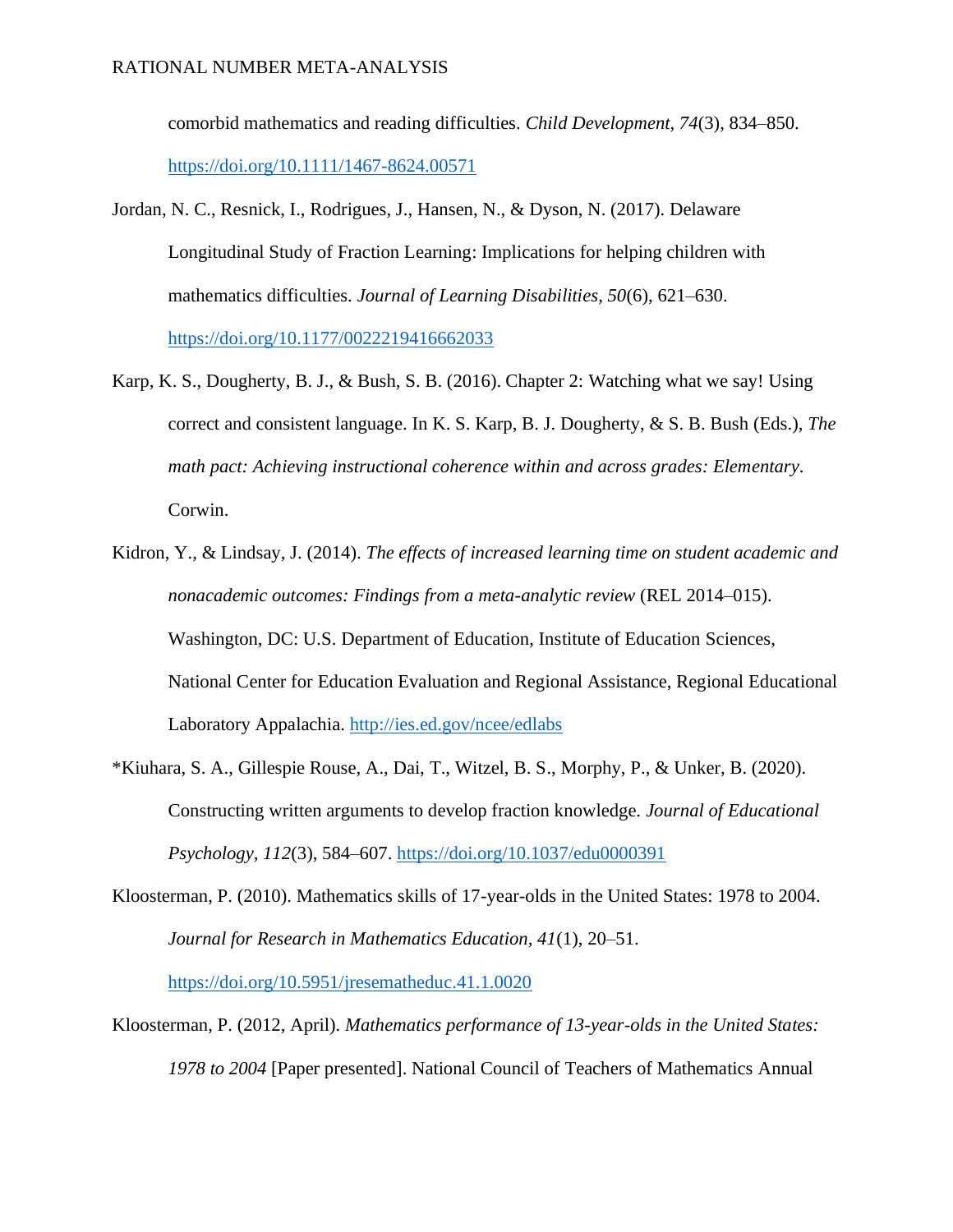Meeting, Philadelphia, PA, United States.

- Koedel, C., & Tyhurst, E. (2012). Math skills and labor-market outcomes: Evidence from a resume-based field experiment. *Economics of Education Review, 31*(1), 131–140. <https://doi.org/10.1016/j.econedurev.2011.09.006>
- Kraft, M. A. (2020). Interpreting effect sizes of education interventions. *Educational Researcher*, *49*(4), 241-253.
- Lamon, S. J. (2011). *Teaching fractions and ratios for understanding: Essential content knowledge and instructional strategies for teachers* (3rd ed.). Routledge. <https://doi.org/10.4324/9780203803165>
- Lou, Y., Abrami, P. C., Spence, J. C., Poulsen, C., Chambers, B., & d'Apollonia, S. (1996). Within-class grouping: A meta-analysis. *Review of Educational Research*, *66*(4), 423– 458.<https://doi.org/10.3102/00346543066004423>
- \*Malone, A. S., Fuchs, L. S., Sterba, S. K., Fuchs, D., & Foreman-Murray, L. (2019). Does an integrated focus on fractions and decimals improve at-risk students' rational number magnitude performance? *Contemporary Educational Psychology*, *59*. Advance online publication.<https://doi.org/10.1016/j.cedpsych.2019.101782>
- \*McLaren, B. M., Adams, D. M., & Mayer, R. E. (2015). Delayed learning effects with erroneous examples: A study of learning decimals with a web-based tutor. *International Journal of Artificial Intelligence in Education*, *25*(4), 520–542. <https://doi.org/10.1007/s40593-015-0064-x>
- Ministry of Education [MOE], Singapore (2007). *Primary mathematics* (3rd ed.). Federal Publications.

Misquitta, R. (2011). A review of the literature: Fraction instruction for struggling learners in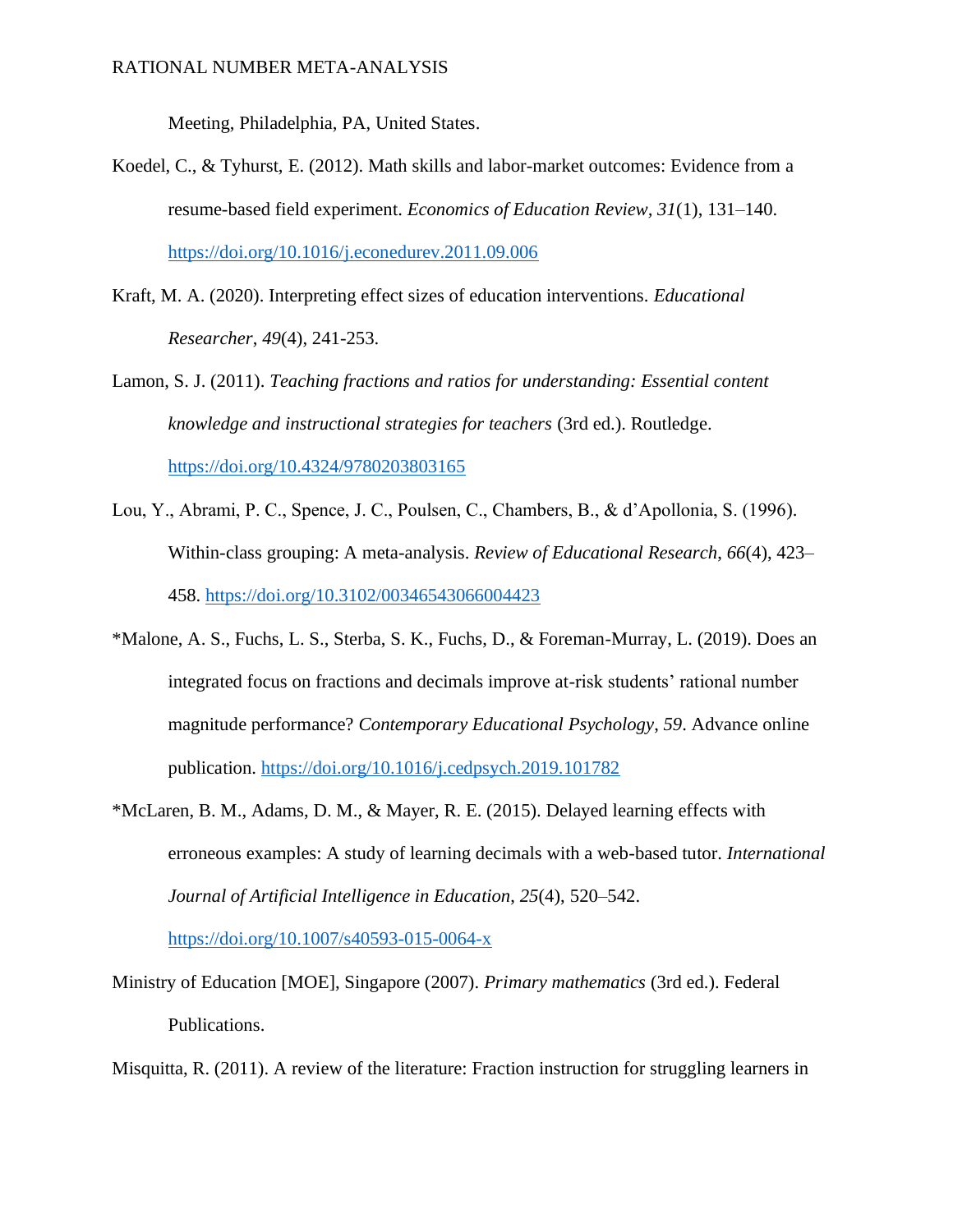mathematics. *Learning Disabilities Research & Practice, 26*(2), 109–119. <https://doi.org/10.1111/j.1540-5826.2011.00330.x>

- Moher, D., Liberati, A., Tetzlaff, J., & Altman, D. G. (2009). Preferred reporting items for systematic reviews and meta-analyses: The PRISMA statement. *PLOS Medicine*, *6*(7), e1000097.<https://doi.org/10.1371/journal.pmed.1000097>
- \*Morano, S., Flores, M. M., Hinton, V., & Meyer, J. (2020). A comparison of concreterepresentational-abstract and concrete-representational-abstract-integrated fraction interventions for students with disabilities. *Exceptionality, 28*(2), 77–91. <https://doi.org/10.1080/09362835.2020.1727328>
- National Assessment of Educational Progress [NAEP]. (2019). *The nation's report card: Mathematics 2019*.<https://www.nationsreportcard.gov/highlights/mathematics/2019/>
- National Center on Intensive Intervention [NCII]. (2019). *Academic Intervention Tools Chart*. U.S. Department of Education, Office of Special Education Programs, National Center on

Intensive Intervention.<https://charts.intensiveintervention.org/aintervention>

- National Math Advisory Panel [NMAP]. (2008). *Foundations for success: The final report of the national mathematics advisory panel*. U.S. Department of Education.
- Nomi, T., & Allensworth, E. (2009). "Double-dose" algebra as an alternative strategy to remediation: Effects on students' academic outcomes. *Journal of Research on Educational Effectiveness*, *2*(2), 111–148.<https://doi.org/10.1080/19345740802676739>

Pellegrini, M., Inns, A., Lake, C., & Slavin, R. E. (2018). *Effects of researcher made vs. independent measures on outcomes of experiments in education* [Paper presentation]. Society for Research on Educational Effectiveness Annual Meeting, Washington, D.C., United States.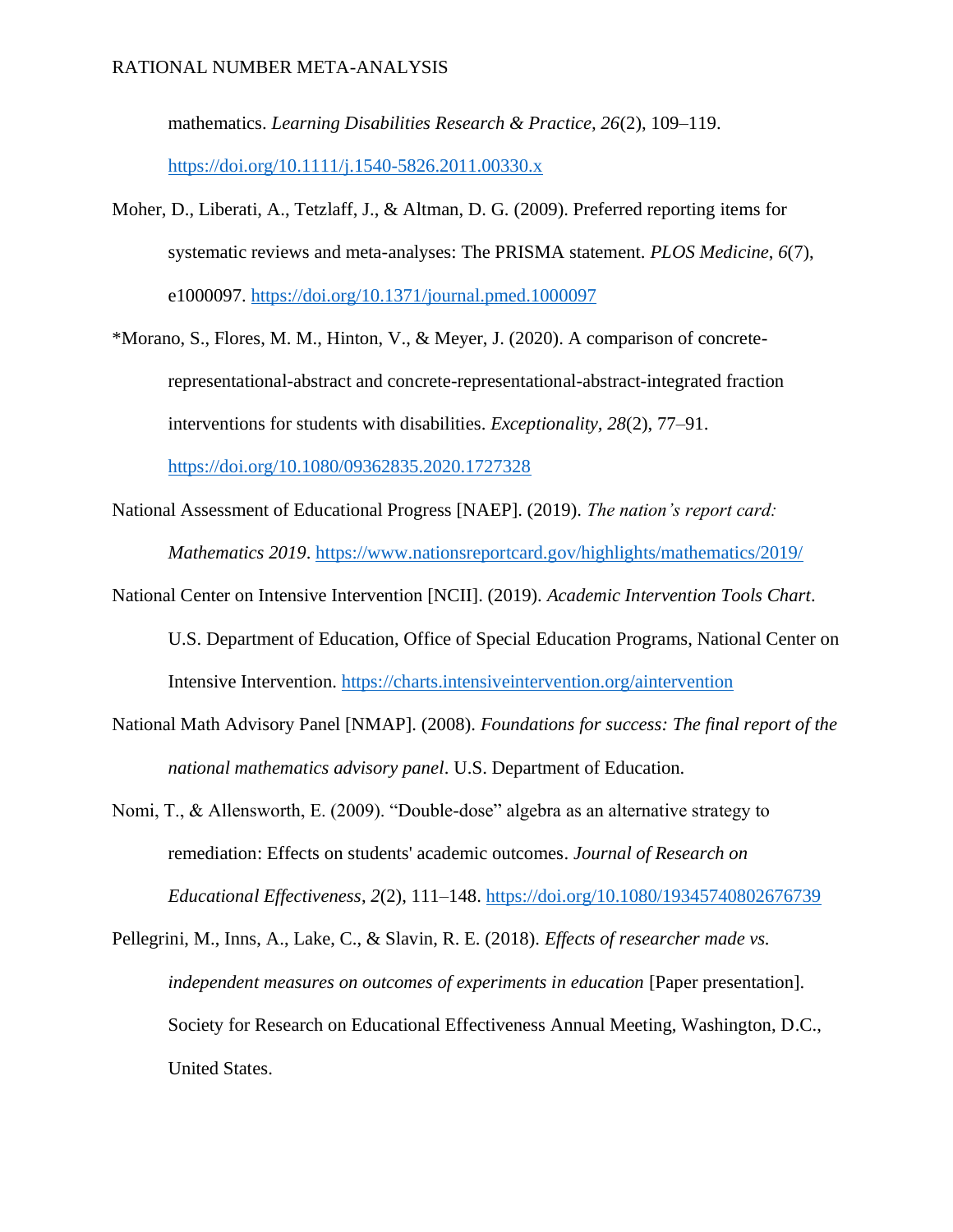- Pigott, T. D., & Polanin, J. R. (2019). Methodological guidance paper: High-quality metaanalysis in a systematic review. *Review of Educational Research, 90*(1), 24–46. <https://doi.org/10.3102/0034654319877153>
- Purpura, D. J., Napoli, A. R., Wehrspann, E. A., & Gold, Z. S. (2017) Causal connections between mathematical language and mathematical knowledge: A dialogic reading intervention. *Journal of Research on Educational Effectiveness*, *10*(1), 116–

137. <https://doi.org/10.1080/19345747.2016.1204639>

- Renkl, A. (2017). Learning from worked-examples in mathematics: Students relate procedures to principles. *ZDM Mathematics Education 49*, 571–584. [https://doi.org/10.1007/s11858-](https://doi.org/10.1007/s11858-017-0859-3) [017-0859-3](https://doi.org/10.1007/s11858-017-0859-3)
- Resnick, I., Jordan, N. C., Hansen, N., Rajan, V., Rodrigues, J., Siegler, R. S., & Fuchs, L. S. (2016). Developmental growth trajectories in understanding of fraction magnitude from fourth through sixth grade. *Developmental Psychology, 52*(5), 746–757. <https://doi.org/10.1037/dev0000102>
- Roesslein, R. I., & Codding, R. S. (2019). Fraction interventions for struggling elementary math learners: A review of the literature. *Psychology in the Schools, 56*(3), 413–432. <https://doi.org/10.1002/pits.22196>
- Schumacher, R. F., Jayanthi, M., Gersten, R., Dimino, J., Spallone, S., & Haymond, K. S. (2018). Using the number line to promote understanding of fractions for struggling fifth graders: A formative pilot study. *Learning Disabilities Research & Practice*, *33*(4), 192– 206.<https://doi.org/10.1111/ldrp.12169>
- Schumacher, R., Gersten, R., Jayanthi, M., Dimino, J., & Spallone, S. (2020, February 5–8) *Incremental change in middle school mathematics for students with MD* [Panel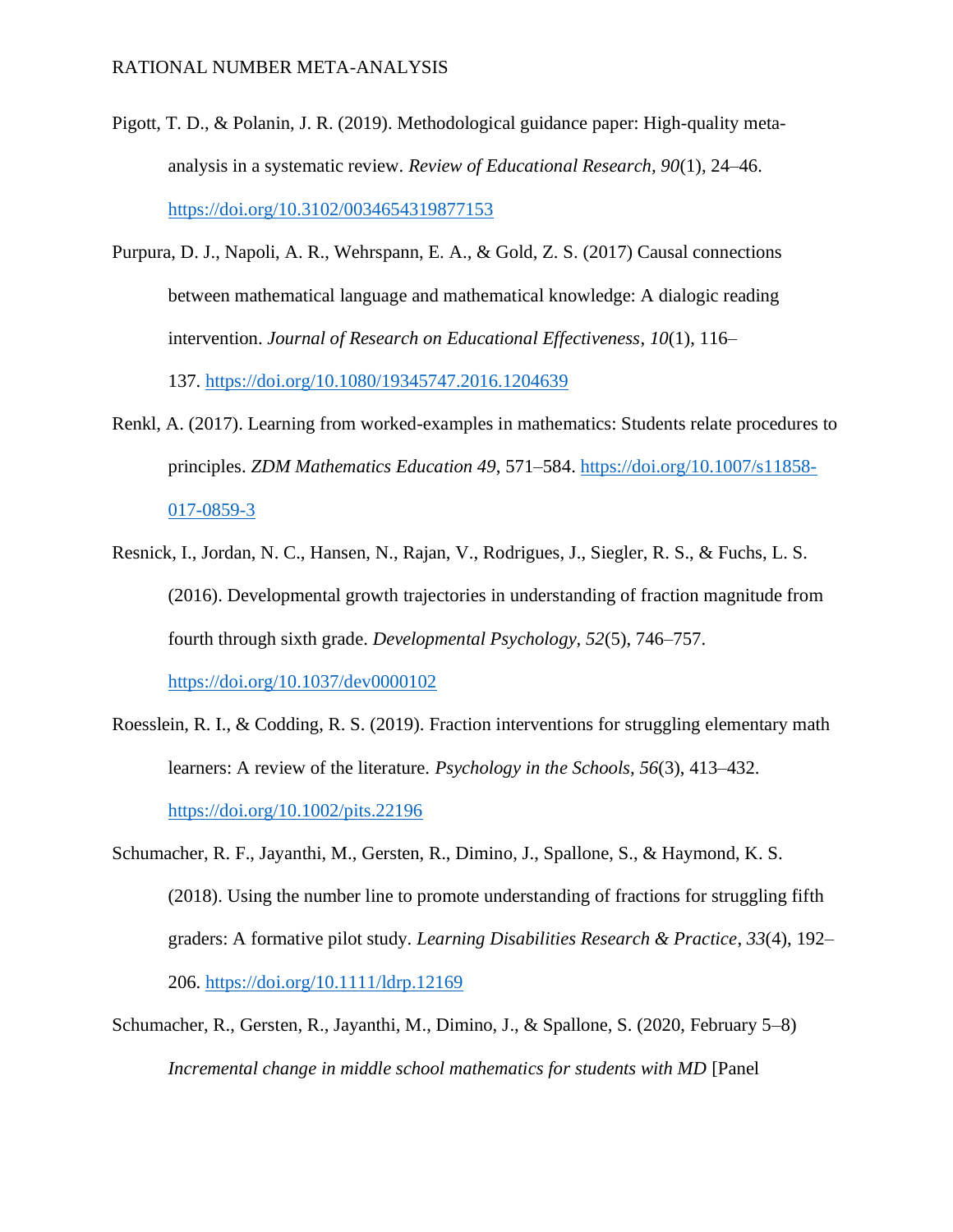Presentation]. Council for Exceptional Children Annual Conference, Portland, OR, United States.

- Sformo, T. (2008). *Practical problems in mathematics: For automotive technicians*. Cengage Learning.
- Shin, M., & Bryant, D. P. (2015). Fraction interventions for students struggling to learn mathematics: A research synthesis. *Remedial and Special Education, 36*(6), 374–387. <https://doi.org/10.1177/0741932515572910>
- Siegler, R. S., Duncan, G. J., Davis-Kean, P. E., Duckworth, K., Claessens, A., Engel, M., Susperreguy, M. I., & Chen, M. (2012). Early predictors of high school mathematics achievement. *Psychological Science*, *23*(7), 691–697. <https://doi.org/10.1177/0956797612440101>
- Siegler, R. S., & Pyke, A. A. (2013). Developmental and individual differences in understanding of fractions. *Developmental Psychology*, *49*(10), 1994–2004. <https://doi.org/10.1037/a0031200>
- Smith, T. M., Cobb, P., Farran, D. C., Cordray, D. S., & Munter, C. (2013). Evaluating math recovery: Assessing the causal impact of a diagnostic tutoring program on student achievement. *American Educational Research Journal, 50*(2), 397–428. <https://doi.org/10.3102/0002831212469045>
- Star, J. R., Caronongan, P., Foegen, A., Furgeson, J., Keating, B., Larson, M. R., Lyskawa, J., McCallum, W. G., Porath, J., & Zbiek, R. M. (2015). *Teaching strategies for improving algebra knowledge in middle and high school students* (NCEE 2014-4333). National Center for Education Evaluation and Regional Assistance (NCEE), Institute of Education Sciences, U.S. Department of Education. [http://whatworks.ed.gov](http://whatworks.ed.gov/)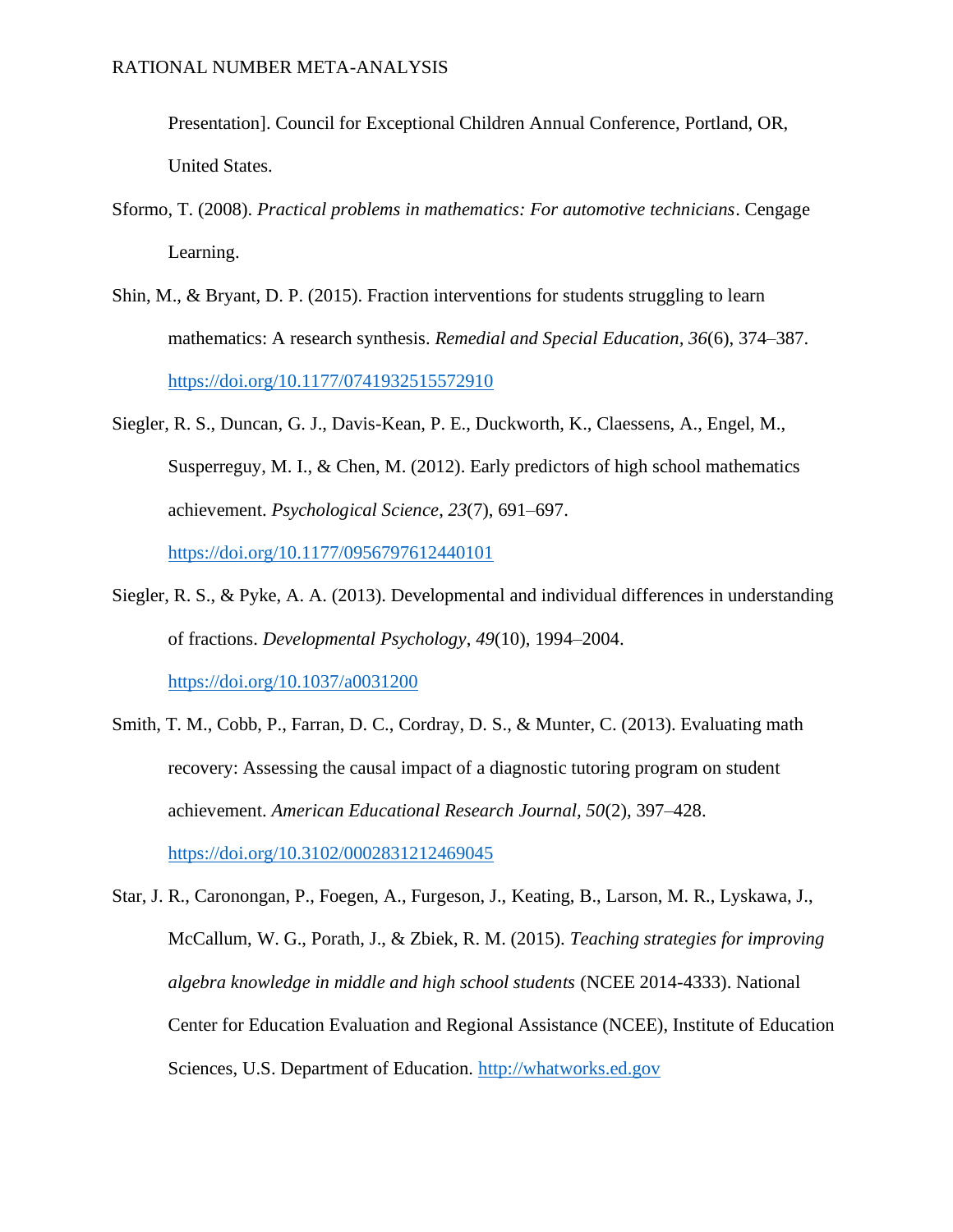StataCorp. (2019). Stata (Version 16.0/IC) [for Mac].

- Stevens, E. A., Rodgers, M. A., & Powell, S. R. (2018). Mathematics interventions for upper elementary and secondary students: A meta-analysis of research. *Remedial and Special Education, 39*(6), 327–340.<https://doi.org/10.1177/0741932517731887>
- Swanson, H. L., Olide, A. F., & Kong, J. E. (2018). Latent class analysis of children with math difficulties and/or math learning disabilities: Are there cognitive differences? *Journal of Educational Psychology, 110*(7), 931–951.<https://doi.org/10.1037/edu0000252>
- Tanner‐Smith, E. E., & Tipton, E. (2013). Robust variance estimation with dependent effect sizes: Practical considerations including a software tutorial in Stata and SPSS. *Research Synthesis Methods*, *5*(1), 13–30.<https://doi.org/10.1002/jrsm.1091>
- Texas Education Agency [TEA]. (2012). *Mathematics Texas Essential Knowledge and Skills*. [https://tea.texas.gov/academics/curriculum-standards/teks-review/mathematics-texas](https://tea.texas.gov/academics/curriculum-standards/teks-review/mathematics-texas-essential-knowledge-and-skills)[essential-knowledge-and-skills](https://tea.texas.gov/academics/curriculum-standards/teks-review/mathematics-texas-essential-knowledge-and-skills)
- Therrien, W. J., Cook, B. G., & Cook, L. (2020). Utilizing meta-analyses to guide practice: A primer. *Learning Disabilities Research & Practice, 35*(3), 111–117. <https://doi.org/10.1111/ldrp.12230>
- Tian, J., & Siegler, R. S. (2018). Which type of rational numbers should students learn first? *Educational Psychology Review, 30*(2), 351–372. [https://doi.org/10.1007/s10648-017-](https://doi.org/10.1007/s10648-017-9417-3) [9417-3](https://doi.org/10.1007/s10648-017-9417-3)
- \*Turner, S. A. (2012). *The effects of a constructivist-based fraction intervention on the achievement and self-efficacy beliefs of low socio-economic status students* (Publication No. 3500450). [Doctoral Dissertation, University of the Pacific]. UMI Dissertation Publishing**.**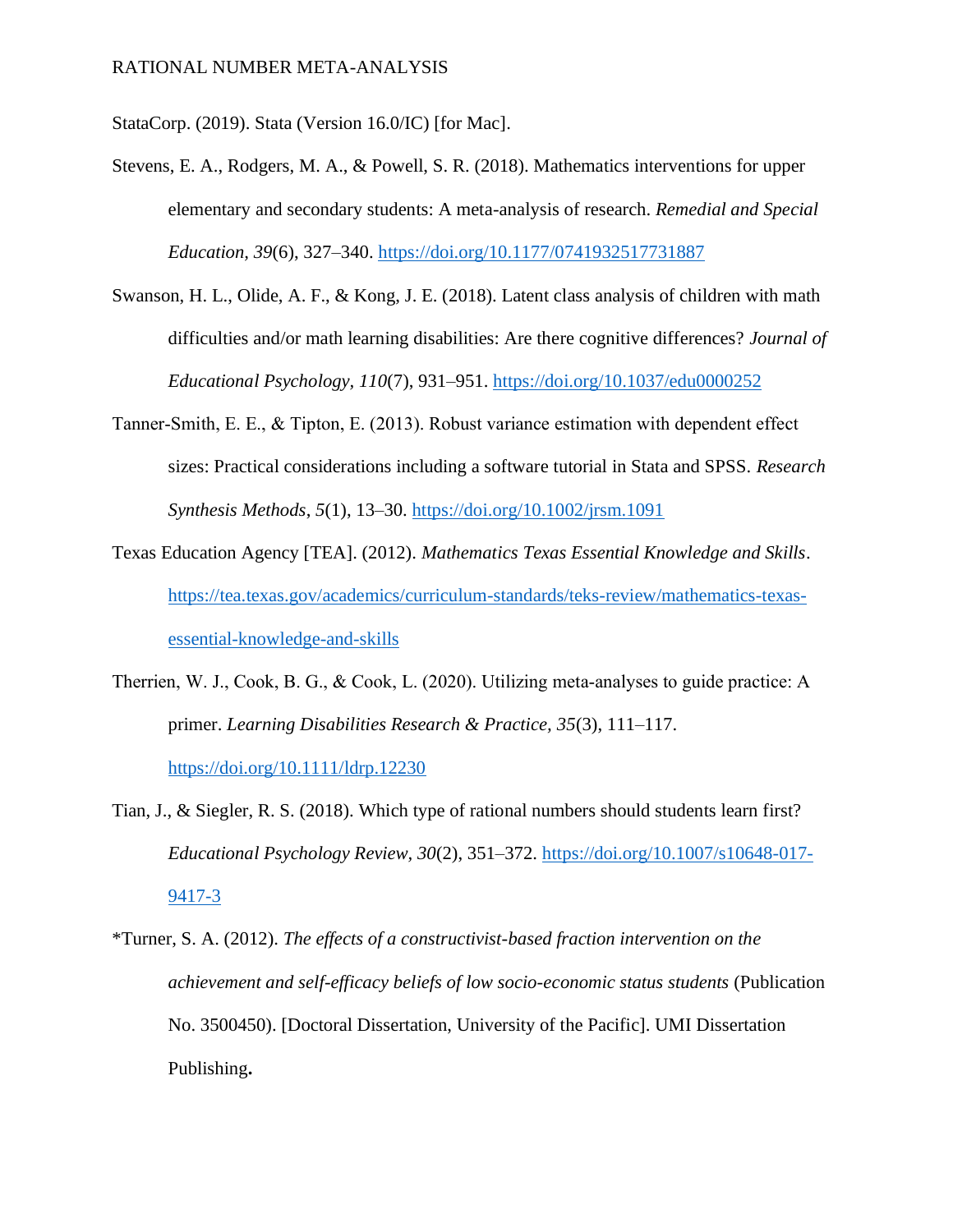- U.S. Department of Education [ED], & What Works Clearinghouse [WWC]. (2017). *What Works Clearinghouse: Procedures and standards handbook* (Version 4.0). [https://ies.ed.gov/ncee/wwc/Docs/referenceresources/wwc\\_standards\\_handbook\\_v4.pdf](https://ies.ed.gov/ncee/wwc/Docs/referenceresources/wwc_standards_handbook_v4.pdf)
- Vittinghoff, E., Glidden, D. V., Shiboski, S. C., & McCulloch, C. E. (2012). *Regression methods in biostatistics: Linear, logistic, survival, and repeated measures models* (2nd ed.). Springer.
- Wagner, M., Marder, C., Levine, P., Cameto, R., Cadwallader, T. W., Blackorby, J., Cardoso, D., & Newman, L. (2003). *The individual and household characteristics of youth with disabilities. A report from the National Longitudinal Transition Study-2 (NLTS2).* SRI International. [https://nlts2.sri.com/reports/2003\\_08/nlts2\\_report\\_2003\\_08\\_complete.pdf](https://nlts2.sri.com/reports/2003_08/nlts2_report_2003_08_complete.pdf)
- \*Wang, A. Y., Fuchs, L. S., Preacher, K. J., Fuchs, D., Malone, A. S., & Pachmayr, R. (2019). *Effects of Super Solvers fractions intervention for at-risk third graders*. Unpublished manuscript. [http://frg.vkcsites.org/wp-content/uploads/2019/07/Effects-of-Super-Solvers-](http://frg.vkcsites.org/wp-content/uploads/2019/07/Effects-of-Super-Solvers-Fractions-Intervention-for-At-Risk-Third-Graders.pdf)[Fractions-Intervention-for-At-Risk-Third-Graders.pdf](http://frg.vkcsites.org/wp-content/uploads/2019/07/Effects-of-Super-Solvers-Fractions-Intervention-for-At-Risk-Third-Graders.pdf)
- Wanzek, J., Wexler, J., Vaughn, S., & Ciullo, S. (2010). Reading interventions for struggling readers in the upper elementary grades: A synthesis of 20 years of research. *Reading and Writing: An Interdisciplinary Journal, 23*(8), 889–912. [https://doi.org/10.1007/s11145-](https://doi.org/10.1007/s11145-009-9179-5) [009-9179-5](https://doi.org/10.1007/s11145-009-9179-5)
- \*Watt, S. J., & Therrien, W. J. (2016). Examining a preteaching framework to improve fraction computation outcomes among struggling learners. *Preventing School Failure: Alternative Education for Children and Youth*, *60*(4), 311–319.

<https://doi.org/10.1080/1045988X.2016.1147011>

\*Westenskow, A. (2012). *Equivalent fraction learning trajectories for students with*